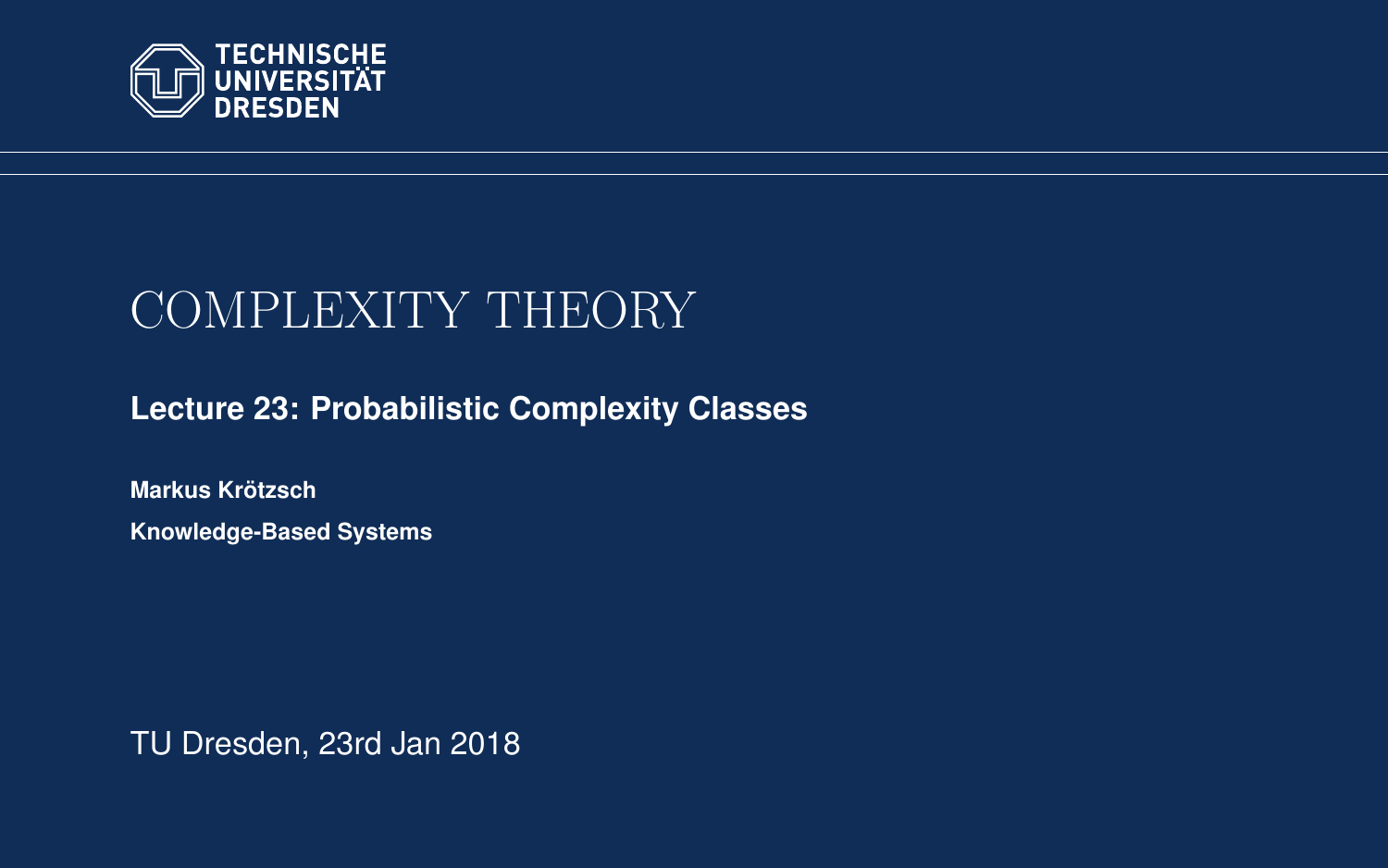### Review: PP and BPP

**Definition 21.4:** A language **L** is in Polynomial Probabilistic Time (PP) if there is a PTM M such that:

- there is a polynomial function  $f$  such that  $M$  will always halt after  $f(|w|)$  steps on all input words *w*,
- if  $w \in L$ , then Pr [*M* accepts  $w$ ] >  $\frac{1}{2}$ ,
- if  $w \notin L$ , then Pr [*M* accepts  $w \leq \frac{1}{2}$ .

**Definition 21.11:** A language **L** is in Bounded-Error Polynomial Probabilistic Time (BPP) if there is a PTM  $M$  such that:

- there is a polynomial function  $f$  such that  $M$  will always halt after  $f(|w|)$  steps on all input words *w*,
- if  $w \in L$ , then Pr [*M* accepts  $w \geq \frac{2}{3}$ ,
- if  $w \notin L$ , then Pr [*M* accepts  $w \leq \frac{1}{3}$ .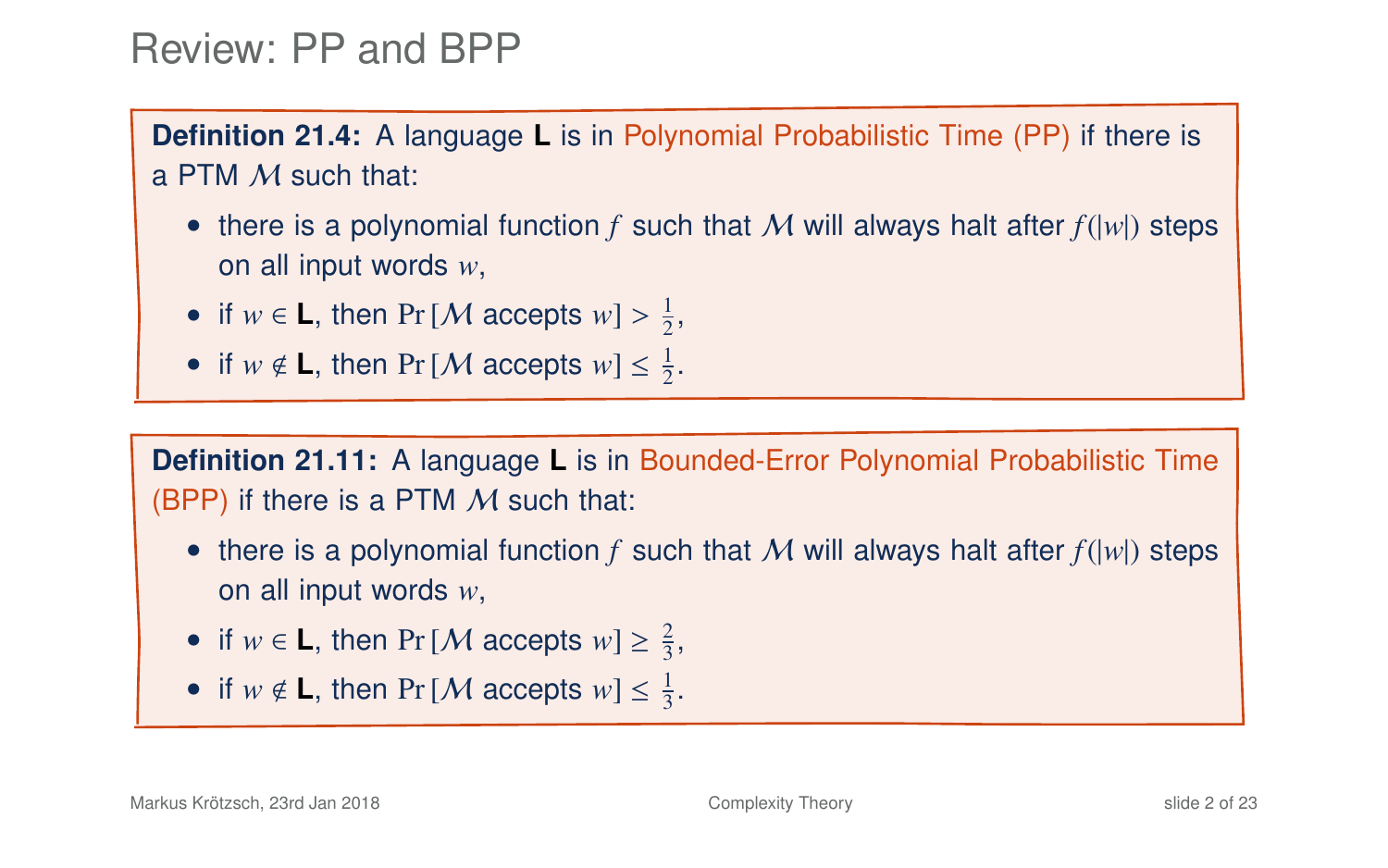# Review: Polynomial Identity Testing in BPP

**Algorithm:** For a polynomial  $p(x_1, \ldots, x_m)$ 

- Randomly select a number  $k \in \{1, \ldots, 2^{2n}\}\$
- Randomly select  $a_1, \ldots, a_n \in \{1, \ldots, 3 \cdot 2^n\}$  (a total of  $O(n \cdot m)$  random bits)
- Evaluate the circuit modulo *k* to compute  $p(a_1, \ldots, a_m)$  mod *k*
- Repeat this experiment for 4*n* times and accept if and only if the outcome is 0 in all cases

This leads to an error-probability of  $\leq \frac{1}{3}$  for polynomials that are non-zero, and an error probability of 0 for polynomials that are.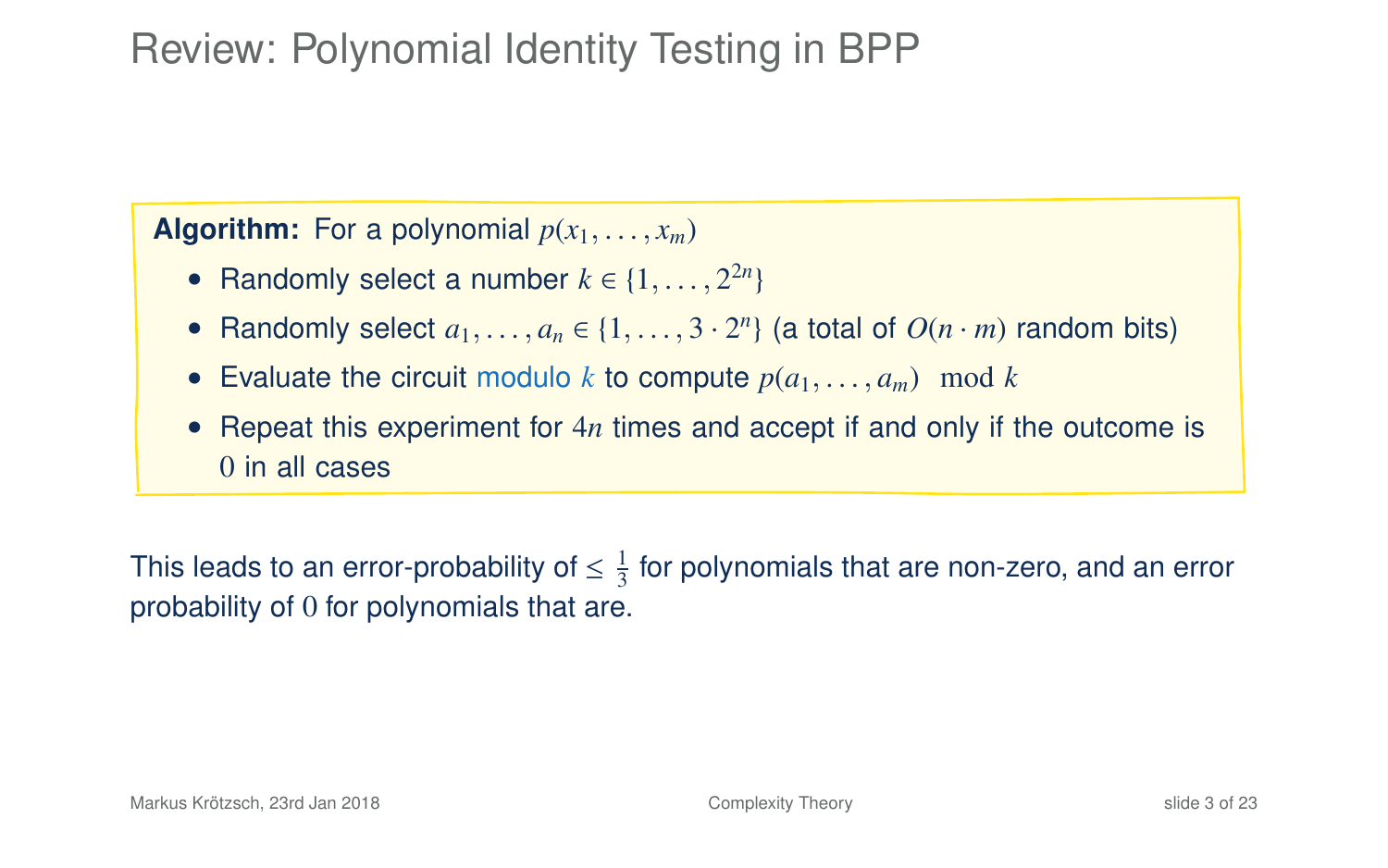# BPP and other classes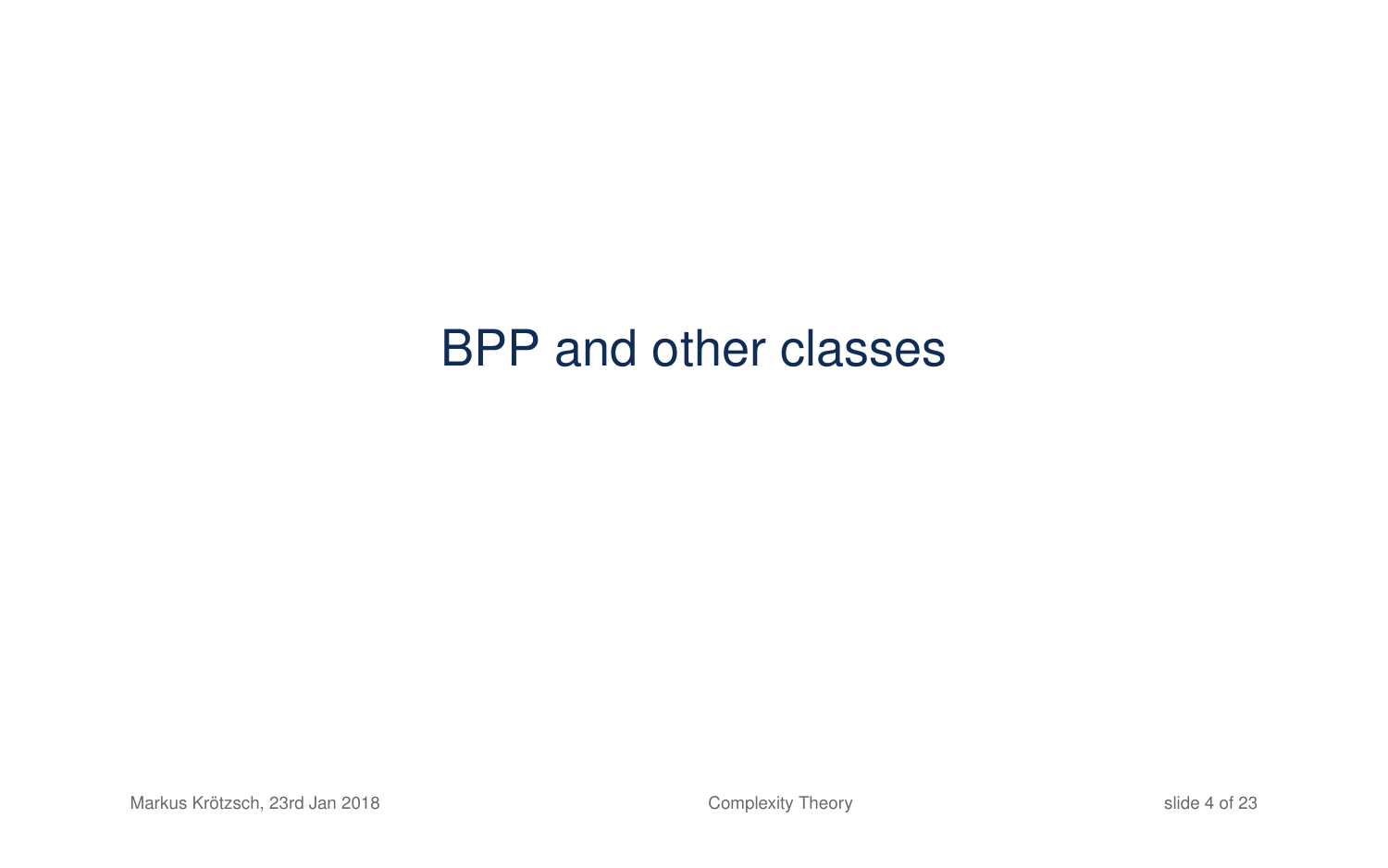### The neighbours of BPP

We have already observed that  $P \subseteq BPP$ .

Moreover, since PP used less strict conditions on probabilities, we immediately get

<span id="page-4-0"></span>BPP ⊆ PP ⊆ PSpace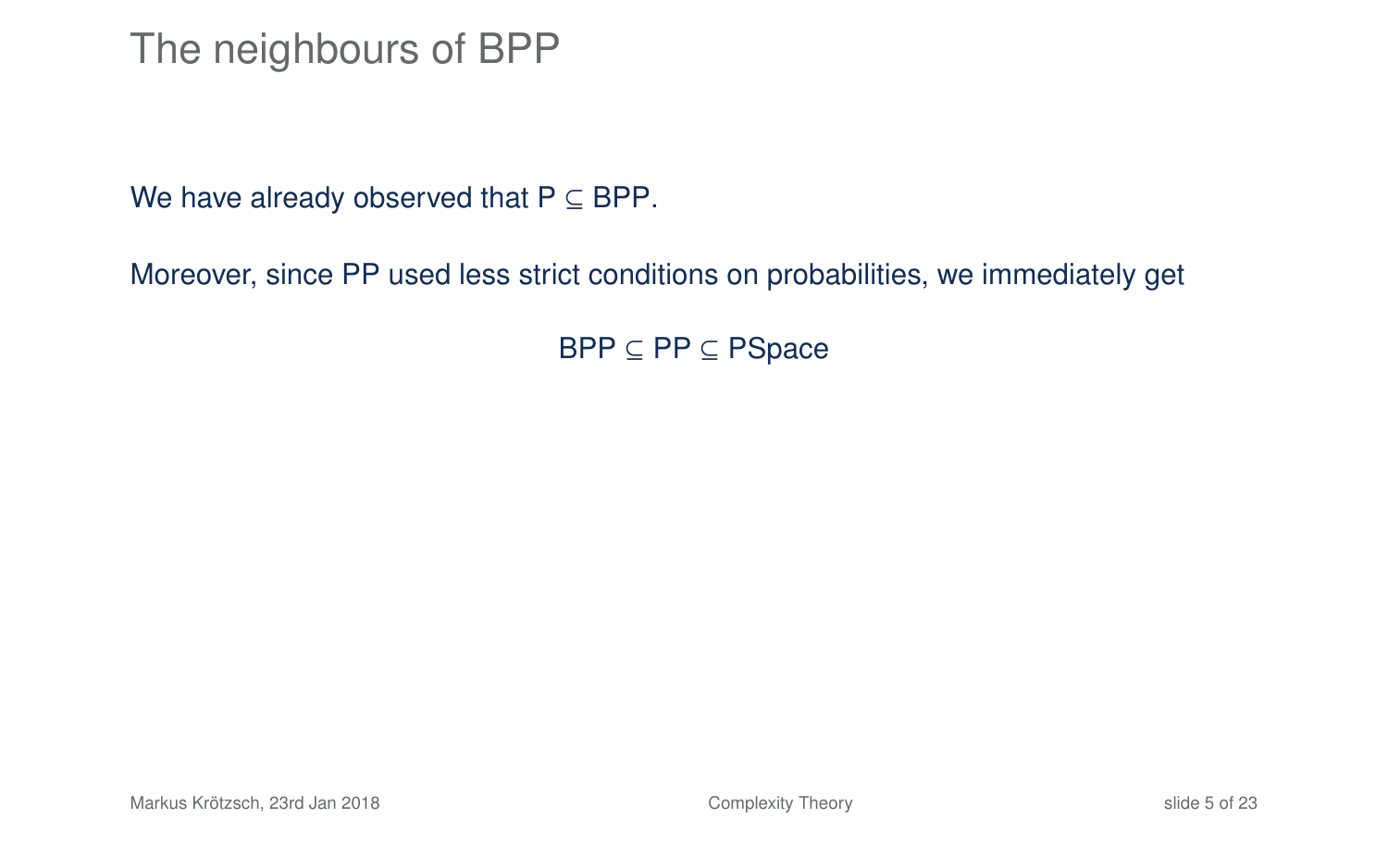### The neighbours of BPP

We have already observed that  $P \subseteq BPP$ .

Moreover, since PP used less strict conditions on probabilities, we immediately get

BPP ⊆ PP ⊆ PSpace

Another interesting result is the following:

**Theorem 23.1 (Adleman's<sup>1</sup> Theorem):** BPP  $\subseteq$  P<sub>/poly</sub>

(remember that we also knew that  $P \subseteq P_{\text{poly}}$  but not whether NP  $\subseteq P_{\text{poly}}$ )

<sup>1</sup>) Adleman is the A in RSA.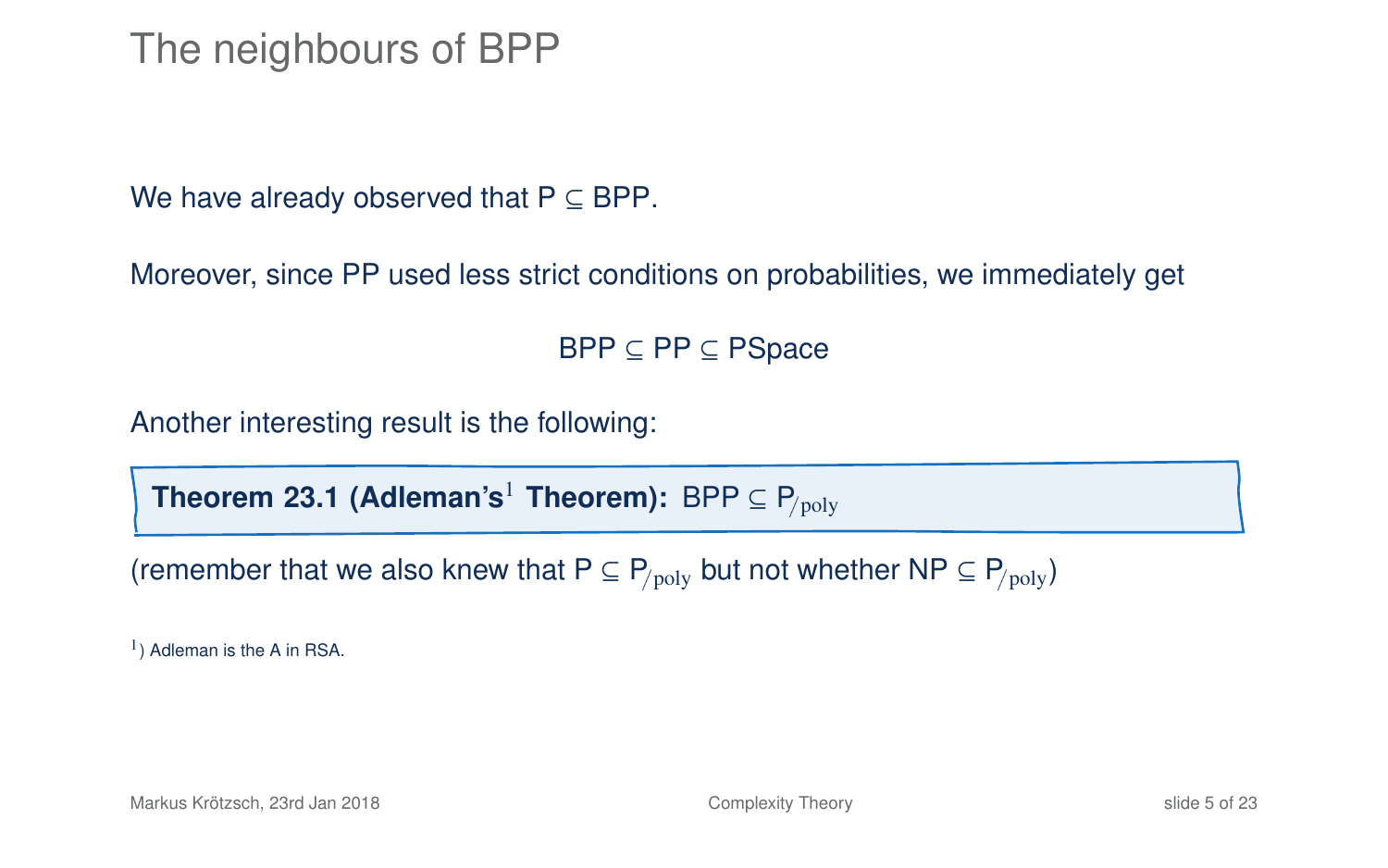**Theorem 23[.1](#page-4-0) (Adleman's Theorem):** BPP  $\subseteq$  P<sub>/poly</sub>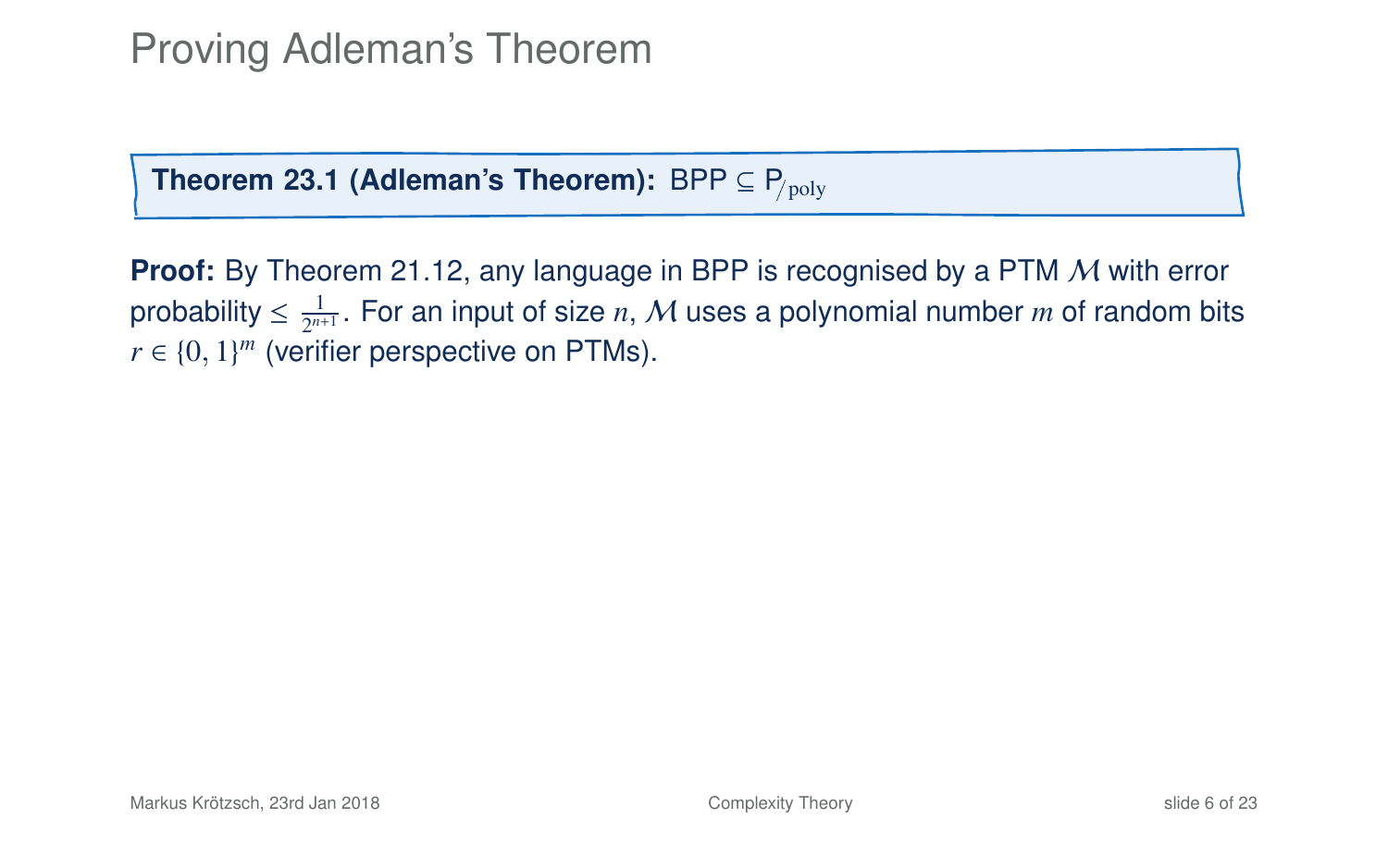**Theorem 23[.1](#page-4-0) (Adleman's Theorem):** BPP  $\subseteq$  P<sub>/poly</sub>

**Proof:** By Theorem 21.12, any language in BPP is recognised by a PTM M with error probability  $\leq \frac{1}{2^{n+1}}$ . For an input of size  $n,$   ${\mathcal M}$  uses a polynomial number  $m$  of random bits  $r \in \{0, 1\}^m$  (verifier perspective on PTMs).

• *r* is bad for input  $w \in \{0, 1\}^n$  if M returns the wrong answer on *w* for random bits *r*; otherwise *r* is good for *w*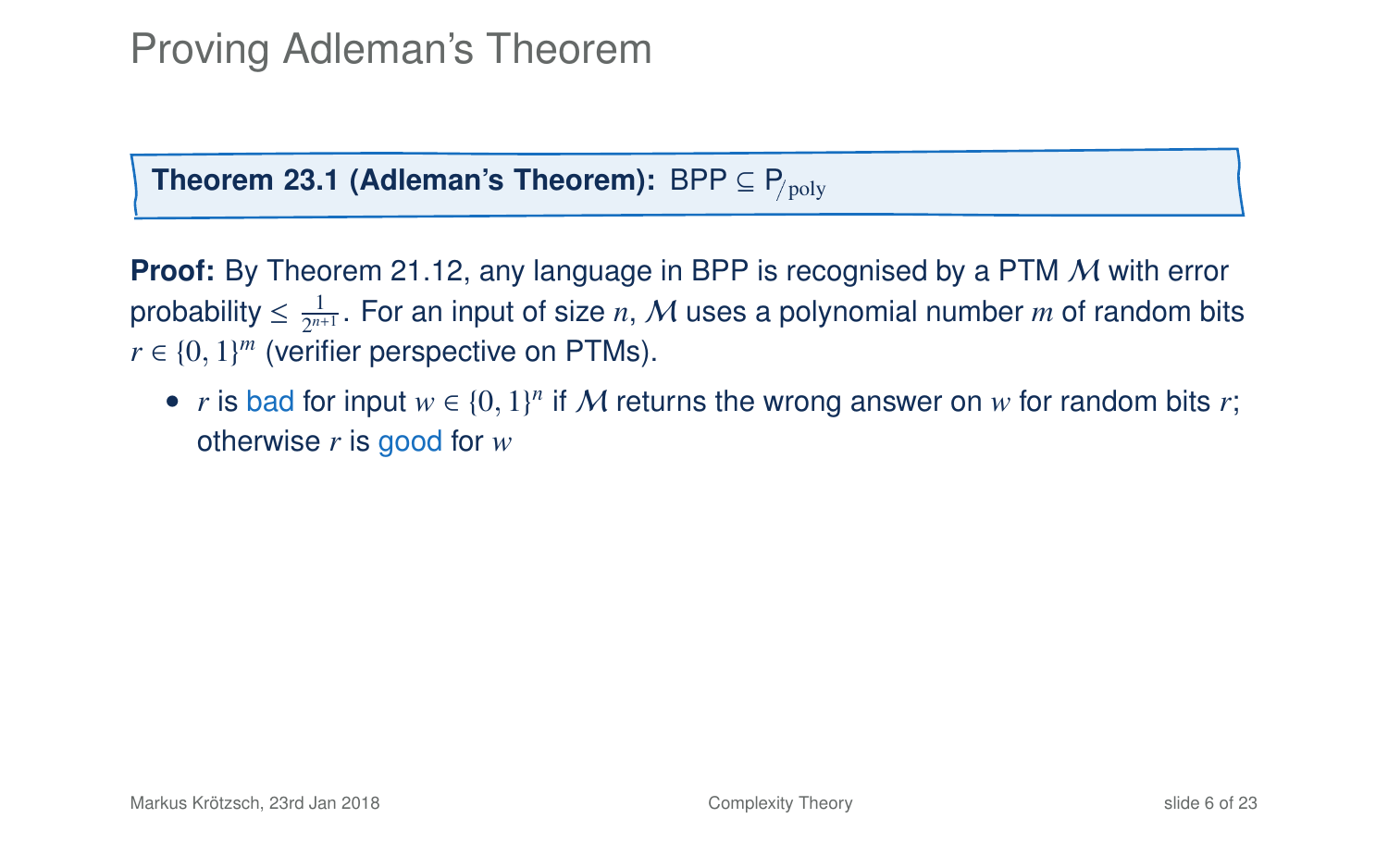**Theorem 23[.1](#page-4-0) (Adleman's Theorem):** BPP  $\subseteq$  P<sub>/poly</sub>

- *r* is bad for input  $w \in \{0, 1\}^n$  if M returns the wrong answer on *w* for random bits *r*; otherwise *r* is good for *w*
- Because of the error probability, there are  $\leq \frac{2^m}{2^m}$  $\frac{2^m}{2^{n+1}}$  bad strings for any *w*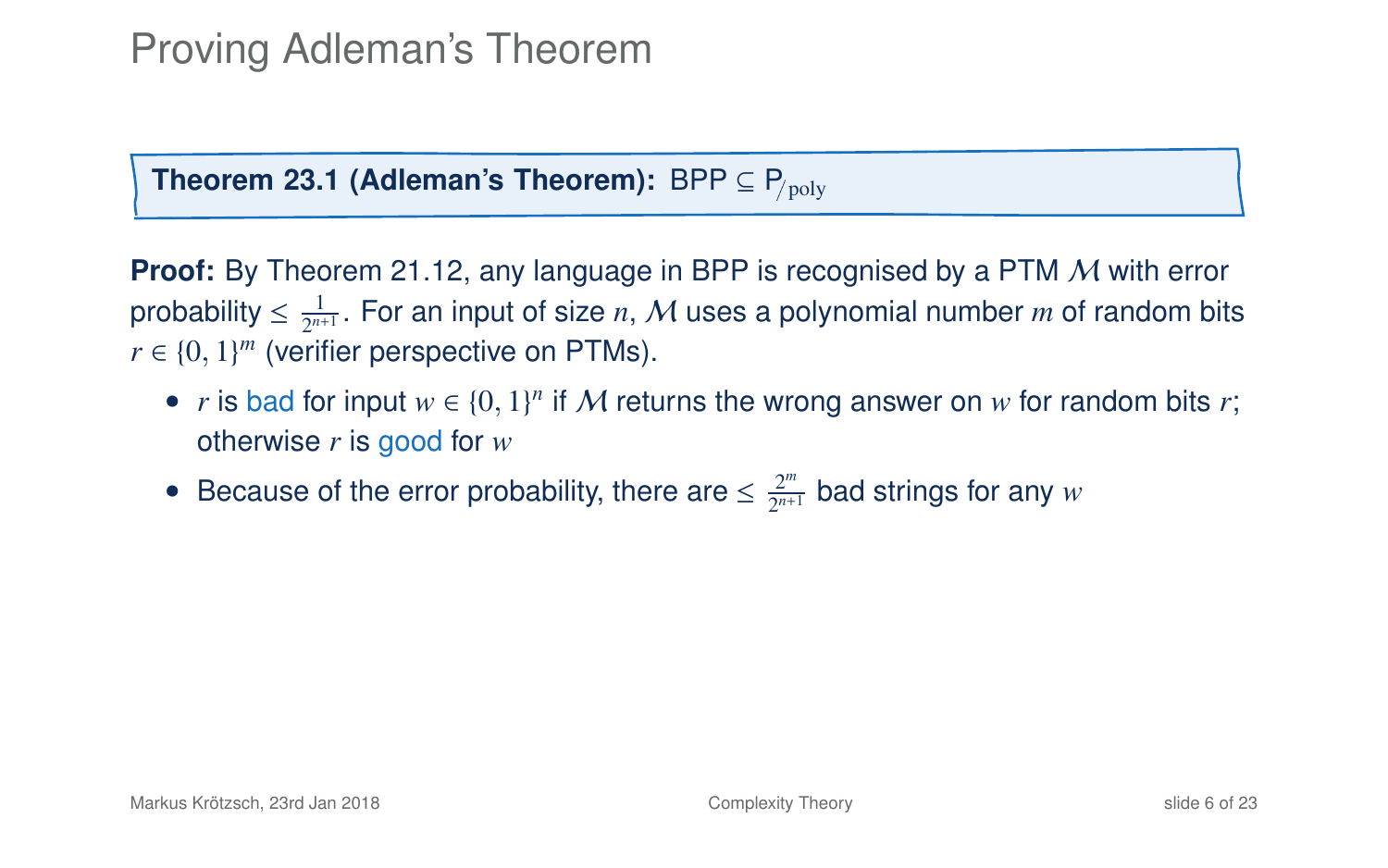**Theorem 23[.1](#page-4-0) (Adleman's Theorem):** BPP  $\subseteq$  P<sub>/poly</sub>

- *r* is bad for input  $w \in \{0, 1\}^n$  if M returns the wrong answer on *w* for random bits *r*; otherwise *r* is good for *w*
- Because of the error probability, there are  $\leq \frac{2^m}{2^m}$  $\frac{2^m}{2^{n+1}}$  bad strings for any *w*
- In total, for all  $2^n$  inputs, there are  $\leq 2^n \frac{2^m}{2^{n+1}}$  $\frac{2^m}{2^{n+1}} = \frac{2^m}{2}$  $\frac{2\pi}{2}$  bad strings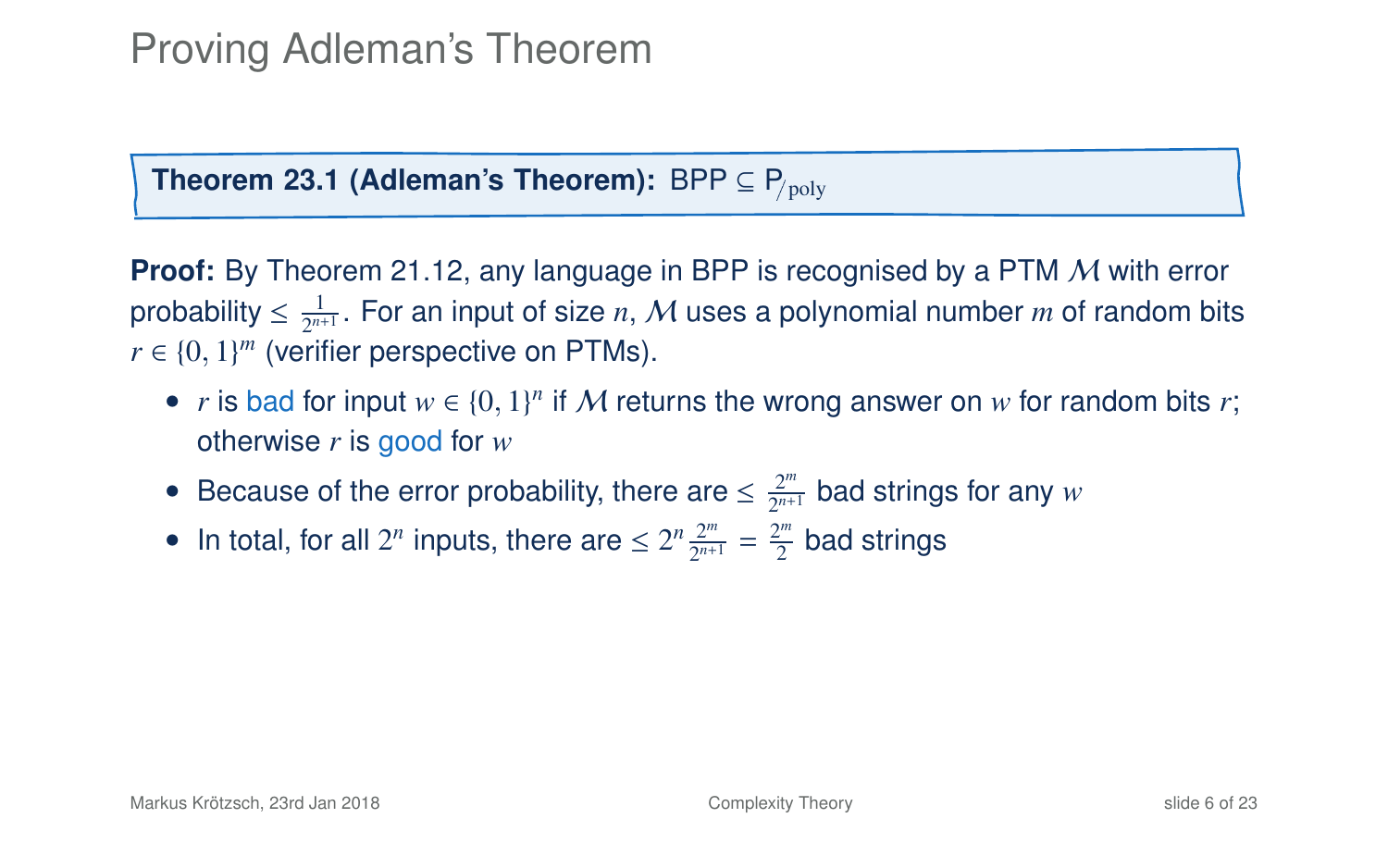**Theorem 23[.1](#page-4-0) (Adleman's Theorem):** BPP  $\subseteq$  P<sub>/poly</sub>

- *r* is bad for input  $w \in \{0, 1\}^n$  if M returns the wrong answer on *w* for random bits *r*; otherwise *r* is good for *w*
- Because of the error probability, there are  $\leq \frac{2^m}{2^m}$  $\frac{2^m}{2^{n+1}}$  bad strings for any *w*
- In total, for all  $2^n$  inputs, there are  $\leq 2^n \frac{2^m}{2^{n+1}}$  $\frac{2^m}{2^{n+1}} = \frac{2^m}{2}$  $\frac{2\pi}{2}$  bad strings
- Therefore, there are strings *r* that are good for all inputs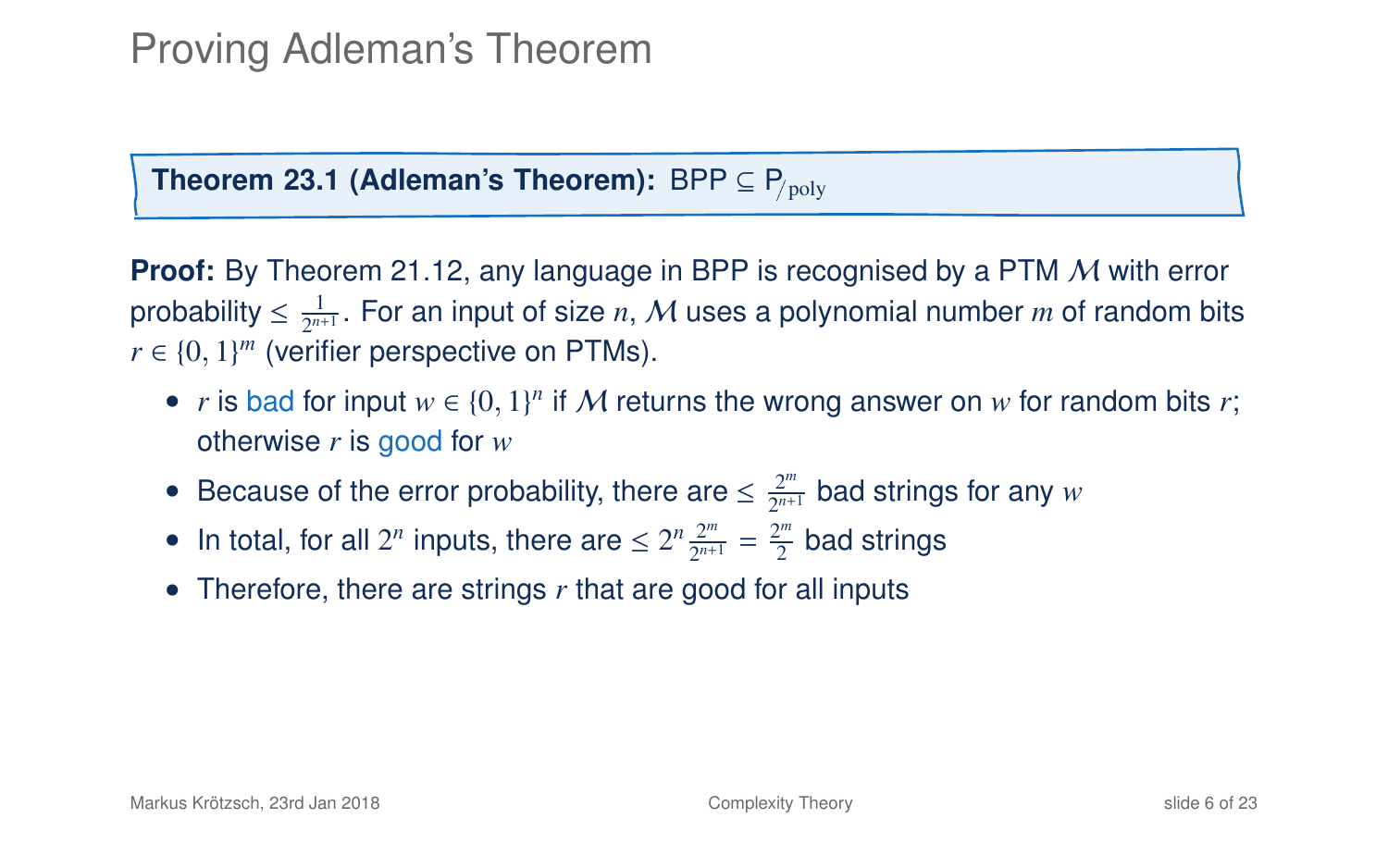**Theorem 23[.1](#page-4-0) (Adleman's Theorem):** BPP  $\subseteq$  P<sub>/poly</sub>

**Proof:** By Theorem 21.12, any language in BPP is recognised by a PTM M with error probability  $\leq \frac{1}{2^{n+1}}$ . For an input of size  $n,$   ${\mathcal M}$  uses a polynomial number  $m$  of random bits  $r \in \{0, 1\}^m$  (verifier perspective on PTMs).

- *r* is bad for input  $w \in \{0, 1\}^n$  if M returns the wrong answer on *w* for random bits *r*; otherwise *r* is good for *w*
- Because of the error probability, there are  $\leq \frac{2^m}{2^m}$  $\frac{2^m}{2^{n+1}}$  bad strings for any *w*
- In total, for all  $2^n$  inputs, there are  $\leq 2^n \frac{2^m}{2^{n+1}}$  $\frac{2^m}{2^{n+1}} = \frac{2^m}{2}$  $\frac{2\pi}{2}$  bad strings
- Therefore, there are strings r that are good for all inputs

Take one such universally good string  $\hat{r}$ ; build a circuit for a deterministic verifier TM of inputs *w*#*r* as in Theorem 19.7; hardwire *r*ˆ as input for the certificate.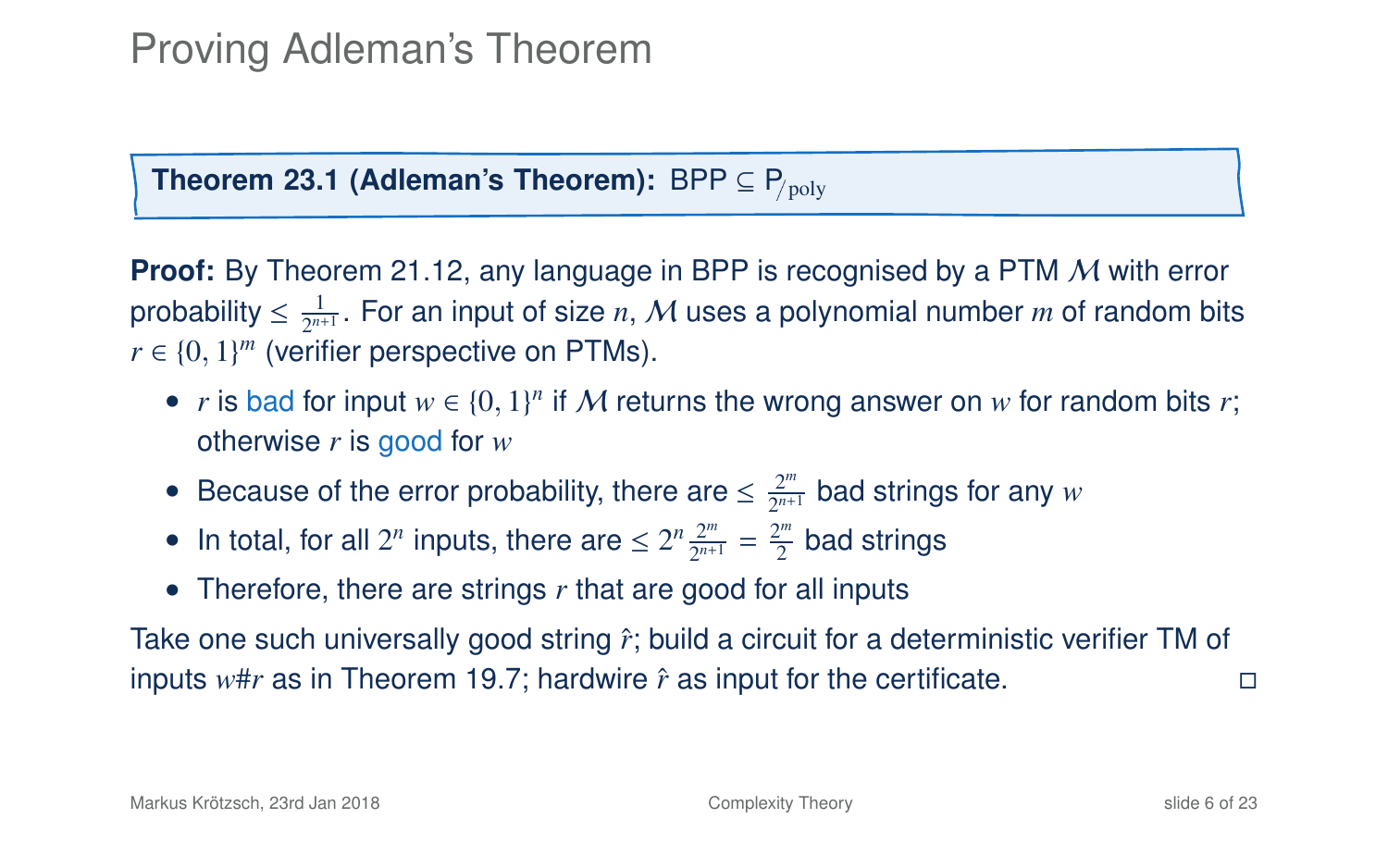### BPP and the Polynomial Hierarchy

**Recall:** We have defined the polynomial hierarchy in two ways:

- Polytime ATMs with number of alternations bounded by a constant
- Oracle (N)TMs that use oracles for lower levels of the hierarchy

For example,  $\Sigma_2^P = NP^{NP} = NP^{coNP}$ , the languages recognised by polytime ATMs that begin their runs in an existential state and may alternate to a universal state later on

<span id="page-12-0"></span>One would not immediately expect that these classes are related to BPP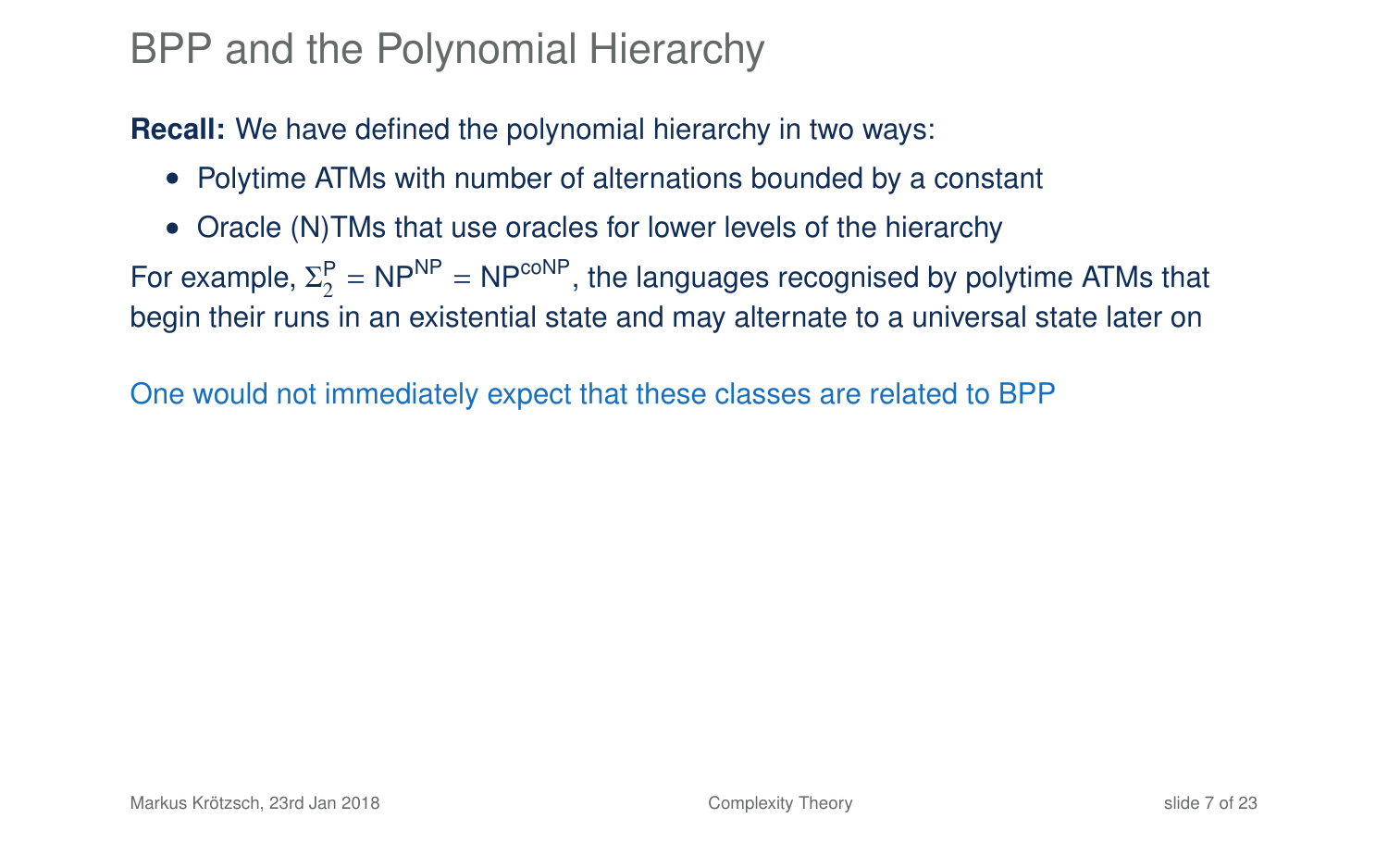### BPP and the Polynomial Hierarchy

**Recall:** We have defined the polynomial hierarchy in two ways:

- Polytime ATMs with number of alternations bounded by a constant
- Oracle (N)TMs that use oracles for lower levels of the hierarchy

For example,  $\Sigma_2^P = NP^{NP} = NP^{coNP}$ , the languages recognised by polytime ATMs that begin their runs in an existential state and may alternate to a universal state later on

One would not immediately expect that these classes are related to BPP, yet we have:

Theorem 23.2 (Sipser-Gács-Lautemann Theorem):  $\mathsf{BPP} \subseteq \Sigma^\mathsf{P}_2 \cap \Pi^\mathsf{P}_2$ 

#### **Notes:**

- Michael Sipser first showed that BPP ⊆ PH; Peter Gács then showed the theorem; Clemens Lautemann then gave the readable proof we will show – all in 1983
- The result has been further strengthened since, suggesting that BPP strictly smaller, but no relation to any other class we covered so far is known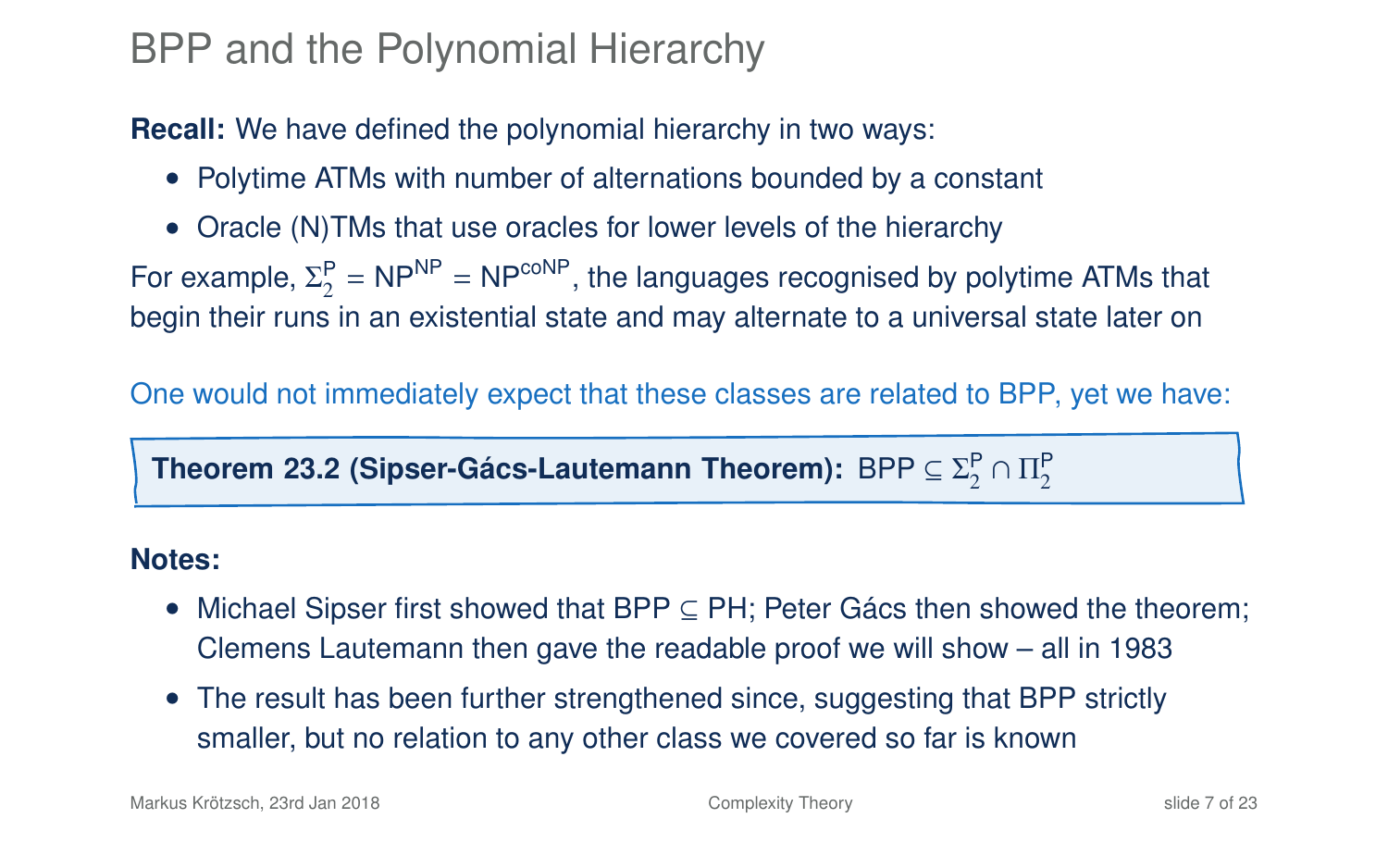**Theorem 23[.2](#page-12-0) (Sipser-Gács-Lautemann Theorem):**  $\mathsf{BPP} \subseteq \Sigma^\mathsf{P}_2 \cap \Pi^\mathsf{P}_2$ 

**Proof:** Overall proof outline: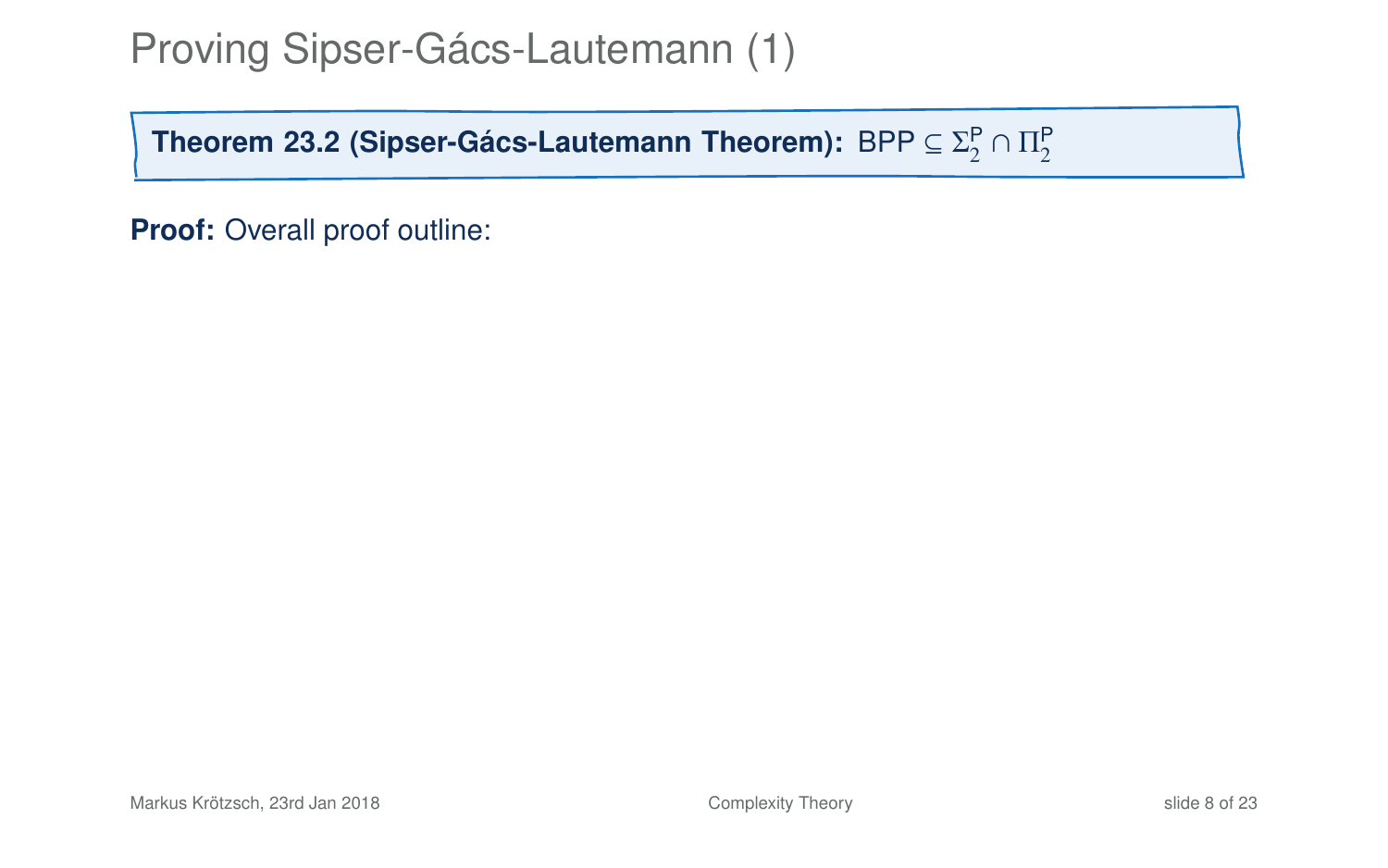**Theorem 23[.2](#page-12-0) (Sipser-Gács-Lautemann Theorem):**  $\mathsf{BPP} \subseteq \Sigma^\mathsf{P}_2 \cap \Pi^\mathsf{P}_2$ 

#### **Proof:** Overall proof outline:

• We will show that BPP  $\subseteq \Sigma_2^P$ . This implies coBPP  $\subseteq \Pi_2^P$ , and hence BPP  $\subseteq \Pi_2^P$ since BPP is closed under complement.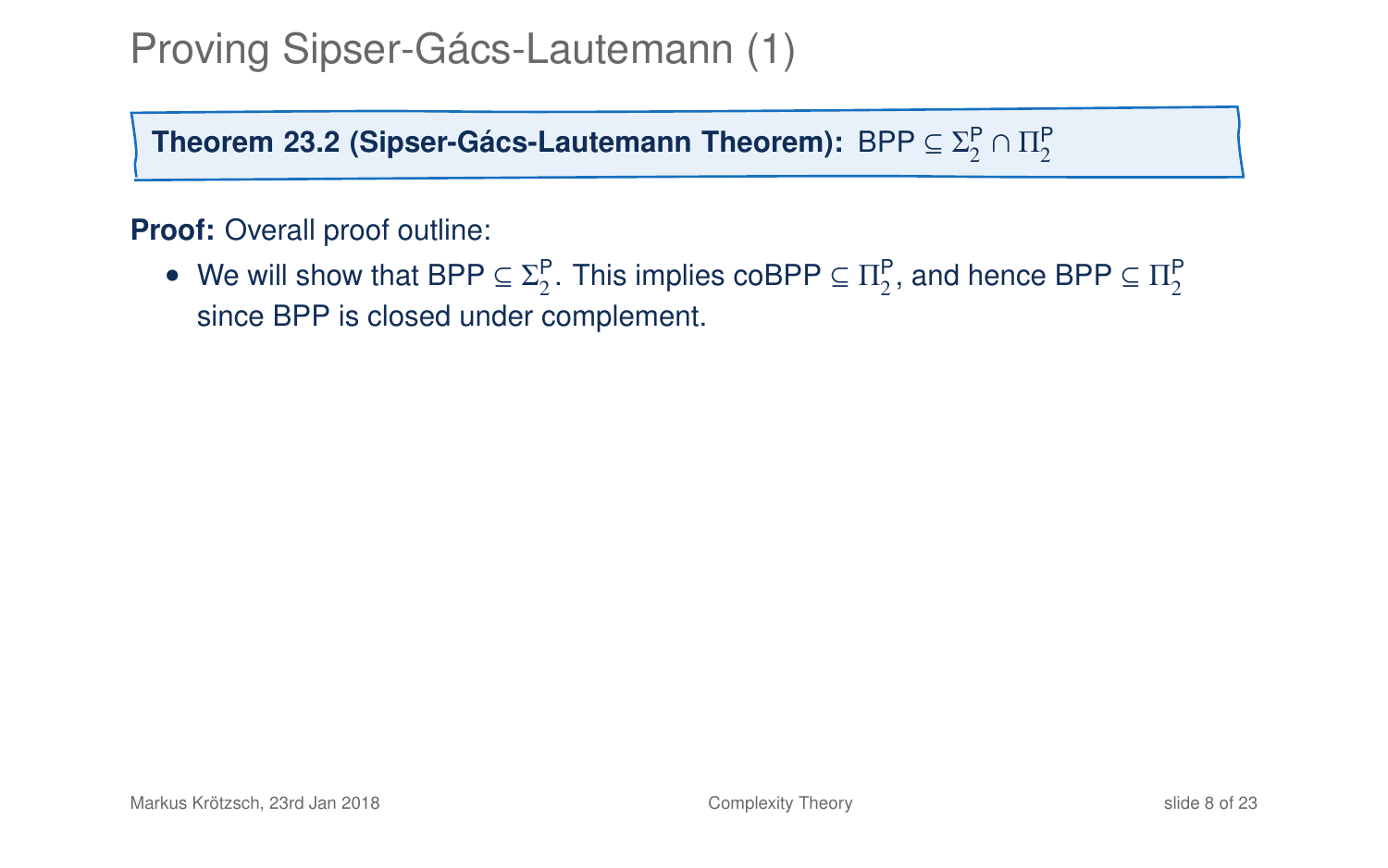**Theorem 23[.2](#page-12-0) (Sipser-Gács-Lautemann Theorem):**  $\mathsf{BPP} \subseteq \Sigma^\mathsf{P}_2 \cap \Pi^\mathsf{P}_2$ 

#### **Proof:** Overall proof outline:

- We will show that BPP  $\subseteq \Sigma_2^P$ . This implies coBPP  $\subseteq \Pi_2^P$ , and hence BPP  $\subseteq \Pi_2^P$ since BPP is closed under complement.
- We will show the inclusion for an arbitrary language **L** ∈ BPP.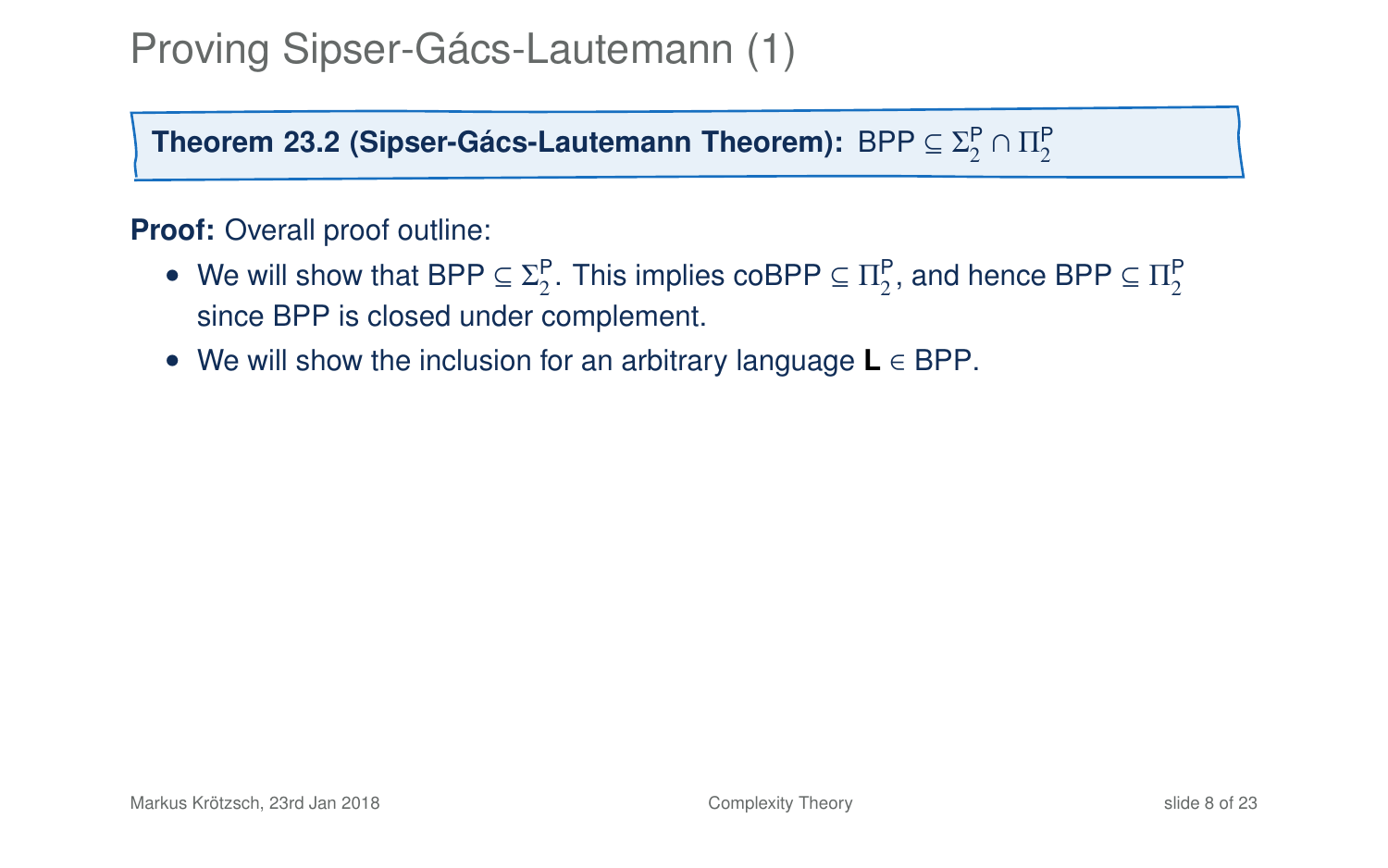**Theorem 23[.2](#page-12-0) (Sipser-Gács-Lautemann Theorem):**  $\mathsf{BPP} \subseteq \Sigma^\mathsf{P}_2 \cap \Pi^\mathsf{P}_2$ 

#### **Proof:** Overall proof outline:

- We will show that BPP  $\subseteq \Sigma_2^P$ . This implies coBPP  $\subseteq \Pi_2^P$ , and hence BPP  $\subseteq \Pi_2^P$ since BPP is closed under complement.
- We will show the inclusion for an arbitrary language **L** ∈ BPP.
- Then there is a PTM  $M$  with the following features:
	- M runs in time  $p(n)$  for some polynomial *n*, using  $p(n)$  random bits
	- $-$  *M* accepts **L** with error probability  $\leq 2^{-n}$

(using probability amplification as in Theorem 21.14)

We can view the computation of  $M$  as a deterministic polytime computation over an input of length *n* and an additional string of *p*(*m*) random bits, as before.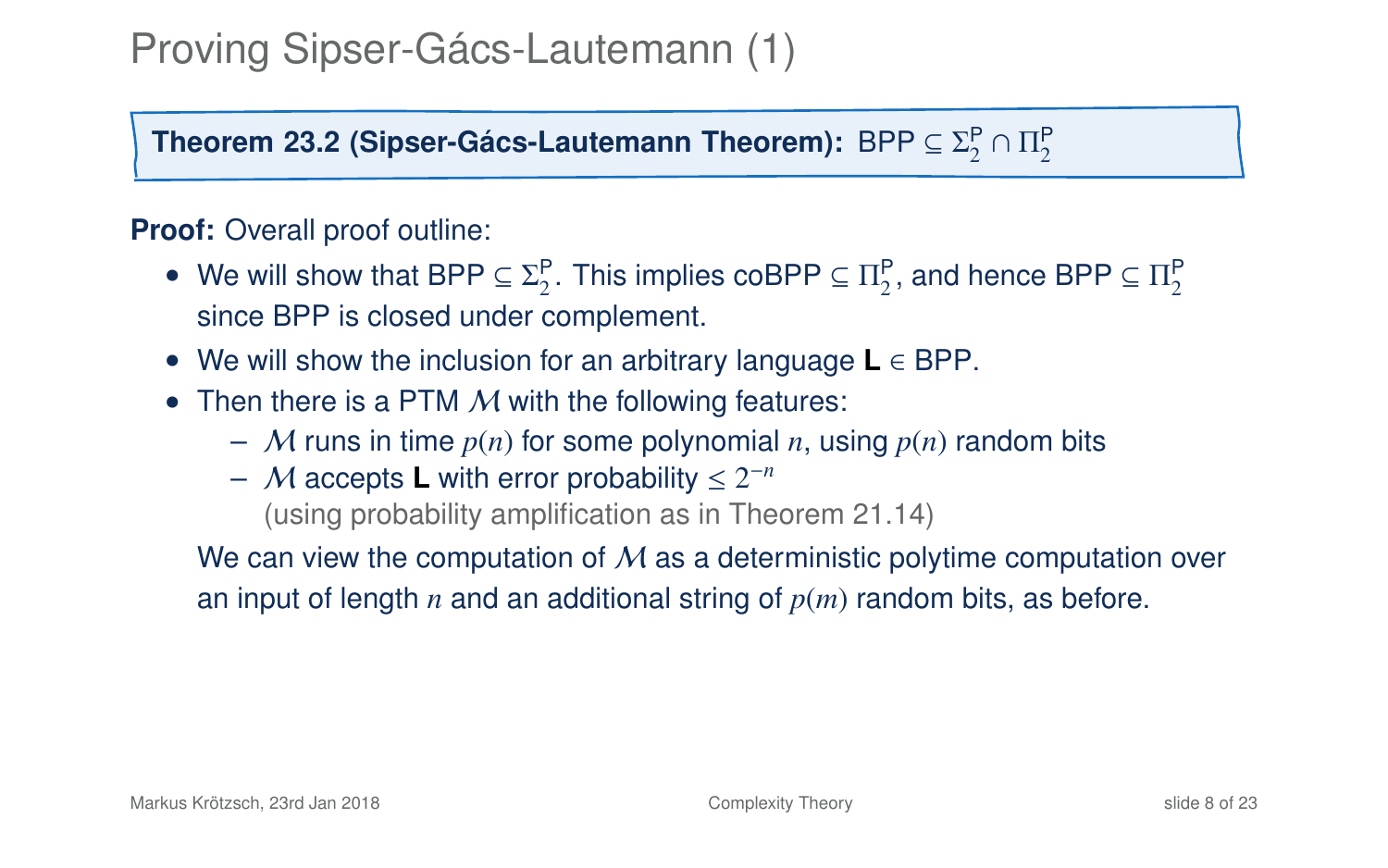**Theorem 23[.2](#page-12-0) (Sipser-Gács-Lautemann Theorem):**  $\mathsf{BPP} \subseteq \Sigma^\mathsf{P}_2 \cap \Pi^\mathsf{P}_2$ 

#### **Proof:** Overall proof outline:

- We will show that BPP  $\subseteq \Sigma_2^P$ . This implies coBPP  $\subseteq \Pi_2^P$ , and hence BPP  $\subseteq \Pi_2^P$ since BPP is closed under complement.
- We will show the inclusion for an arbitrary language **L** ∈ BPP.
- Then there is a PTM  $M$  with the following features:
	- M runs in time  $p(n)$  for some polynomial *n*, using  $p(n)$  random bits
	- $-$  *M* accepts **L** with error probability  $\leq 2^{-n}$

(using probability amplification as in Theorem 21.14)

We can view the computation of  $M$  as a deterministic polytime computation over an input of length *n* and an additional string of *p*(*m*) random bits, as before.

- The key to the proof is the extreme difference between acceptance and rejection:
	- $-$  either ≥  $(1 2^{-n})2^{p(n)}$  of random vectors  $r \in \{0, 1\}^{p(n)}$  lead to acceptance,
	- *−* or only ≤  $2^{-n}2^{p(n)} = 2^{p(n)-n}$  of random vectors  $r \in \{0, 1\}^{p(n)}$  lead to acceptance.

 $\rightsquigarrow$  we want to tell the two situations apart in  $\Sigma^\mathsf{P}_2$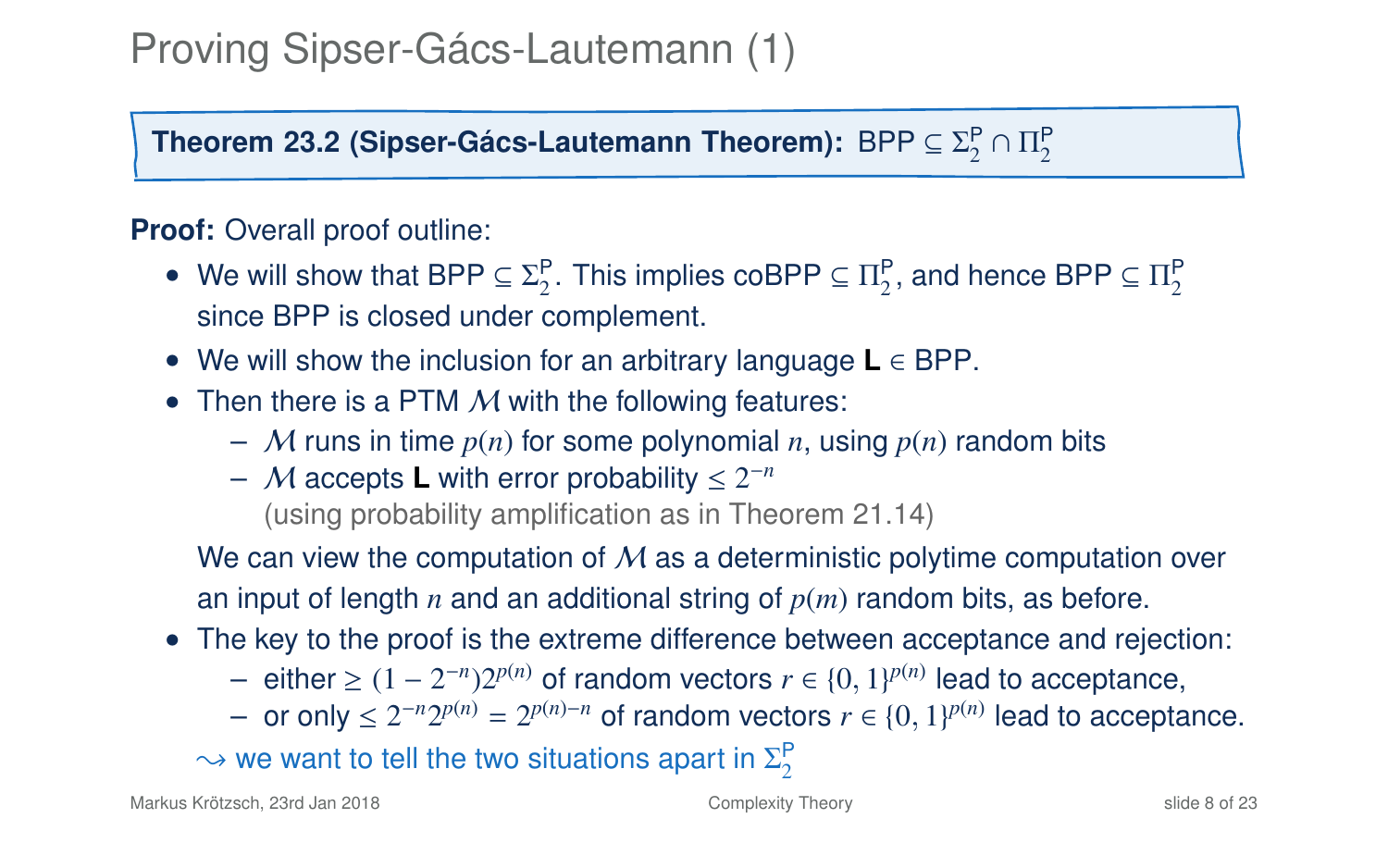**Theorem 23[.2](#page-12-0) (Sipser-Gács-Lautemann Theorem):**  $\mathsf{BPP} \subseteq \Sigma^\mathsf{P}_2 \cap \Pi^\mathsf{P}_2$ 

**Proof (continued):** Idea for telling apart acceptance and rejection:

• For input *w*, let  $S_w \subseteq \{0, 1\}^{p(n)}$  be the set of all random vectors such that, for all  $r \in S_w$ , M accepts *w* when using random numbers *r*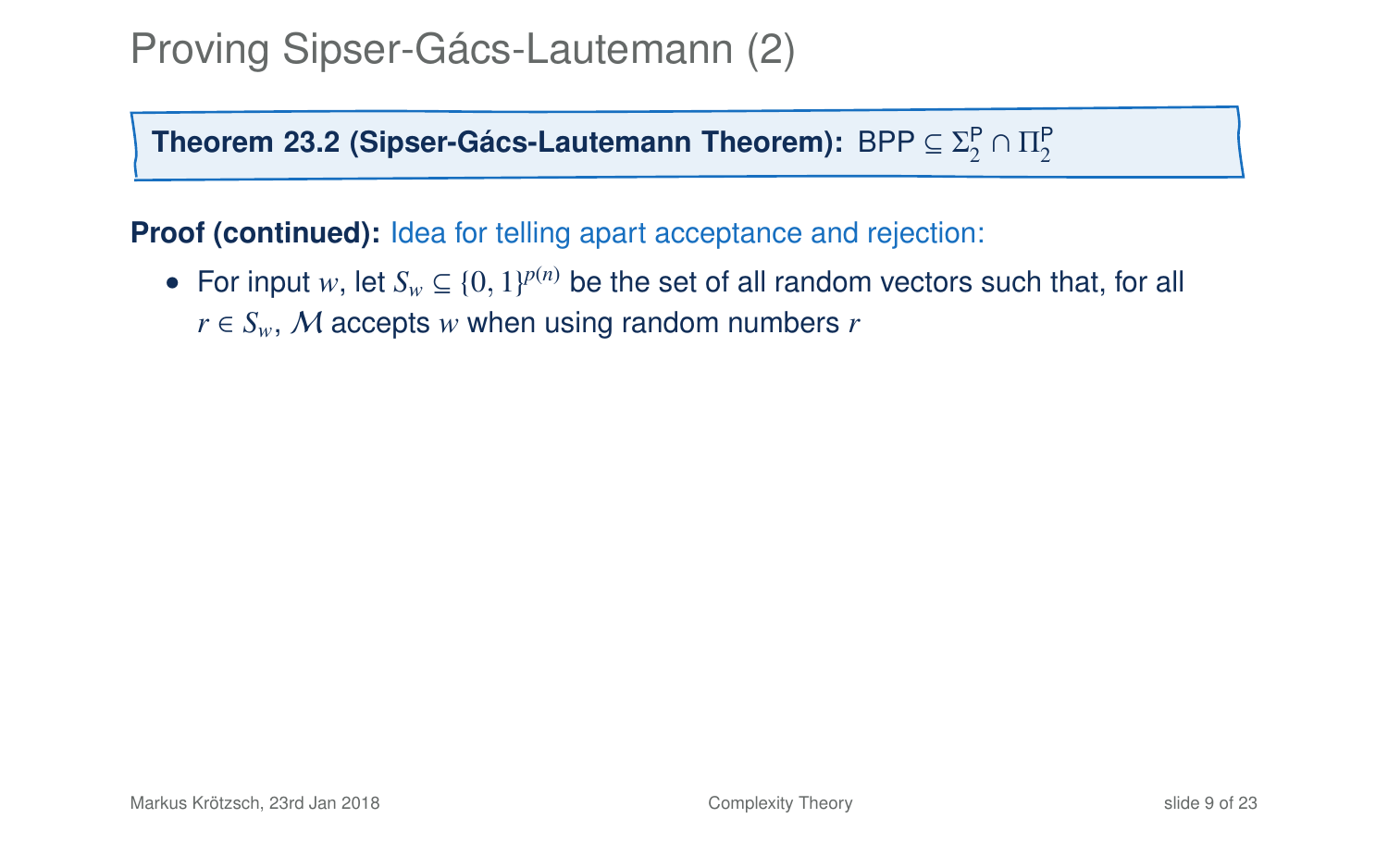**Theorem 23[.2](#page-12-0) (Sipser-Gács-Lautemann Theorem):**  $\mathsf{BPP} \subseteq \Sigma^\mathsf{P}_2 \cap \Pi^\mathsf{P}_2$ 

**Proof (continued):** Idea for telling apart acceptance and rejection:

- For input *w*, let  $S_w \subseteq \{0, 1\}^{p(n)}$  be the set of all random vectors such that, for all  $r \in S_w$ , M accepts *w* when using random numbers *r*
- $S_w \in \{0, 1\}^{p(n)}$  is either almost all of  $\{0, 1\}^{p(n)}$ , or a tiny fraction thereof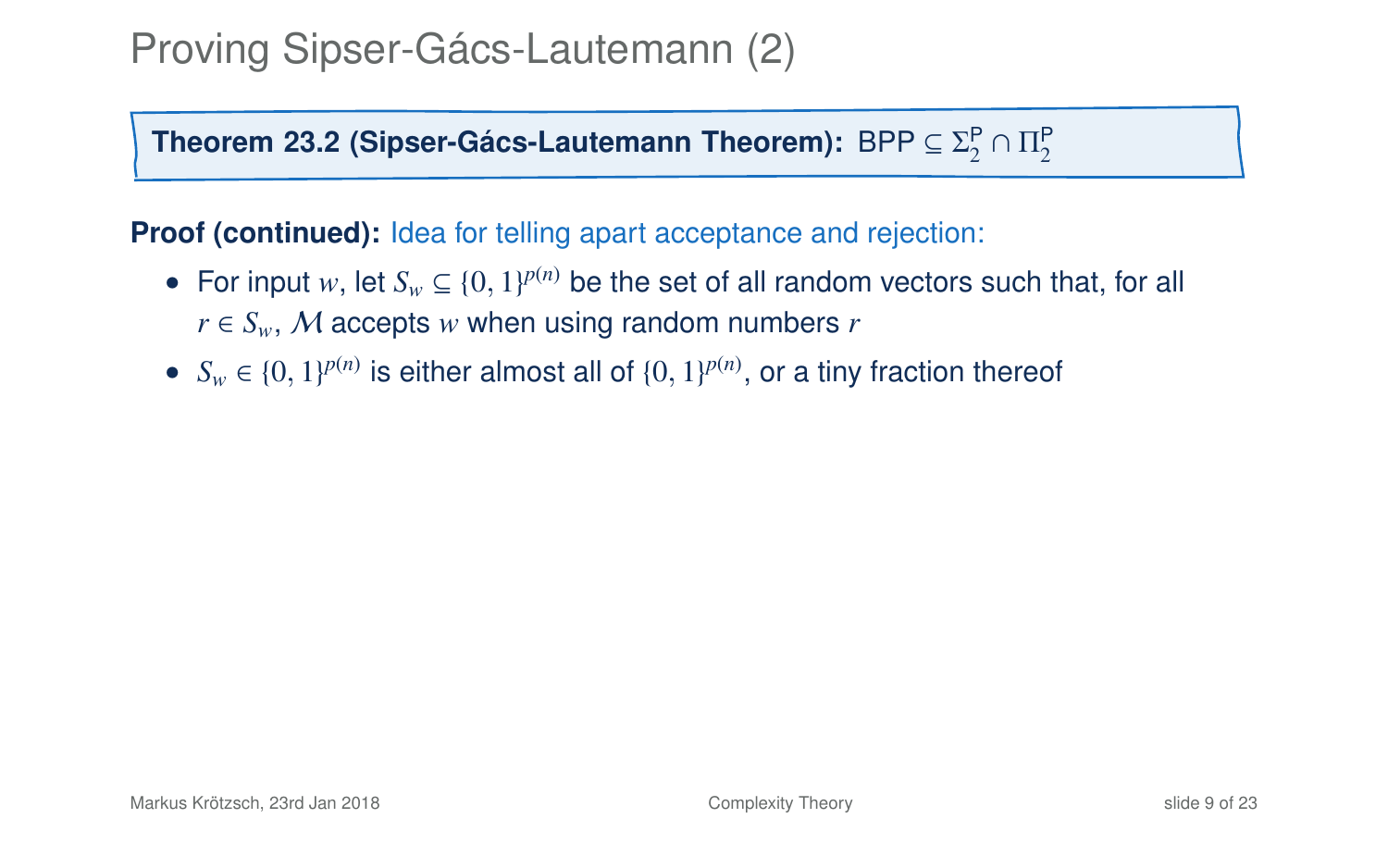**Theorem 23[.2](#page-12-0) (Sipser-Gács-Lautemann Theorem):**  $\mathsf{BPP} \subseteq \Sigma^\mathsf{P}_2 \cap \Pi^\mathsf{P}_2$ 

**Proof (continued):** Idea for telling apart acceptance and rejection:

- For input *w*, let  $S_w \subseteq \{0, 1\}^{p(n)}$  be the set of all random vectors such that, for all  $r \in S_w$ , M accepts *w* when using random numbers *r*
- $S_w \in \{0, 1\}^{p(n)}$  is either almost all of  $\{0, 1\}^{p(n)}$ , or a tiny fraction thereof
- We consider "shifted copies" of *S<sub>w</sub>*, created by some uniform bit-flipping *S<sub>w</sub>* vectors:
	- $-$  If  $S_w$  is large, then polynomially many such copies can cover all of  $\{0, 1\}^{p(n)}$
	- $-$  If  $S_w$  is small, then polynomially many copies are too small to cover  $\{0, 1\}^{p(n)}$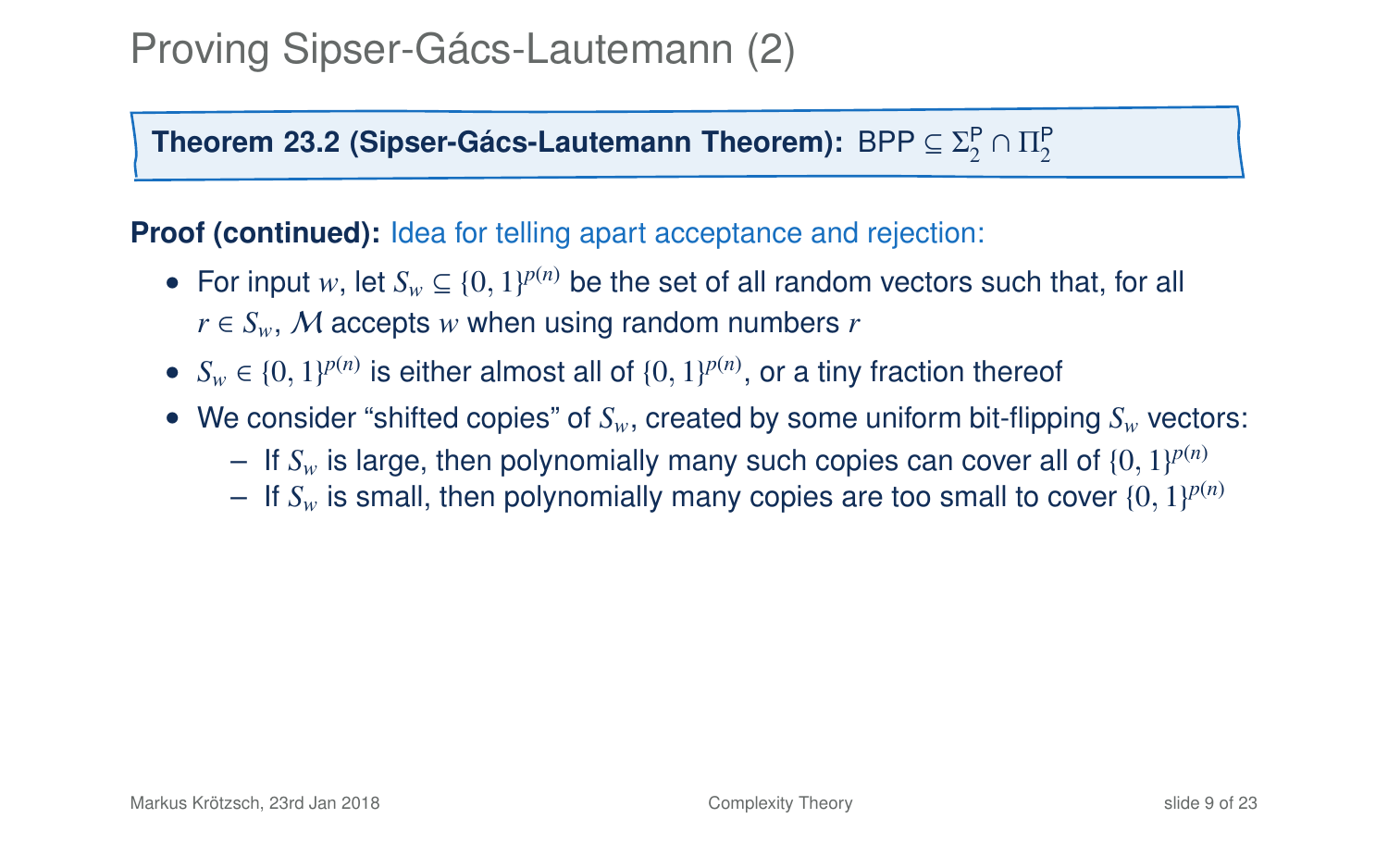**Theorem 23[.2](#page-12-0) (Sipser-Gács-Lautemann Theorem):**  $\mathsf{BPP} \subseteq \Sigma^\mathsf{P}_2 \cap \Pi^\mathsf{P}_2$ 

**Proof (continued):** Idea for telling apart acceptance and rejection:

- For input *w*, let  $S_w \subseteq \{0, 1\}^{p(n)}$  be the set of all random vectors such that, for all  $r \in S_w$ , M accepts *w* when using random numbers *r*
- $S_w \in \{0, 1\}^{p(n)}$  is either almost all of  $\{0, 1\}^{p(n)}$ , or a tiny fraction thereof
- We consider "shifted copies" of *S<sub>w</sub>*, created by some uniform bit-flipping *S<sub>w</sub>* vectors:
	- $-$  If  $S_w$  is large, then polynomially many such copies can cover all of  $\{0, 1\}^{p(n)}$
	- $-$  If  $S_w$  is small, then polynomially many copies are too small to cover  $\{0, 1\}^{p(n)}$
- Making a "shifted copy":

for some  $u \in \{0, 1\}^{p(n)}$ , set  $S_w \oplus u = \{r \oplus u \mid r \in S_w\}$ , where  $\oplus$  is XOR (sum mod 2)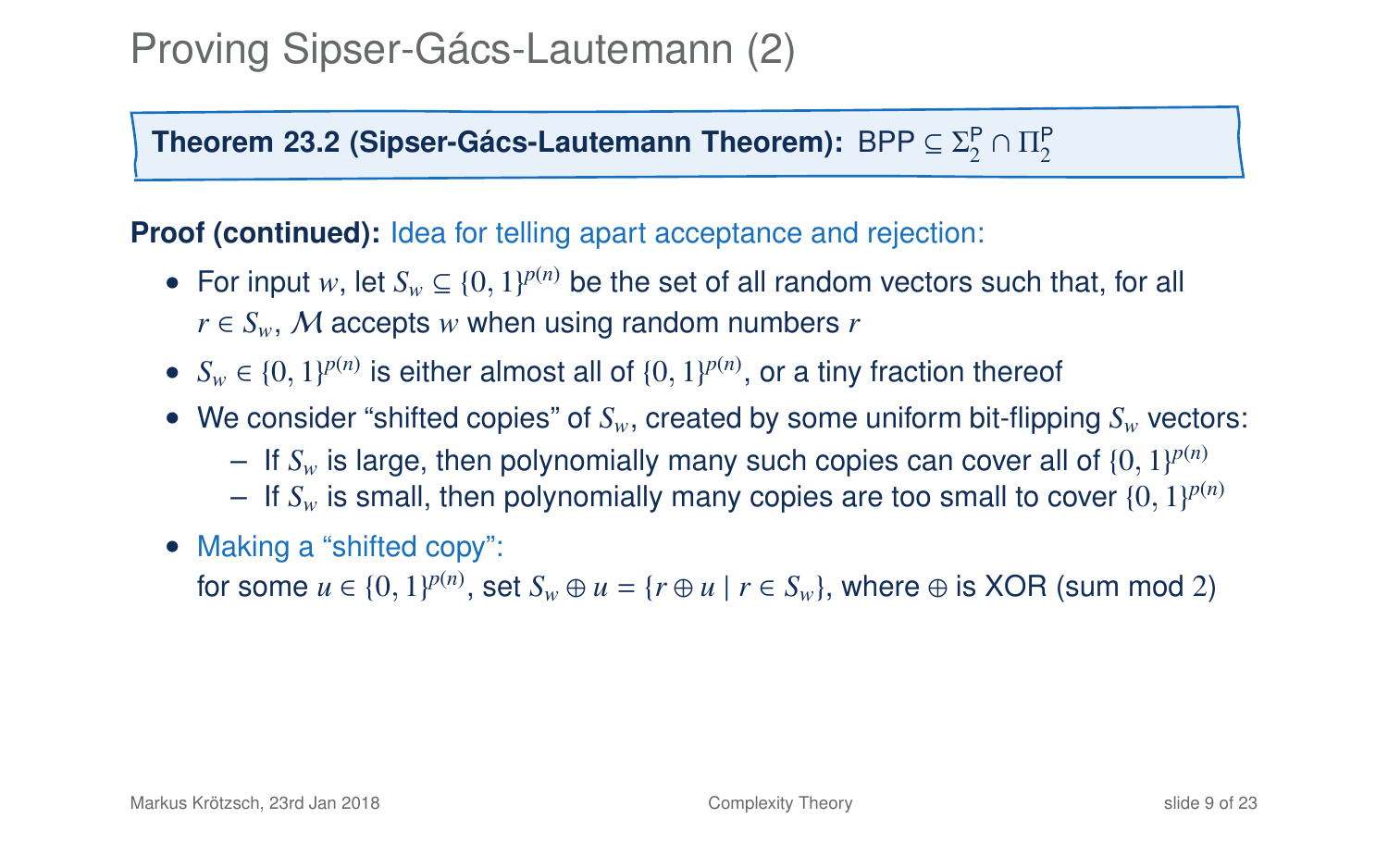**Theorem 23[.2](#page-12-0) (Sipser-Gács-Lautemann Theorem):**  $\mathsf{BPP} \subseteq \Sigma^\mathsf{P}_2 \cap \Pi^\mathsf{P}_2$ 

**Proof (continued):** Idea for telling apart acceptance and rejection:

- For input *w*, let  $S_w \subseteq \{0, 1\}^{p(n)}$  be the set of all random vectors such that, for all  $r \in S_w$ , M accepts *w* when using random numbers *r*
- $S_w \in \{0, 1\}^{p(n)}$  is either almost all of  $\{0, 1\}^{p(n)}$ , or a tiny fraction thereof
- We consider "shifted copies" of *S<sub>w</sub>*, created by some uniform bit-flipping *S<sub>w</sub>* vectors:
	- $-$  If  $S_w$  is large, then polynomially many such copies can cover all of  $\{0, 1\}^{p(n)}$
	- $-$  If  $S_w$  is small, then polynomially many copies are too small to cover  $\{0, 1\}^{p(n)}$
- Making a "shifted copy": for some  $u \in \{0, 1\}^{p(n)}$ , set  $S_w \oplus u = \{r \oplus u \mid r \in S_w\}$ , where  $\oplus$  is XOR (sum mod 2)
- Number of shifted copies: we will use  $k = \left\lceil \frac{p(n)}{n} \right\rceil$  $\left\lfloor \frac{(n)}{n} \right\rfloor + 1$  copies (a polynomial number)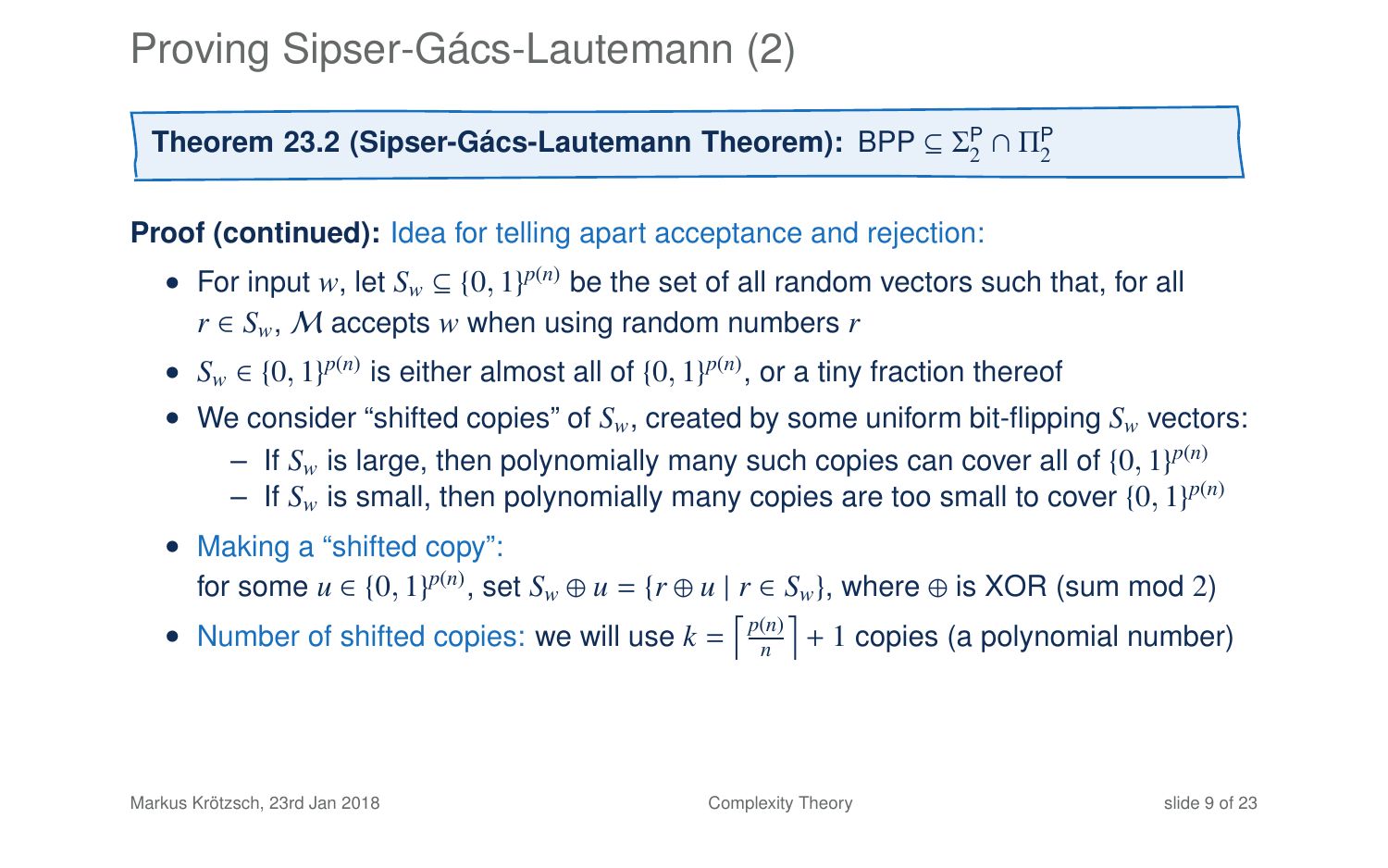**Theorem 23[.2](#page-12-0) (Sipser-Gács-Lautemann Theorem):**  $\mathsf{BPP} \subseteq \Sigma^\mathsf{P}_2 \cap \Pi^\mathsf{P}_2$ 

**Proof (continued):** Idea for telling apart acceptance and rejection:

- For input *w*, let  $S_w \subseteq \{0, 1\}^{p(n)}$  be the set of all random vectors such that, for all  $r \in S_w$ , M accepts *w* when using random numbers *r*
- $S_w \in \{0, 1\}^{p(n)}$  is either almost all of  $\{0, 1\}^{p(n)}$ , or a tiny fraction thereof
- We consider "shifted copies" of *Sw*, created by some uniform bit-flipping *S<sup>w</sup>* vectors:
	- $-$  If  $S_w$  is large, then polynomially many such copies can cover all of  $\{0, 1\}^{p(n)}$
	- $-$  If  $S_w$  is small, then polynomially many copies are too small to cover  $\{0, 1\}^{p(n)}$
- Making a "shifted copy": for some  $u \in \{0, 1\}^{p(n)}$ , set  $S_w \oplus u = \{r \oplus u \mid r \in S_w\}$ , where  $\oplus$  is XOR (sum mod 2)
- Number of shifted copies: we will use  $k = \left\lceil \frac{p(n)}{n} \right\rceil$  $\left\lfloor \frac{(n)}{n} \right\rfloor + 1$  copies (a polynomial number)

We will show that  $k$  random shifts can cover  $\{0, 1\}^{p(n)}$  if and only if  $S_w$  is "large".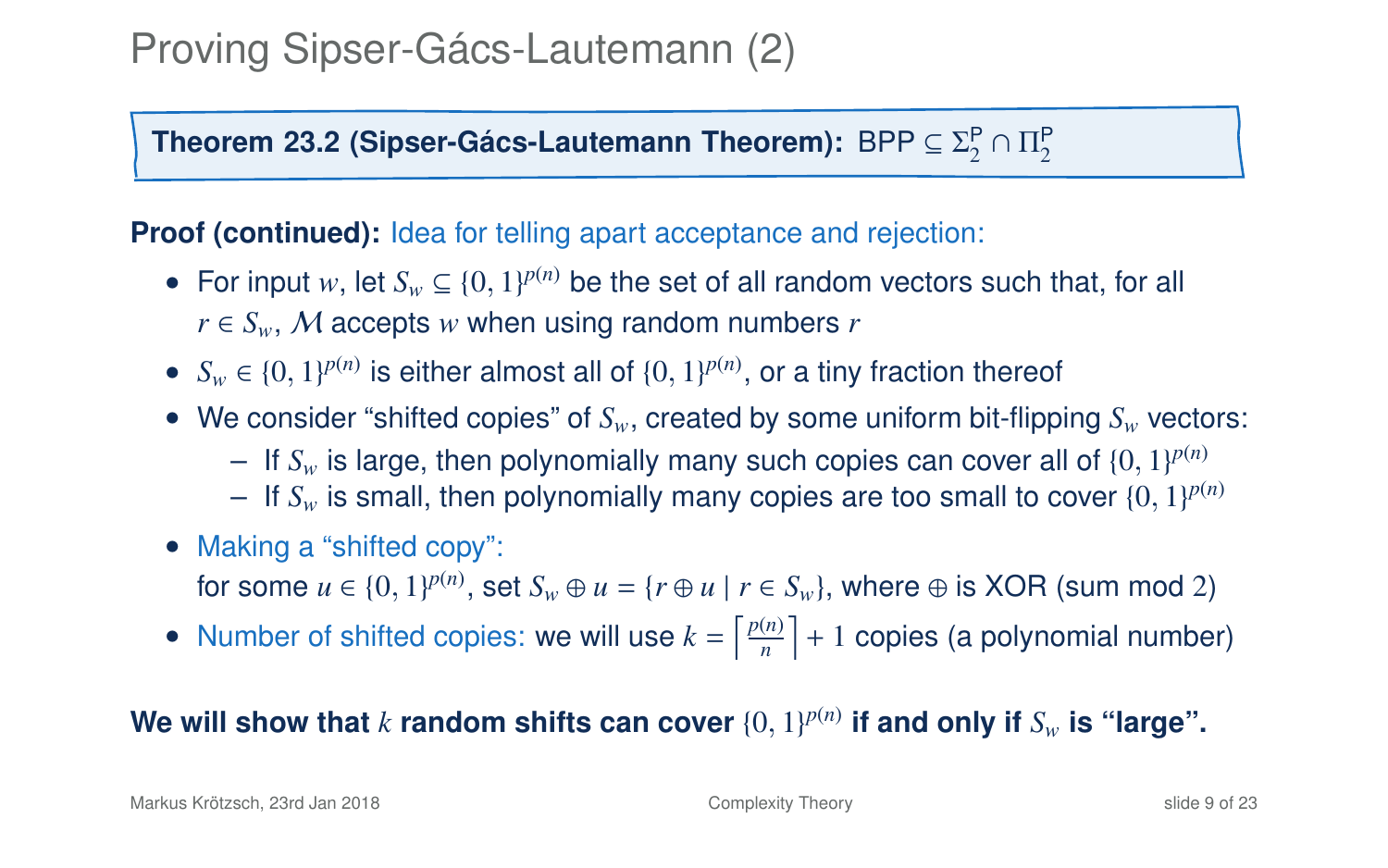Theorem 23[.2](#page-12-0) (Sipser-Gács-Lautemann Theorem):  $\mathsf{BPP} \subseteq \Sigma^\mathsf{P}_2 \cap \Pi^\mathsf{P}_2$ 

#### **Proof (continued):**

**Claim 1:** If  $|S_w| \le 2^{p(n)-n}$ , then, for every set of  $k = \left\lceil \frac{p(n)}{n} \right\rceil$  $\left[\frac{(n)}{n}\right]$  + 1 vectors  $u_1, \ldots, u_k \in \{0, 1\}^{p(n)}$ , we have  $\bigcup_{i=1}^{k} (S_w \oplus u_i) \subsetneq \{0, 1\}^{p(n)}$ .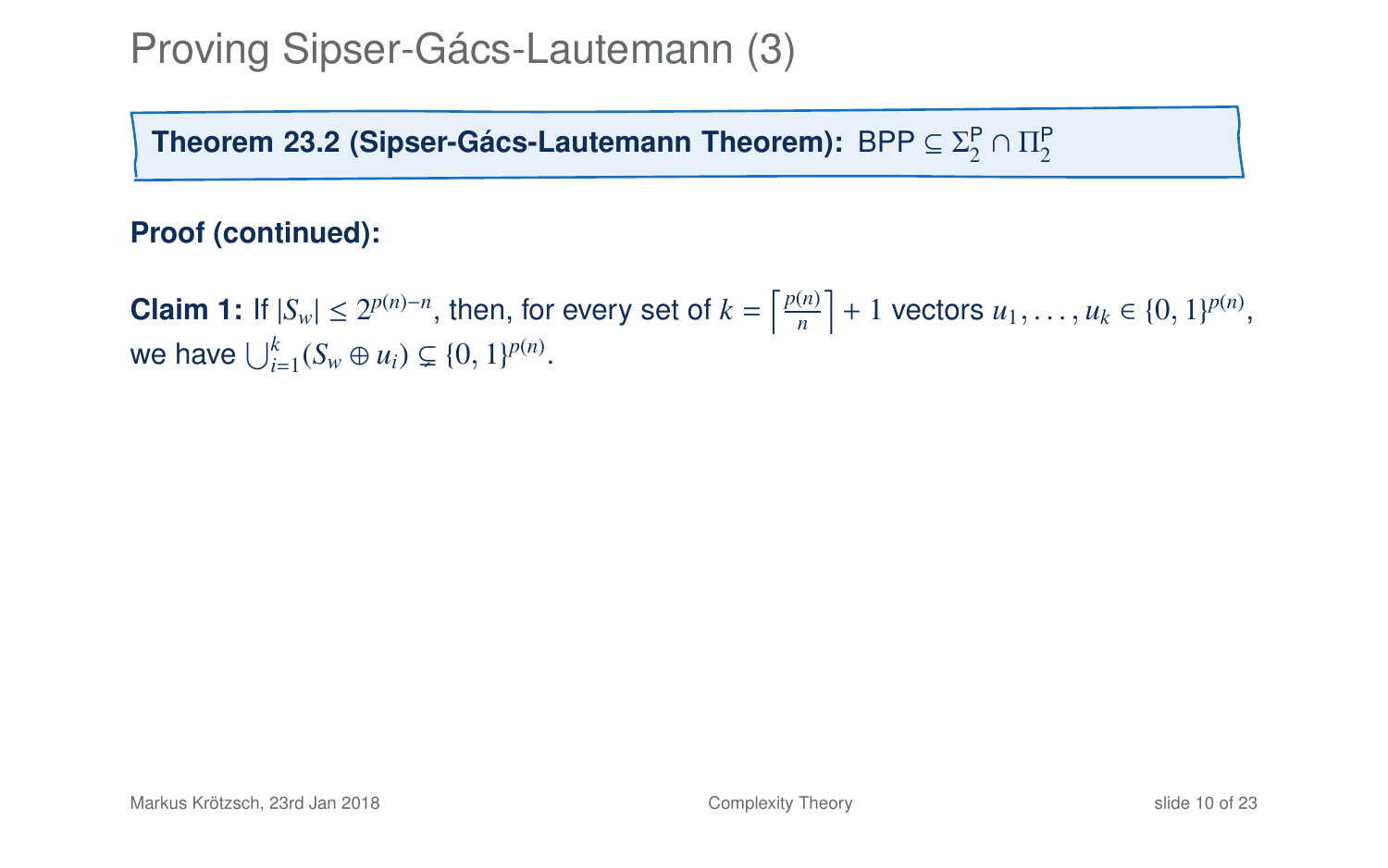Theorem 23[.2](#page-12-0) (Sipser-Gács-Lautemann Theorem):  $\mathsf{BPP} \subseteq \Sigma^\mathsf{P}_2 \cap \Pi^\mathsf{P}_2$ 

#### **Proof (continued):**

**Claim 1:** If  $|S_w| \le 2^{p(n)-n}$ , then, for every set of  $k = \left\lceil \frac{p(n)}{n} \right\rceil$  $\left[\frac{(n)}{n}\right]$  + 1 vectors  $u_1, \ldots, u_k \in \{0, 1\}^{p(n)}$ , we have  $\bigcup_{i=1}^{k} (S_w \oplus u_i) \subsetneq \{0, 1\}^{p(n)}$ .

The result follows from the cardinalities of the involved sets:

Using that  $|S_w \oplus u_i| = |S_w|$ , we obtain:

$$
\left| \bigcup_{i=1}^{k} (S_w \oplus u_i) \right| \le k |S_w| \le \left( \left\lceil \frac{p(n)}{n} \right\rceil + 1 \right) 2^{p(n)-n} = \frac{\left( \left\lceil \frac{p(n)}{n} \right\rceil + 1 \right)}{2^n} 2^{p(n)} = o(2^{p(n)})
$$

Therefore the claim holds for sufficiently large *n*. This suffices, since inputs of shorter length can surely be decided in  $\Sigma_2^{\mathsf{P}}$  as well.

Markus Krötzsch, 23rd Jan 2018 [Complexity Theory](#page-0-0) slide 10 of 23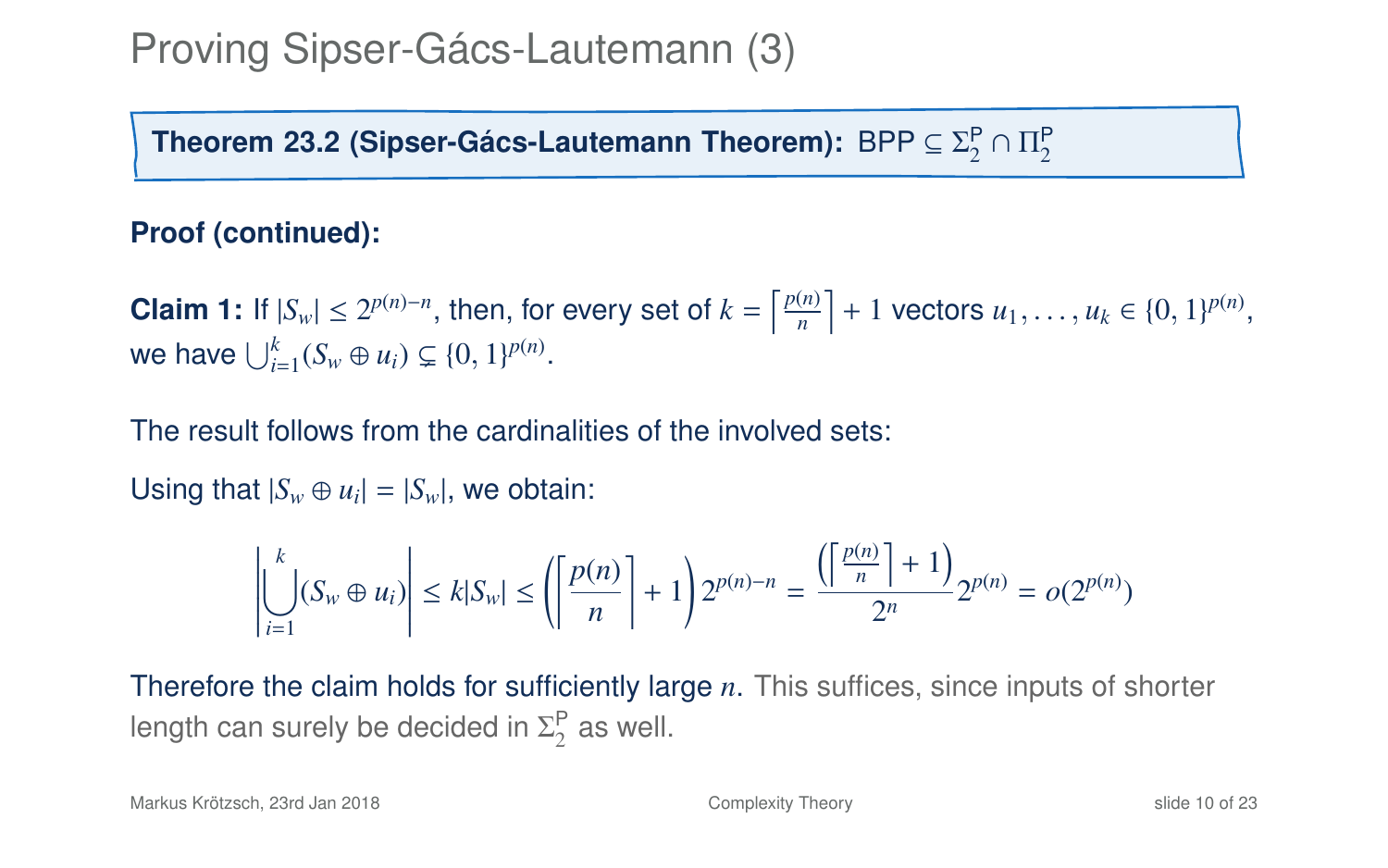Theorem 23[.2](#page-12-0) (Sipser-Gács-Lautemann Theorem):  $\mathsf{BPP} \subseteq \Sigma^\mathsf{P}_2 \cap \Pi^\mathsf{P}_2$ 

#### **Proof (continued):**

**Claim 2:** If  $|S_w| \ge (1 - 2^{-n})2^{p(n)}$ , then there is a set of  $k = \left\lceil \frac{p(n)}{n} \right\rceil$  $\left\lfloor \frac{(n)}{n} \right\rfloor + 1$  vectors  $u_1, \ldots, u_k \in \{0, 1\}^{p(n)},$  such that  $\bigcup_{i=1}^k (S_w \oplus u_i) = \{0, 1\}^{p(n)}.$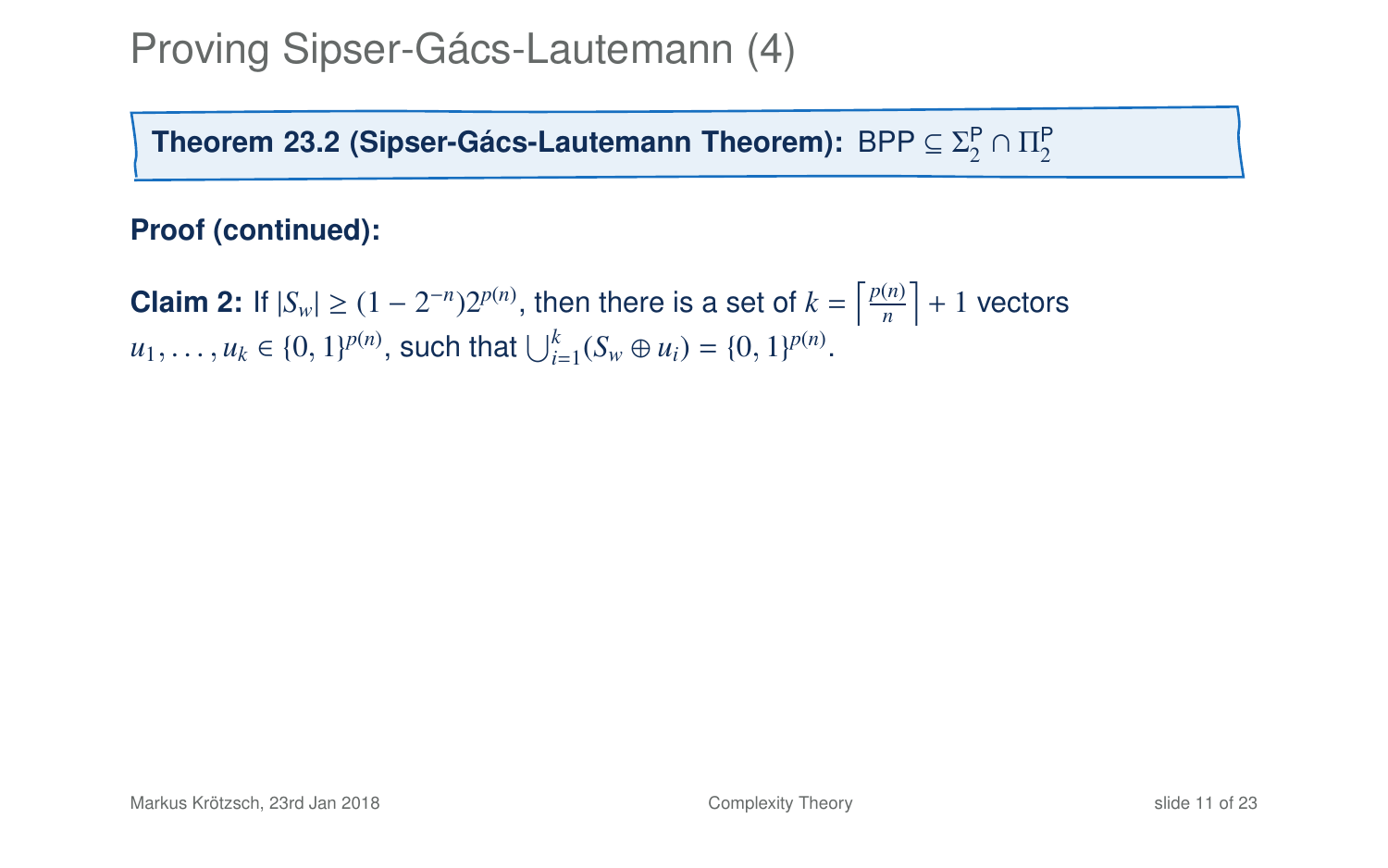Theorem 23[.2](#page-12-0) (Sipser-Gács-Lautemann Theorem):  $\mathsf{BPP} \subseteq \Sigma^\mathsf{P}_2 \cap \Pi^\mathsf{P}_2$ 

#### **Proof (continued):**

**Claim 2:** If  $|S_w| \ge (1 - 2^{-n})2^{p(n)}$ , then there is a set of  $k = \left\lceil \frac{p(n)}{n} \right\rceil$  $\left\lfloor \frac{(n)}{n} \right\rfloor + 1$  vectors  $u_1, \ldots, u_k \in \{0, 1\}^{p(n)},$  such that  $\bigcup_{i=1}^k (S_w \oplus u_i) = \{0, 1\}^{p(n)}.$ 

We argue that, for independently and randomly chosen  $u_1, \ldots, u_k$ , we have  $\Pr\left[\bigcup_{i=1}^k (S_w \oplus u_i) = \{0, 1\}^{p(n)}\right] > 0.$  The claim follows from this.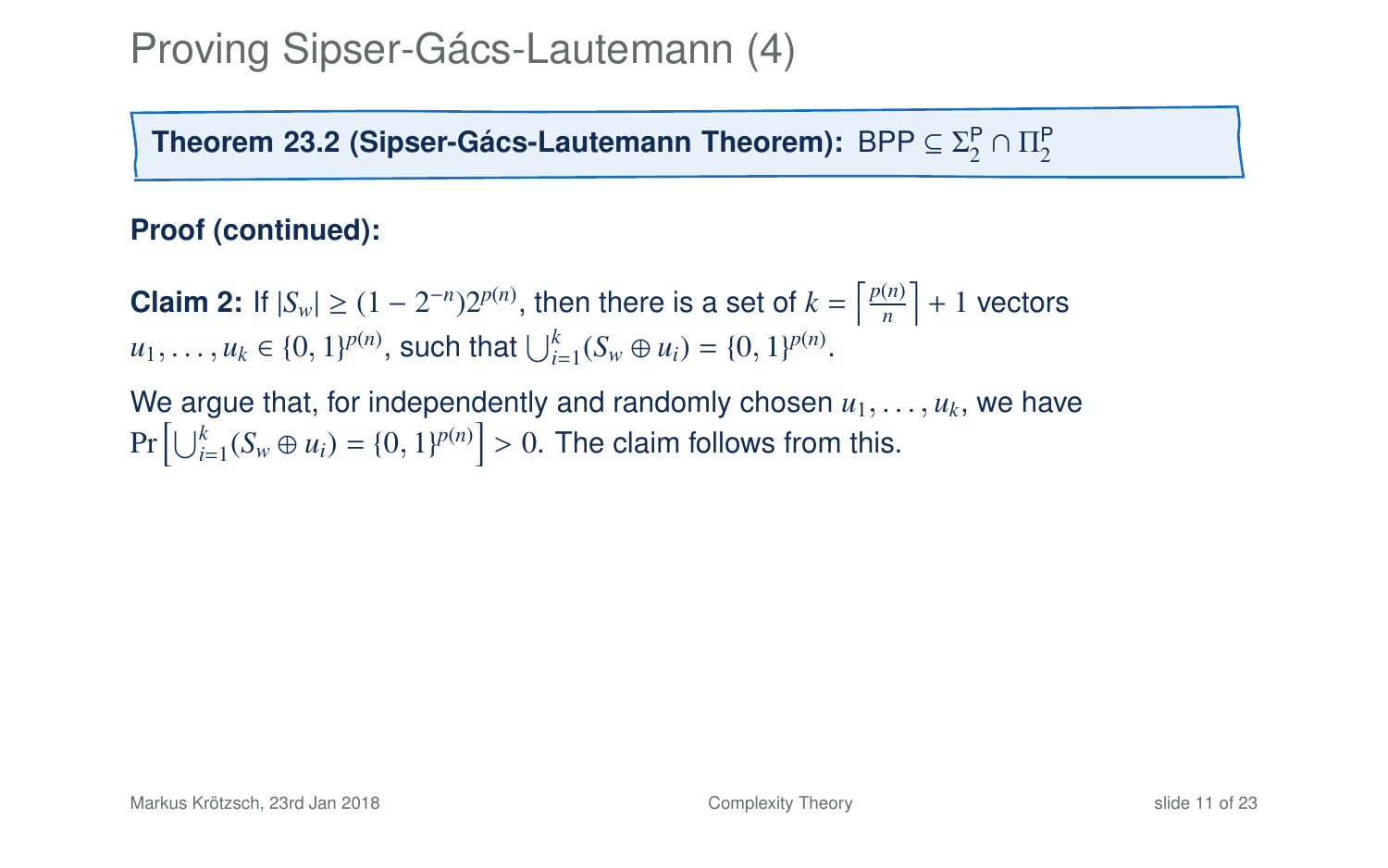Theorem 23[.2](#page-12-0) (Sipser-Gács-Lautemann Theorem):  $\mathsf{BPP} \subseteq \Sigma^\mathsf{P}_2 \cap \Pi^\mathsf{P}_2$ 

#### **Proof (continued):**

**Claim 2:** If  $|S_w| \ge (1 - 2^{-n})2^{p(n)}$ , then there is a set of  $k = \left\lceil \frac{p(n)}{n} \right\rceil$  $\left\lfloor \frac{(n)}{n} \right\rfloor + 1$  vectors  $u_1, \ldots, u_k \in \{0, 1\}^{p(n)},$  such that  $\bigcup_{i=1}^k (S_w \oplus u_i) = \{0, 1\}^{p(n)}.$ 

We argue that, for independently and randomly chosen  $u_1, \ldots, u_k$ , we have  $\Pr\left[\bigcup_{i=1}^k (S_w \oplus u_i) = \{0, 1\}^{p(n)}\right] > 0.$  The claim follows from this.

For a particular  $r \in \{0, 1\}^{p(n)}$ , we compute

$$
\Pr\left[r \notin \bigcup_{i=1}^{k} (S_w \oplus u_i)\right] \stackrel{(a)}{=} \Pi_{i=1}^{k} \Pr\left[r \notin (S_w \oplus u_i)\right] \stackrel{(b)}{\leq} \Pi_{i=1}^{k} 2^{-n} = 2^{-nk} = 2^{-n\left(\left\lfloor \frac{p(n)}{n} \right\rfloor + 1\right)} < 2^{-p(n)}
$$

since: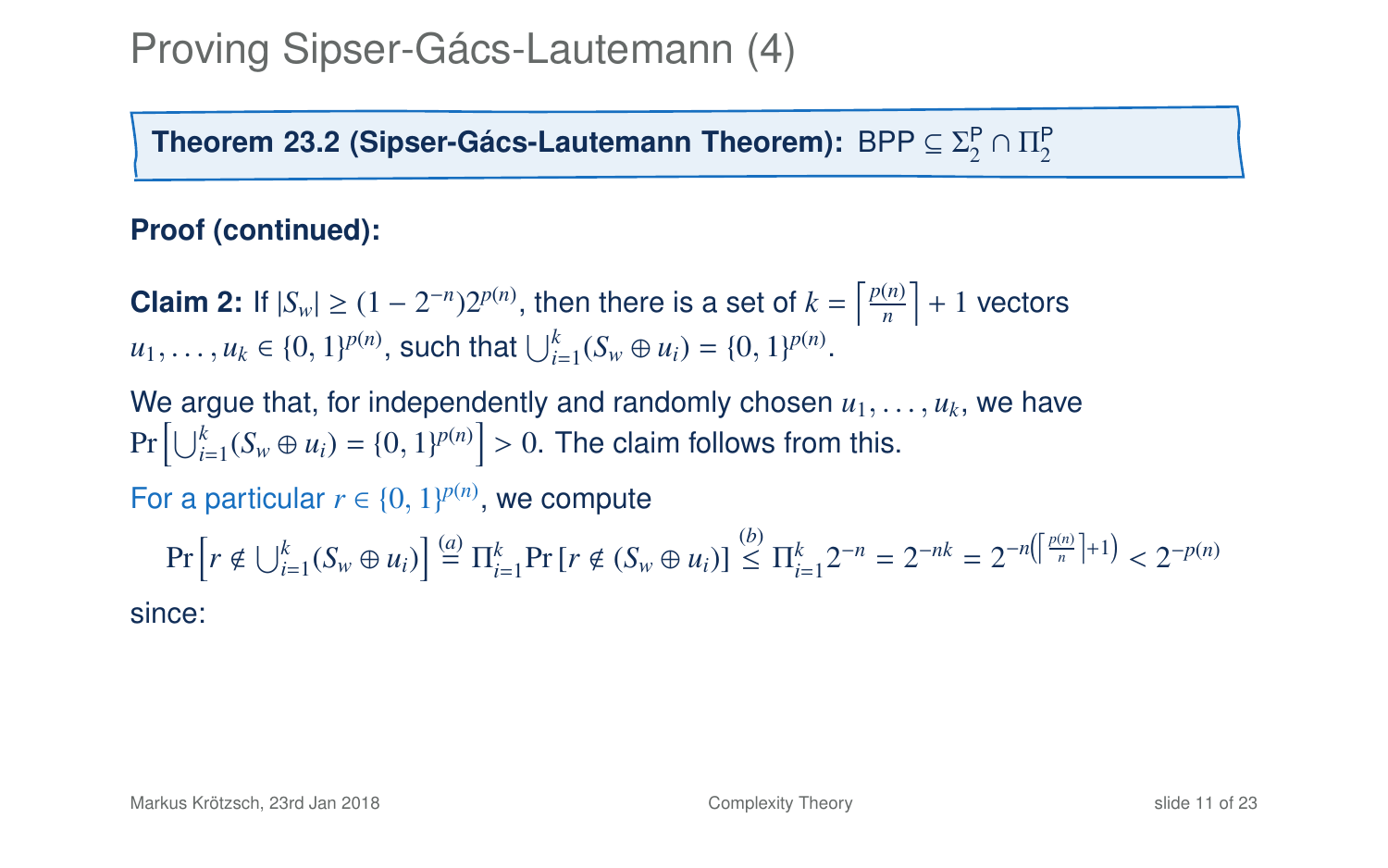Theorem 23[.2](#page-12-0) (Sipser-Gács-Lautemann Theorem):  $\mathsf{BPP} \subseteq \Sigma^\mathsf{P}_2 \cap \Pi^\mathsf{P}_2$ 

#### **Proof (continued):**

**Claim 2:** If  $|S_w| \ge (1 - 2^{-n})2^{p(n)}$ , then there is a set of  $k = \left\lceil \frac{p(n)}{n} \right\rceil$  $\left\lfloor \frac{(n)}{n} \right\rfloor + 1$  vectors  $u_1, \ldots, u_k \in \{0, 1\}^{p(n)},$  such that  $\bigcup_{i=1}^k (S_w \oplus u_i) = \{0, 1\}^{p(n)}.$ 

We argue that, for independently and randomly chosen  $u_1, \ldots, u_k$ , we have  $\Pr\left[\bigcup_{i=1}^k (S_w \oplus u_i) = \{0, 1\}^{p(n)}\right] > 0.$  The claim follows from this.

For a particular  $r \in \{0, 1\}^{p(n)}$ , we compute

$$
\Pr\left[r \notin \bigcup_{i=1}^{k} (S_w \oplus u_i)\right] \stackrel{(a)}{=} \Pi_{i=1}^{k} \Pr\left[r \notin (S_w \oplus u_i)\right] \stackrel{(b)}{\leq} \Pi_{i=1}^{k} 2^{-n} = 2^{-nk} = 2^{-n\left(\left\lfloor \frac{p(n)}{n} \right\rfloor + 1\right)} < 2^{-p(n)}
$$

since: (a) *u<sup>i</sup>* are selected independently;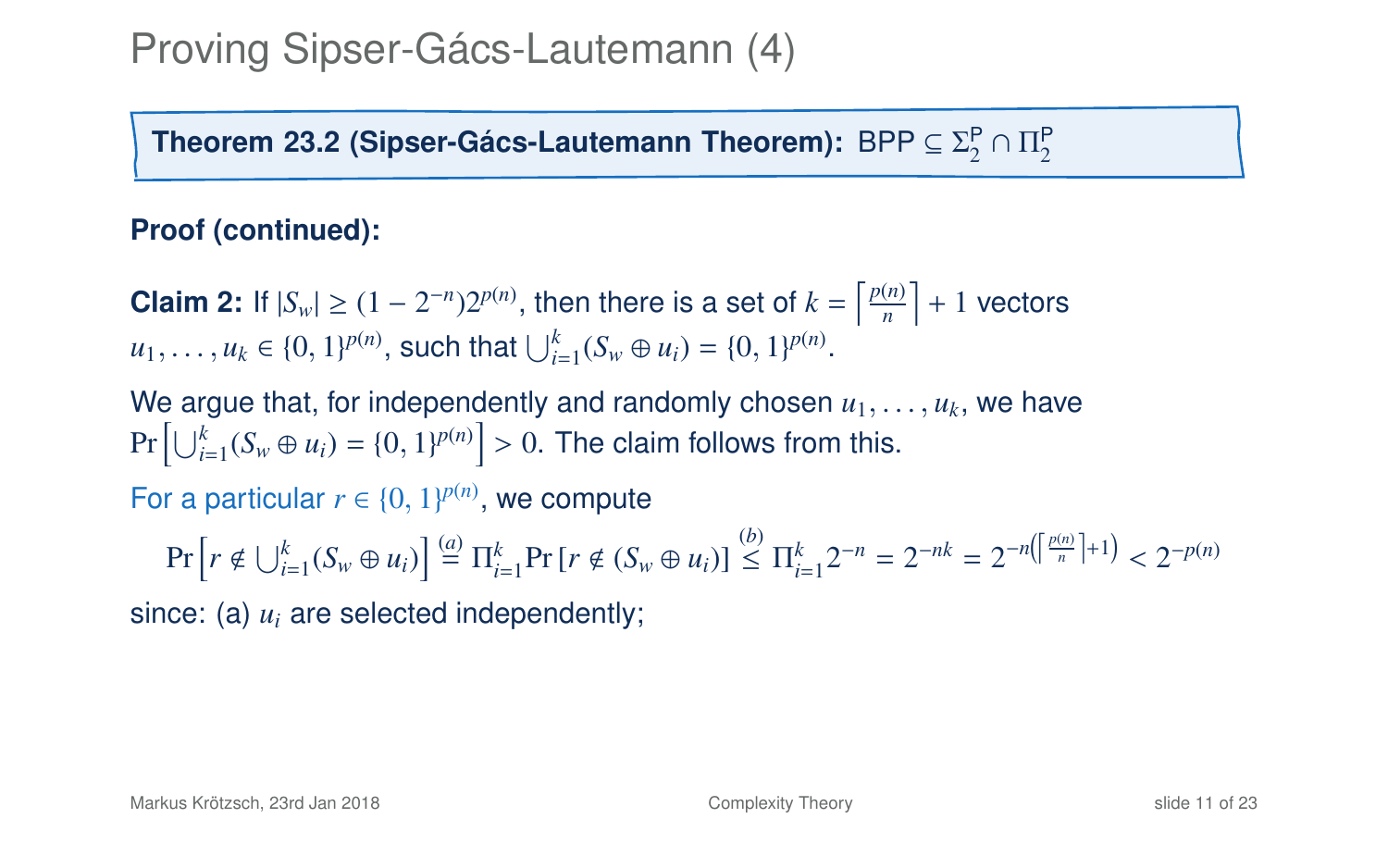Theorem 23[.2](#page-12-0) (Sipser-Gács-Lautemann Theorem):  $\mathsf{BPP} \subseteq \Sigma^\mathsf{P}_2 \cap \Pi^\mathsf{P}_2$ 

#### **Proof (continued):**

**Claim 2:** If  $|S_w| \ge (1 - 2^{-n})2^{p(n)}$ , then there is a set of  $k = \left\lceil \frac{p(n)}{n} \right\rceil$  $\left\lfloor \frac{(n)}{n} \right\rfloor + 1$  vectors  $u_1, \ldots, u_k \in \{0, 1\}^{p(n)},$  such that  $\bigcup_{i=1}^k (S_w \oplus u_i) = \{0, 1\}^{p(n)}.$ 

We argue that, for independently and randomly chosen  $u_1, \ldots, u_k$ , we have  $\Pr\left[\bigcup_{i=1}^k (S_w \oplus u_i) = \{0, 1\}^{p(n)}\right] > 0.$  The claim follows from this.

For a particular  $r \in \{0, 1\}^{p(n)}$ , we compute

 $\Pr\left[r \notin \bigcup_{i=1}^{k} (S_w \oplus u_i)\right] \stackrel{(a)}{=} \prod_{i=1}^{k} \Pr\left[r \notin (S_w \oplus u_i)\right] \stackrel{(b)}{\leq} \prod_{i=1}^{k} 2^{-n} = 2^{-nk} = 2^{-n\left(\left[\frac{p(n)}{n}\right]+1\right)} < 2^{-p(n)}$ 

since: (a)  $u_i$  are selected independently; (b) Pr [ $r \notin (S_w \oplus u_i)$ ] = Pr [ $r \oplus u_i \notin S_w$ ] ≤ 2<sup>-*n*</sup>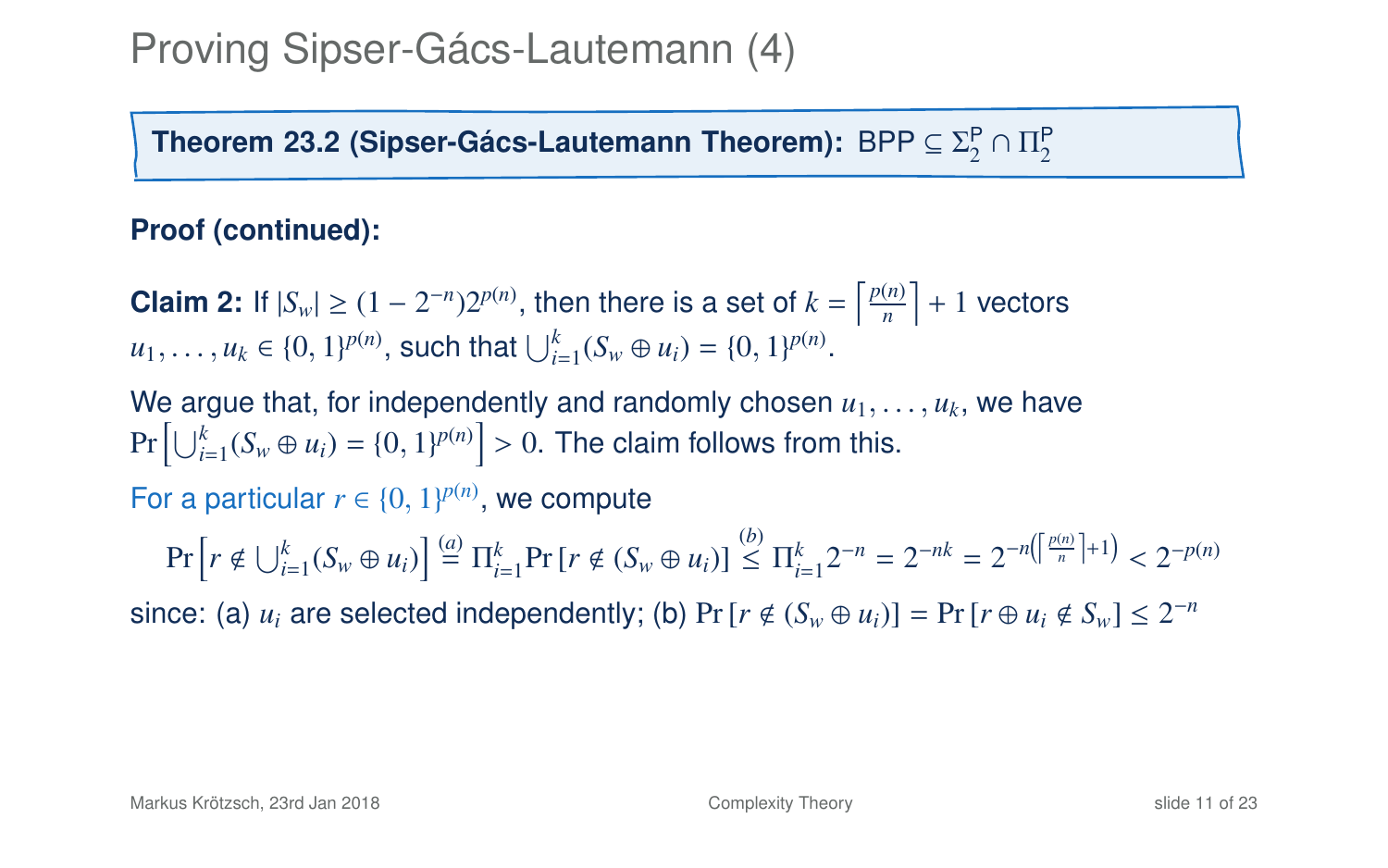Theorem 23[.2](#page-12-0) (Sipser-Gács-Lautemann Theorem):  $\mathsf{BPP} \subseteq \Sigma^\mathsf{P}_2 \cap \Pi^\mathsf{P}_2$ 

#### **Proof (continued):**

**Claim 2:** If  $|S_w| \ge (1 - 2^{-n})2^{p(n)}$ , then there is a set of  $k = \left\lceil \frac{p(n)}{n} \right\rceil$  $\left\lfloor \frac{(n)}{n} \right\rfloor + 1$  vectors  $u_1, \ldots, u_k \in \{0, 1\}^{p(n)},$  such that  $\bigcup_{i=1}^k (S_w \oplus u_i) = \{0, 1\}^{p(n)}.$ 

We argue that, for independently and randomly chosen  $u_1, \ldots, u_k$ , we have  $\Pr\left[\bigcup_{i=1}^k (S_w \oplus u_i) = \{0, 1\}^{p(n)}\right] > 0.$  The claim follows from this.

For a particular  $r \in \{0, 1\}^{p(n)}$ , we compute

 $\Pr\left[r \notin \bigcup_{i=1}^{k} (S_w \oplus u_i)\right] \stackrel{(a)}{=} \prod_{i=1}^{k} \Pr\left[r \notin (S_w \oplus u_i)\right] \stackrel{(b)}{\leq} \prod_{i=1}^{k} 2^{-n} = 2^{-nk} = 2^{-n\left(\left[\frac{p(n)}{n}\right]+1\right)} < 2^{-p(n)}$ 

since: (a)  $u_i$  are selected independently; (b) Pr [ $r \notin (S_w \oplus u_i)$ ] = Pr [ $r \oplus u_i \notin S_w$ ] ≤ 2<sup>-*n*</sup>

Therefore: Pr  $\left[\text{there is } r \in \{0, 1\}^{p(n)} \setminus \bigcup_{i=1}^{k} (S_w \oplus u_i)\right] < 2^{p(n)} \cdot 2^{-p(n)} = 1$ . In particular, there is at logar and open choice of *u* is at least one choice of  $u_1, \ldots, u_n$  where this event does not occur, i.e., where all *r* are in  $\bigcup_{i=1}^k (S_w \oplus u_i).$ 

Markus Krötzsch, 23rd Jan 2018 [Complexity Theory](#page-0-0) slide 11 of 23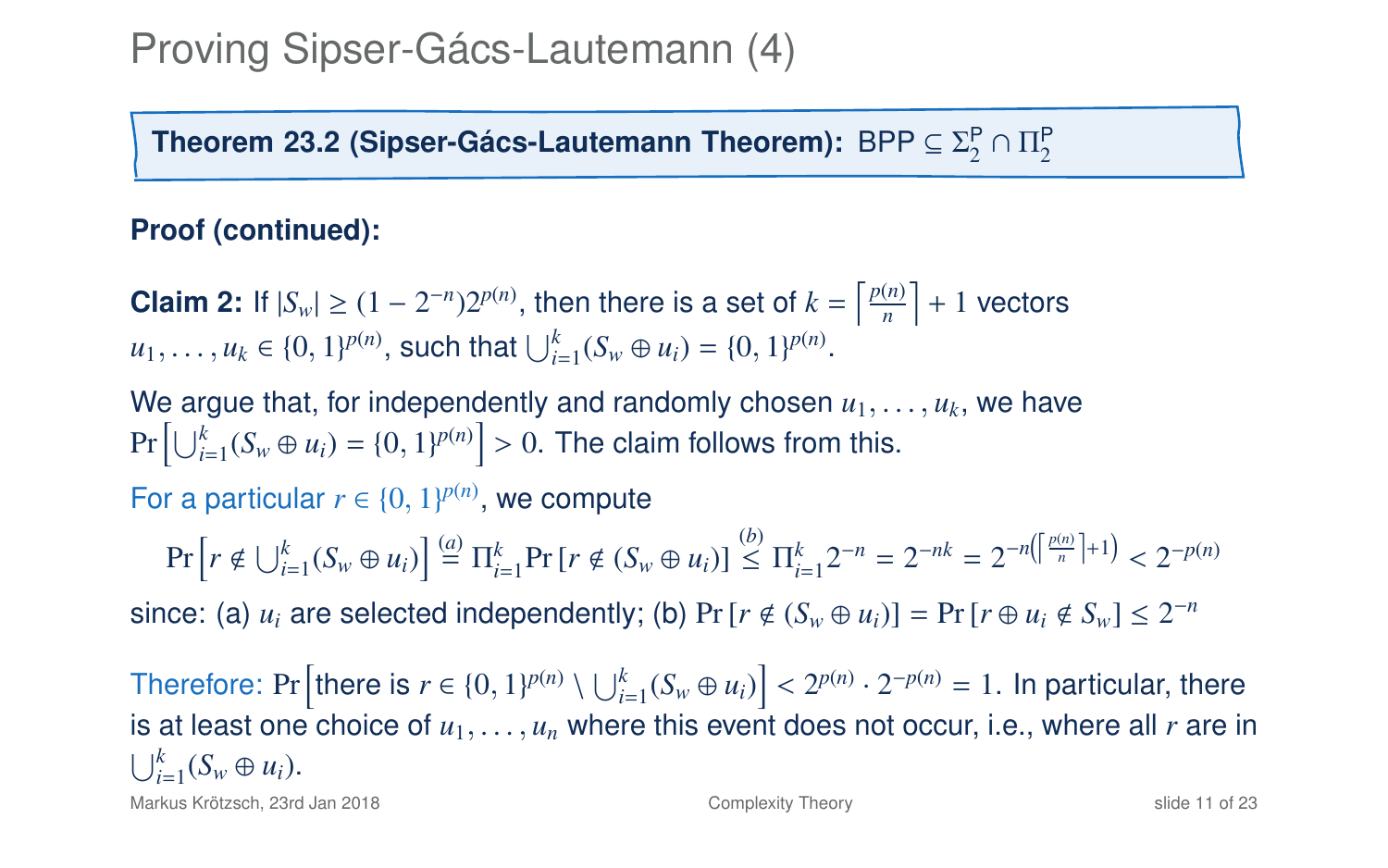Theorem 23[.2](#page-12-0) (Sipser-Gács-Lautemann Theorem):  $\mathsf{BPP} \subseteq \Sigma^\mathsf{P}_2 \cap \Pi^\mathsf{P}_2$ 

**Proof (continued):** In summary, we have shown:

- If  $S_w$  is "small," then there are no vectors  $u_1, \ldots, u_k$  such that  $\bigcup_{i=1}^k (S_w \oplus u_i) = \{0, 1\}^{p(n)}$
- If  $S_w$  is "large," then there are vectors  $u_1, \ldots, u_k$  such that  $\bigcup_{i=1}^k (S_w \oplus u_i) = \{0, 1\}^{p(n)}$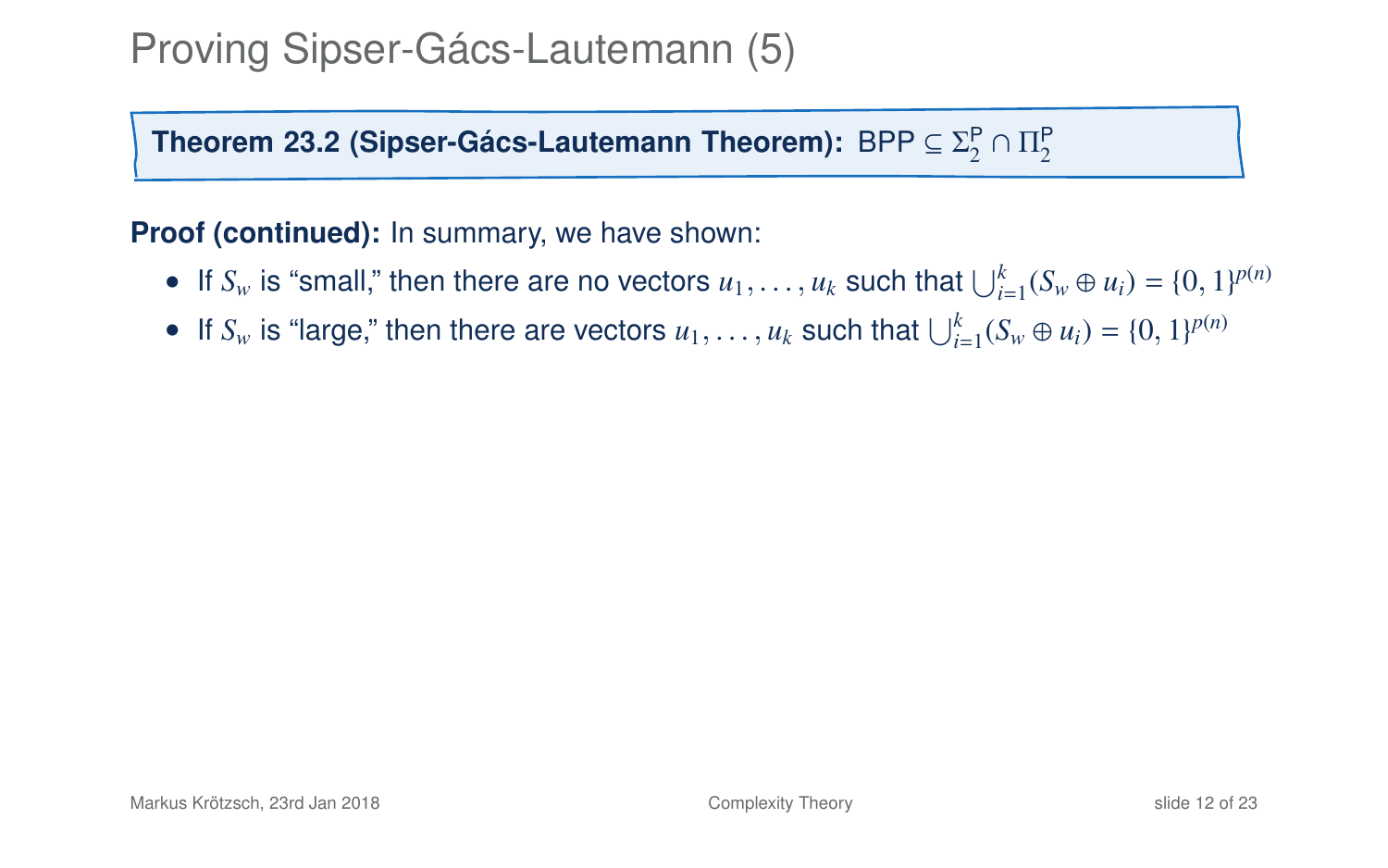Theorem 23[.2](#page-12-0) (Sipser-Gács-Lautemann Theorem):  $\mathsf{BPP} \subseteq \Sigma^\mathsf{P}_2 \cap \Pi^\mathsf{P}_2$ 

**Proof (continued):** In summary, we have shown:

- If  $S_w$  is "small," then there are no vectors  $u_1, \ldots, u_k$  such that  $\bigcup_{i=1}^k (S_w \oplus u_i) = \{0, 1\}^{p(n)}$
- If  $S_w$  is "large," then there are vectors  $u_1, \ldots, u_k$  such that  $\bigcup_{i=1}^k (S_w \oplus u_i) = \{0, 1\}^{p(n)}$

Hence, we can check the acceptance of  $M$  by computing if the following holds true:

$$
\exists u_1,\ldots,u_k.\forall r \in \{0,1\}^{p(n)}.\, r \in \bigcup_{i=1}^k (S_w\oplus u_i)
$$

Using the DTM version of PTMs, this becomes:

$$
\exists u_1, \ldots, u_k \forall r \in \{0, 1\}^{p(n)} \cdot \bigvee_{i=1}^k M \text{ accepts } w \text{ for random vector } r \oplus u_i
$$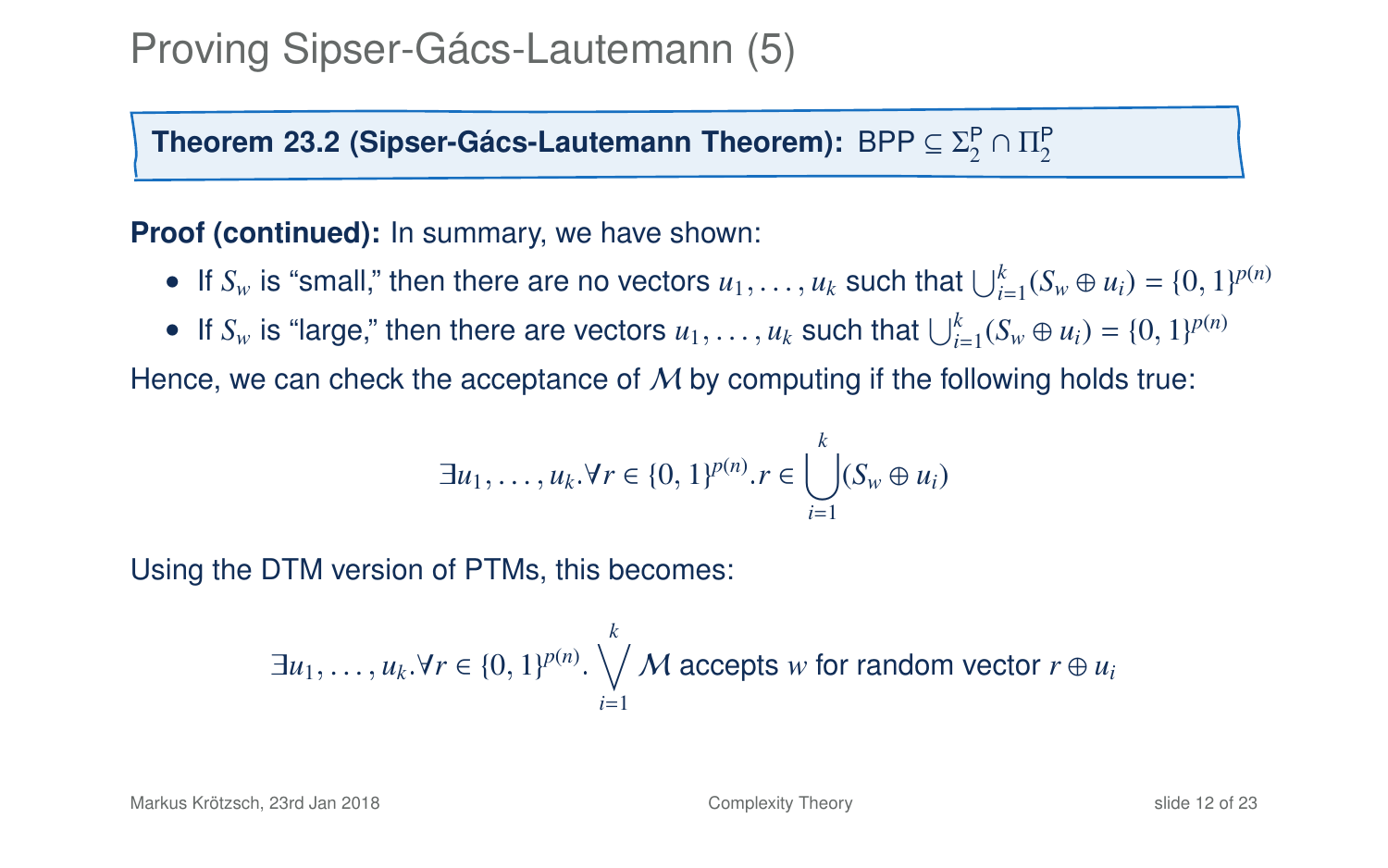Theorem 23[.2](#page-12-0) (Sipser-Gács-Lautemann Theorem):  $\mathsf{BPP} \subseteq \Sigma^\mathsf{P}_2 \cap \Pi^\mathsf{P}_2$ 

**Proof (continued):** In summary, we have shown:

- If  $S_w$  is "small," then there are no vectors  $u_1, \ldots, u_k$  such that  $\bigcup_{i=1}^k (S_w \oplus u_i) = \{0, 1\}^{p(n)}$
- If  $S_w$  is "large," then there are vectors  $u_1, \ldots, u_k$  such that  $\bigcup_{i=1}^k (S_w \oplus u_i) = \{0, 1\}^{p(n)}$

Hence, we can check the acceptance of  $M$  by computing if the following holds true:

$$
\exists u_1,\ldots,u_k.\forall r \in \{0,1\}^{p(n)}.\, r \in \bigcup_{i=1}^k (S_w\oplus u_i)
$$

Using the DTM version of PTMs, this becomes:

$$
\exists u_1, \ldots, u_k \forall r \in \{0, 1\}^{p(n)} \cdot \bigvee_{i=1}^k M \text{ accepts } w \text{ for random vector } r \oplus u_i
$$

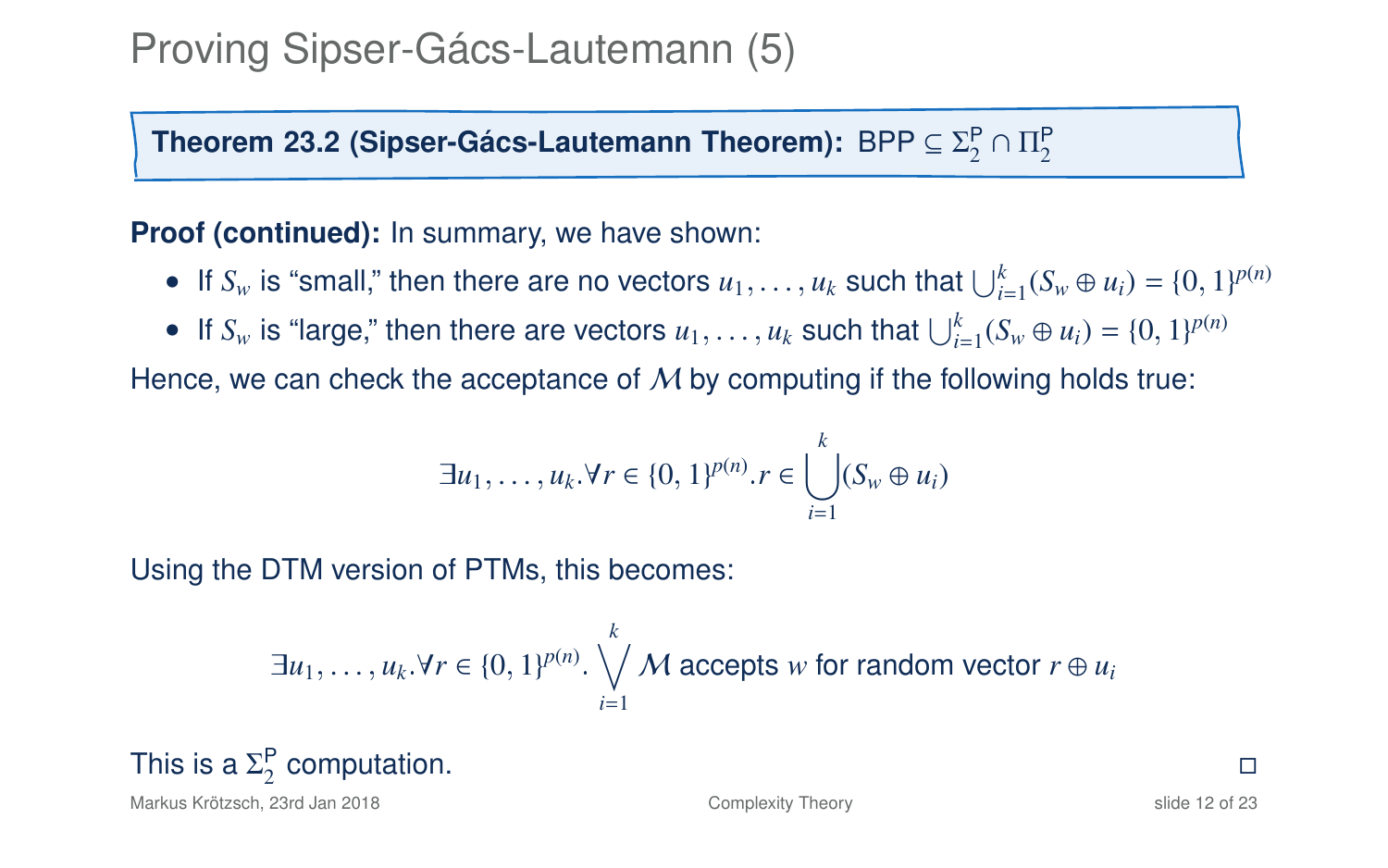# Hierarchy Theorems for BPP

The Time Hierarchy Theorems for deterministic and non-deterministic Turing machines show that, when given (sufficiently) more time, such TMs can solve more problems. In particular:

- $P \neq$  ExpTime
- $NP \neq NExpTime$

The proofs were based on diagonalisation arguments that enabled TMs with more time to deliberately differ from all TMs with less time.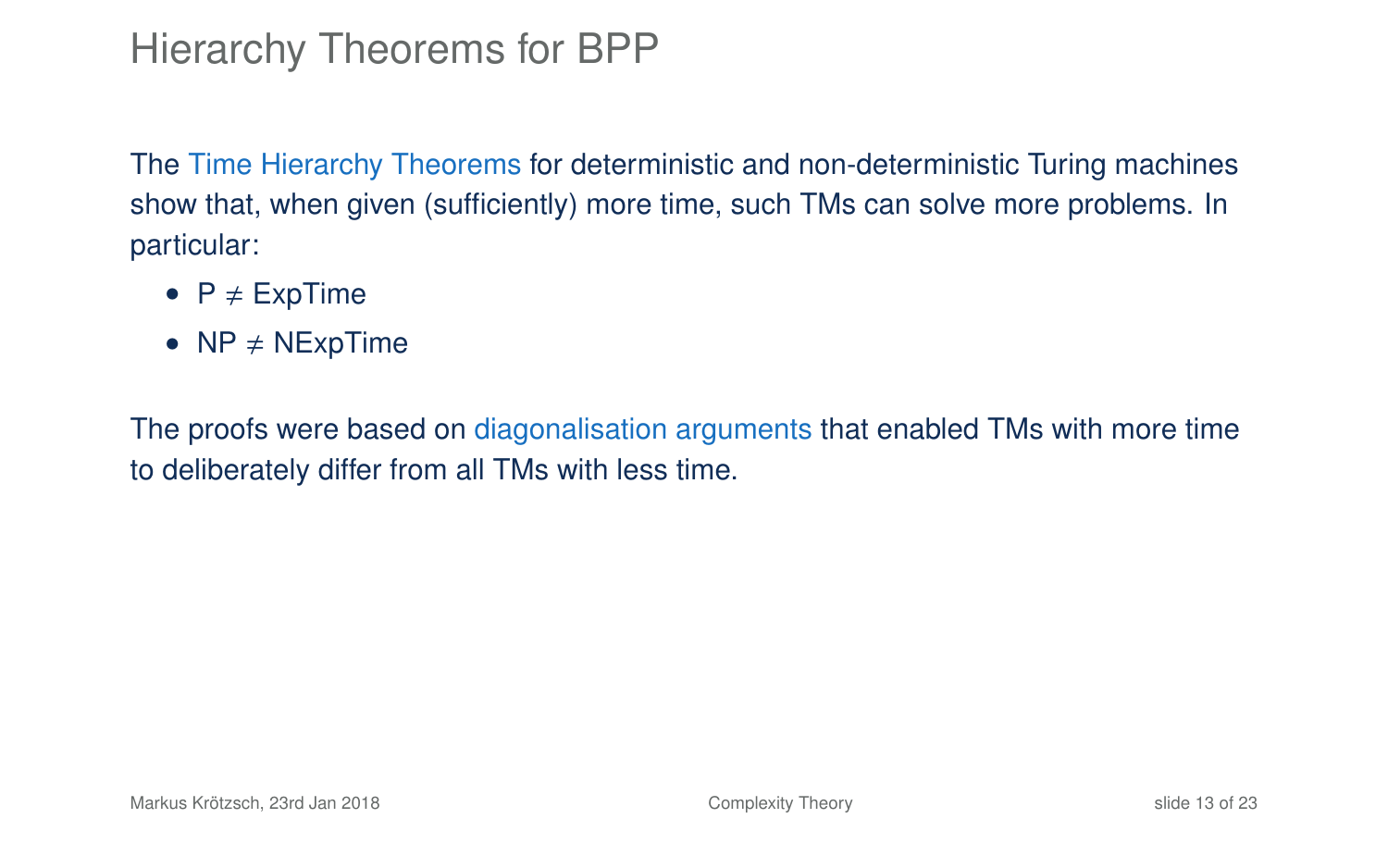# Hierarchy Theorems for BPP

The Time Hierarchy Theorems for deterministic and non-deterministic Turing machines show that, when given (sufficiently) more time, such TMs can solve more problems. In particular:

- $P \neq ExpTime$
- $NP \neq NExDTime$

The proofs were based on diagonalisation arguments that enabled TMs with more time to deliberately differ from all TMs with less time.

#### Unfortunately, no such arguments are known for BPP:

- The difficulty of applying diagonalisation arguments is related to the semantic definition of BPP.
- Currently, we don't even know if BPP  $\neq$  NExpTime!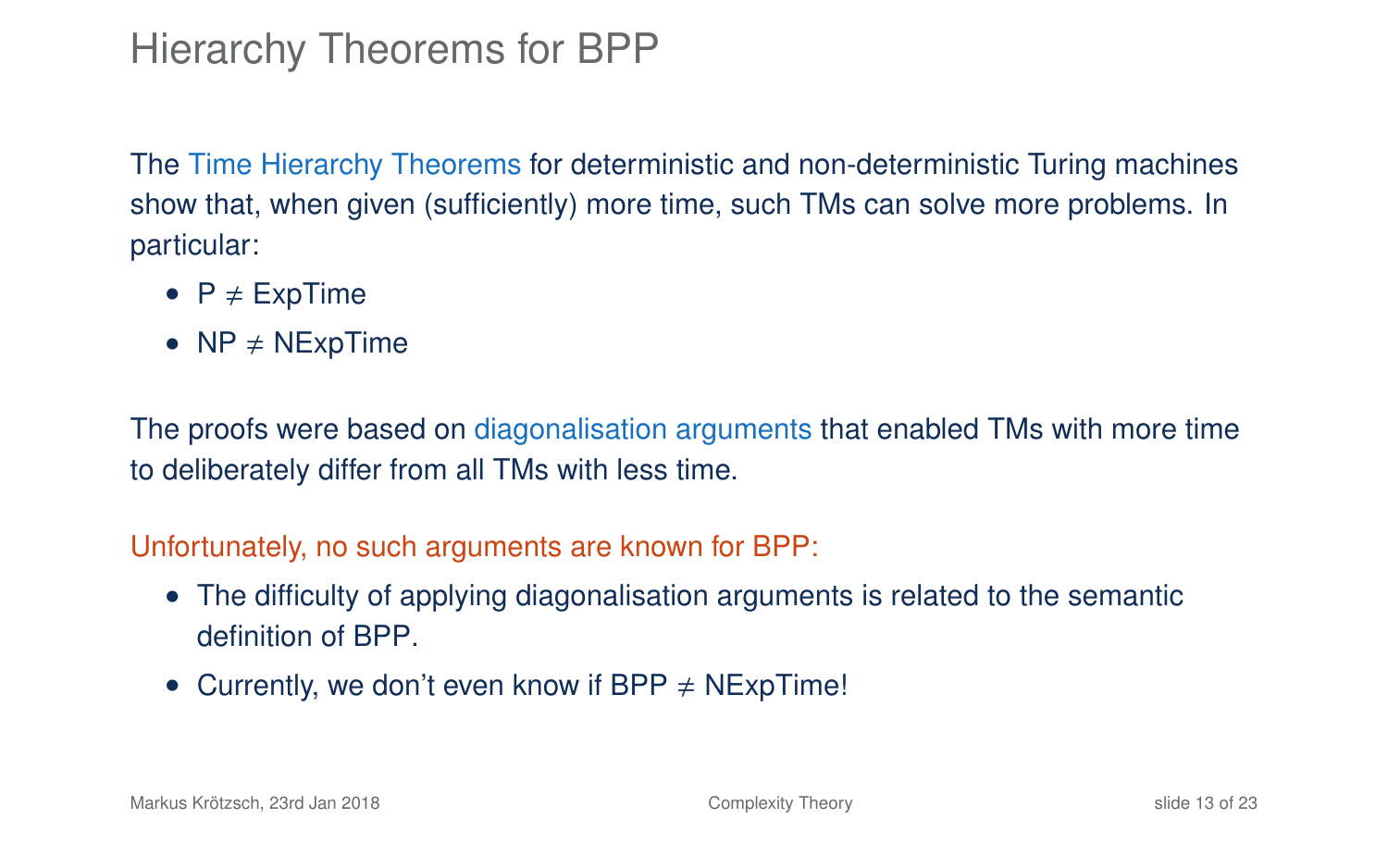### Relationship of BPP and P

We know  $P \subseteq BPP \subseteq PP \subseteq PSpace$  but not even if  $BPP \neq NExpTime$ .

However, most experts expect that ...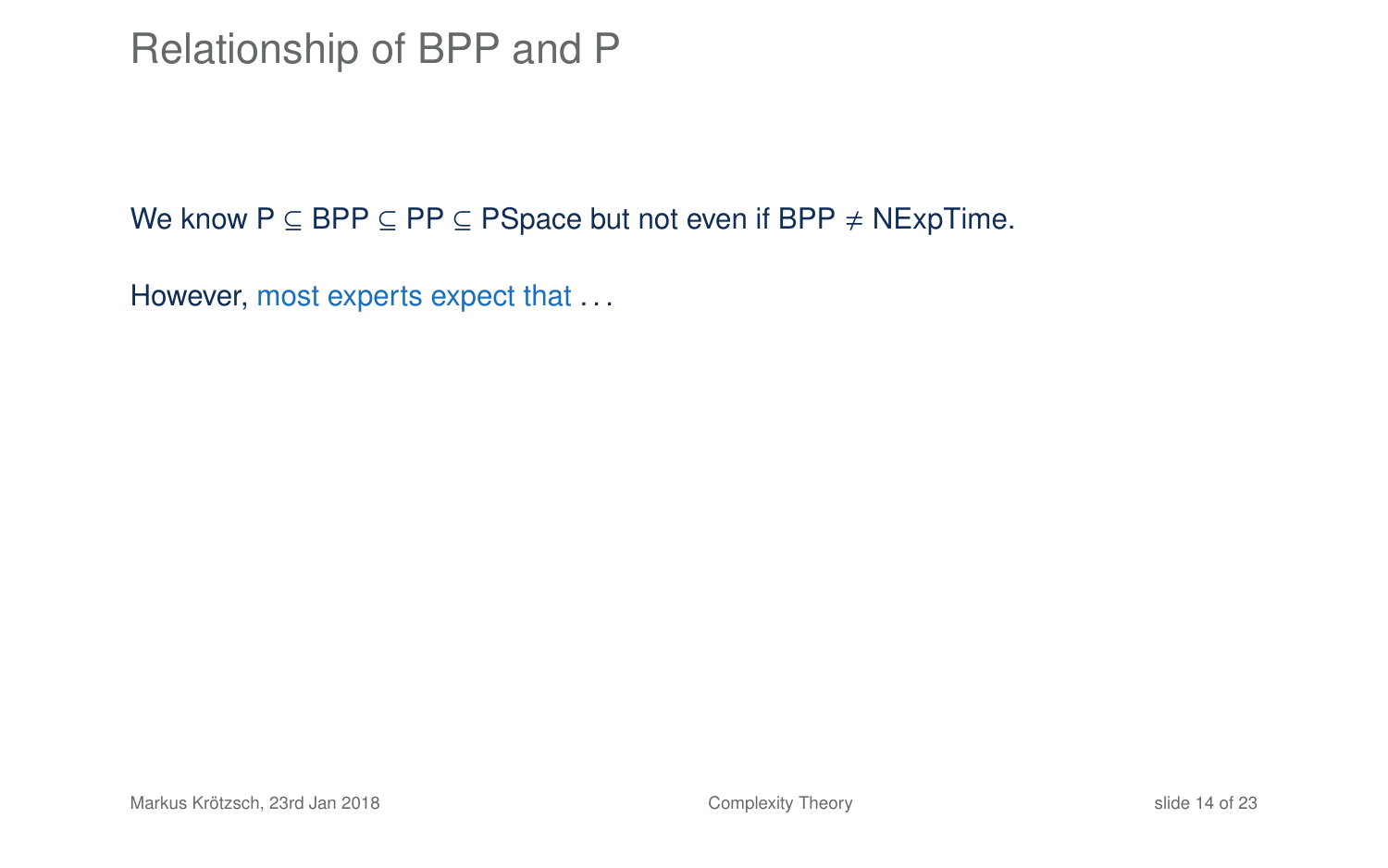Relationship of BPP and P

We know  $P \subseteq BPP \subseteq PP \subseteq PSpace$  but not even if  $BPP \neq NExpTime$ .

However, most experts expect that ...

BPP is equal to P!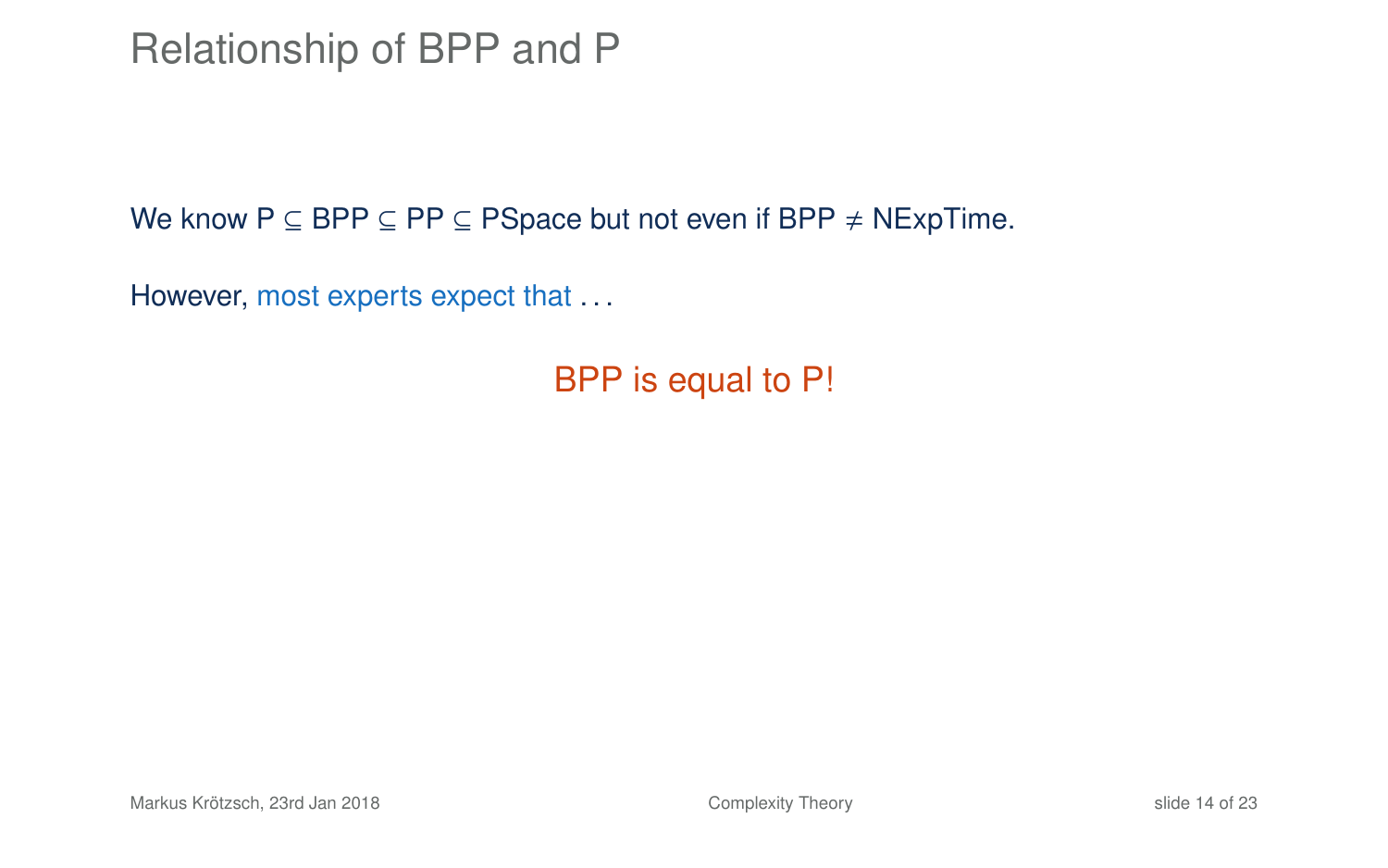Relationship of BPP and P

We know  $P \subseteq BPP \subseteq PP \subseteq PSpace$  but not even if  $BPP \neq NExpTime$ .

However, most experts expect that ...

BPP is equal to P!

- Many BPP algorithms have been de-randomised successfully
- BPP  $=$  P is equivalent to the existence of strong pseudo-random number generators, which many experts consider likely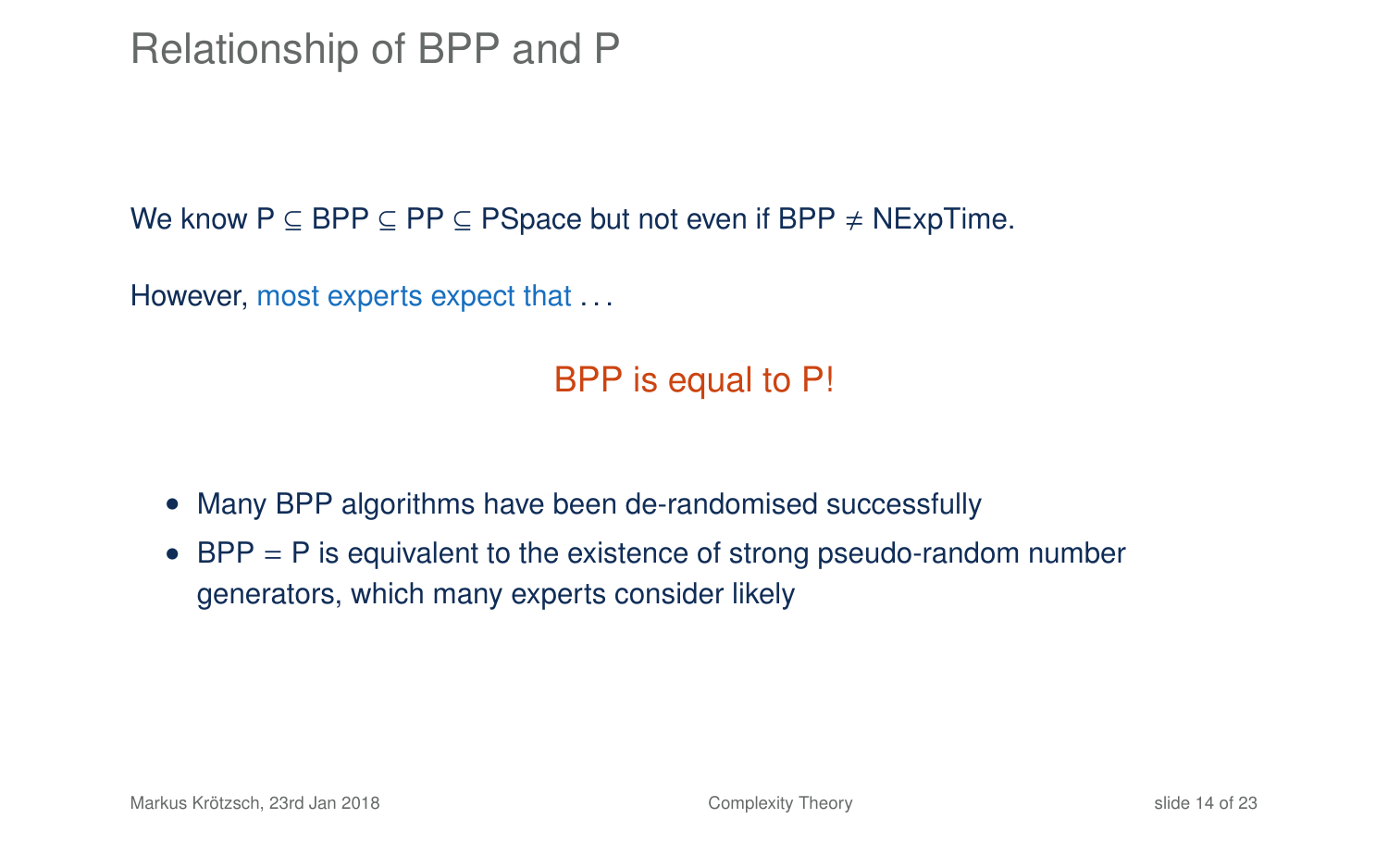# Further probabilistic classes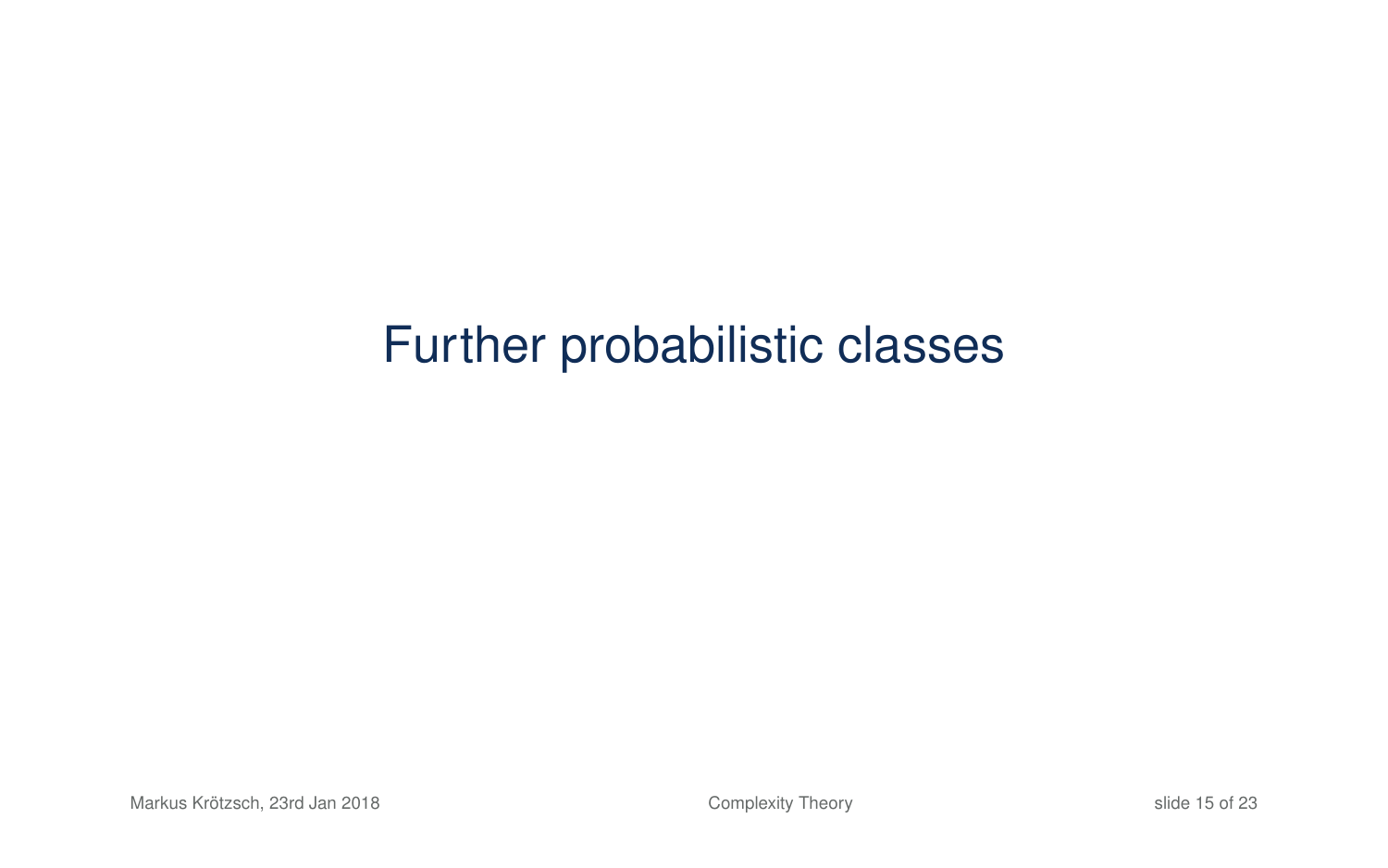# Types of errors

We have defined BPP by restricting the probability of error to  $\leq \frac{1}{3}$ .

However, there are two types of errors:

- False positives: the PTM accepts a word that is not in the language
- False negatives: the PTM rejects a word that is in the language

Common BPP algorithms can often avoid one of these errors:

**Example 23.3:** Our previous algorithm for polynomial identity testing aimed to decide **ZEROP**. For inputs  $w \in$  **ZEROP**, the algorithm accepted with probability 1 (no false negatives). Uncertainty only occurred for inputs  $w \notin \mathsf{ZeroP}$  (false positives were possible, though unlikely).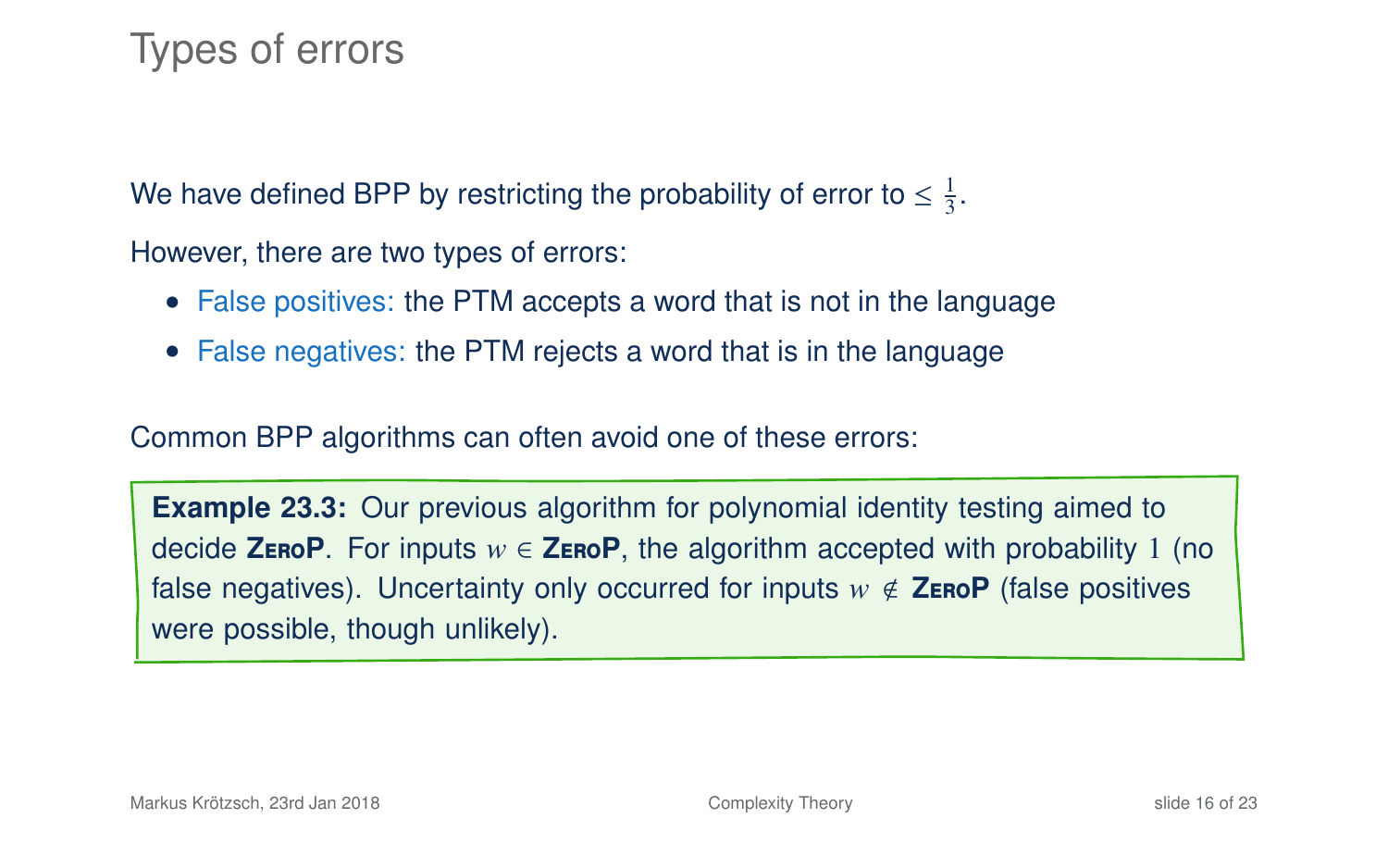# Randomised Polynomial Time

Excluding false positives/negatives from BPP leads to classes with one-sided error:

**Definition 23.4:** A language **L** is in Randomised Polynomial Time (RP) if there is a PTM M such that:

- there is a polynomial function f such that M will always halt after  $f(|w|)$  steps on all input words *w*,
- if  $w \in L$ , then Pr [*M* accepts  $w \geq \frac{2}{3}$ ,
- if  $w \notin L$ , then  $Pr[M \text{ accepts } w] = 0$ .

**Definition 23.5:** A language **L** is in coRP if its complement is in RP, i.e., if there is a polynomially time-bounded PTM  $M$  such that:

- if  $w \in L$ , then  $Pr[M \text{ accepts } w] = 1$ ,
- if  $w \notin L$ , then Pr [*M* accepts  $w \leq \frac{1}{3}$ .

#### **Example 23.6: Z**ero**P** ∈ coRP.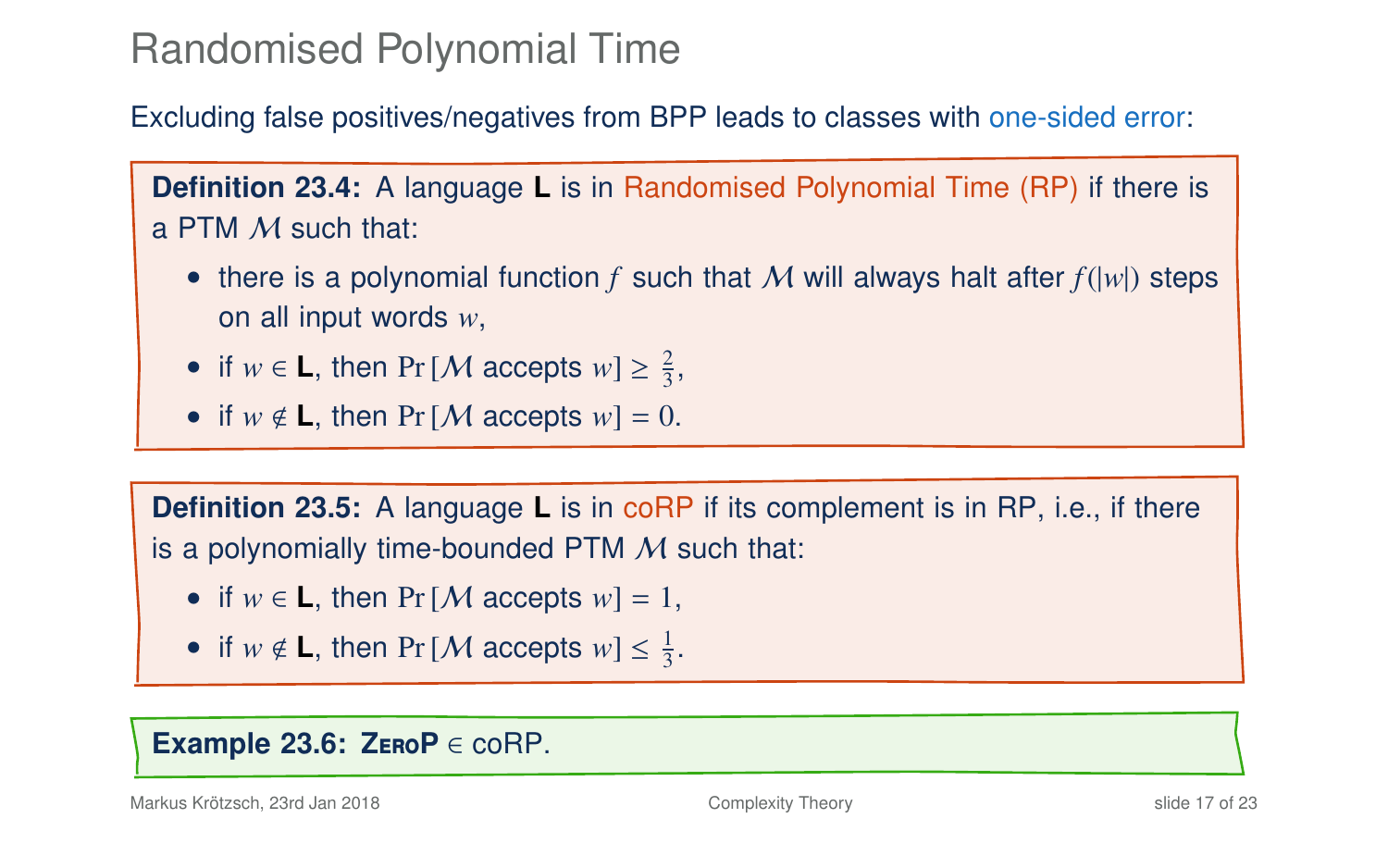# Probability amplification for RP and coRP

It is clear from the definitions that RP  $\subseteq$  BPP and coRP  $\subseteq$  BPP.

Hence, we can apply Theorem 21.14 to amplify the output probability.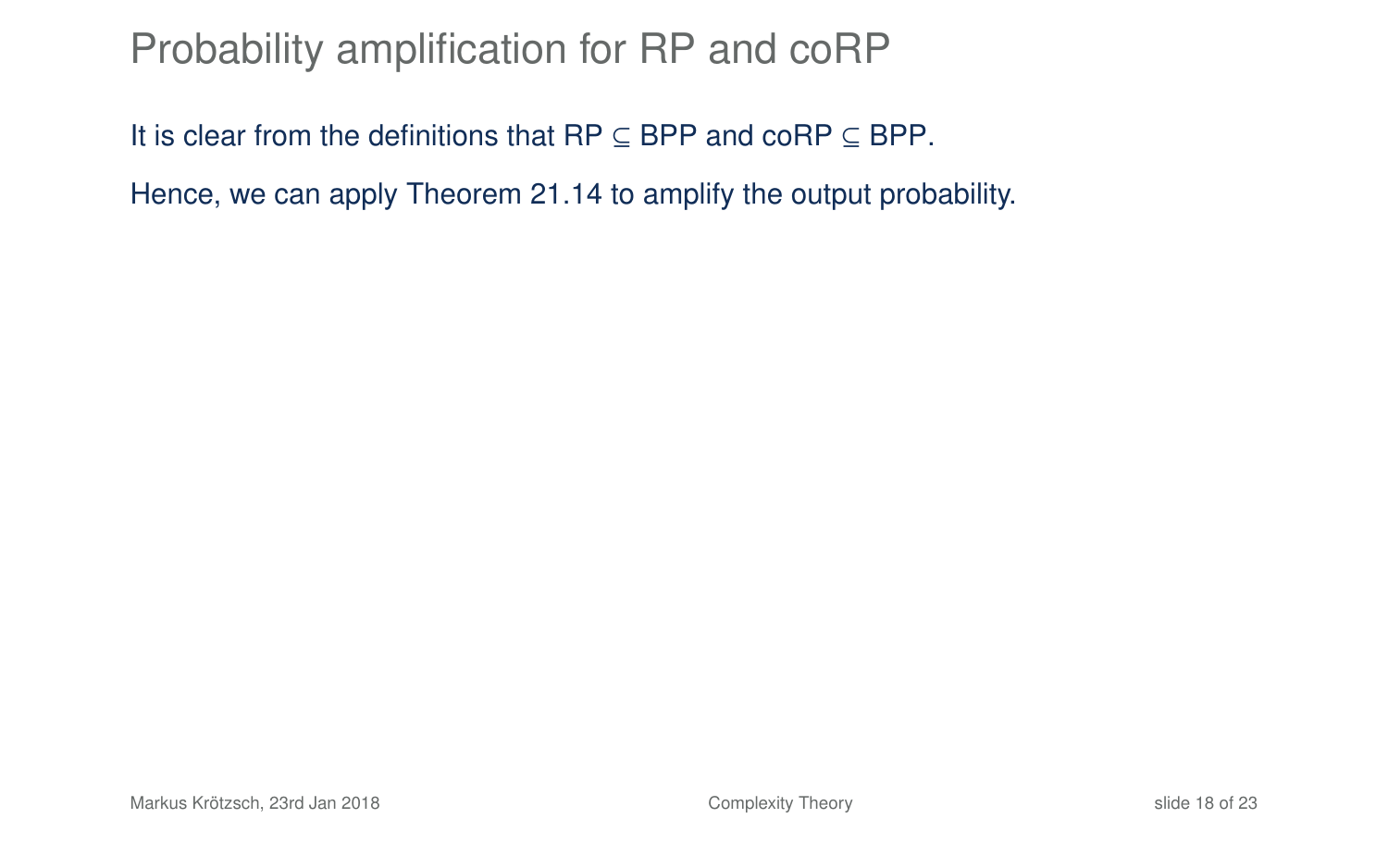Probability amplification for RP and coRP

It is clear from the definitions that  $RP \subseteq BPP$  and  $coRP \subseteq BPP$ .

Hence, we can apply Theorem 21.14 to amplify the output probability.

However, the situation for one-sided error classes is actually much simpler:

**Theorem 23.7:** Consider a language **L** and a polynomially time-bounded PTM M for which there is a constant  $c > 0$  such that, for every word  $w \in \Sigma^*$ ,

- if  $w \in L$  then Pr [*M* accepts  $w \ge |w|^{-c}$
- if  $w \notin L$  then  $Pr[M]$  accepts  $w = 0$

Then, for every constant  $d > 0$ , there is a polynomially time-bounded PTM  $\mathcal{M}'$ such that

- if  $w \in L$  then Pr  $[M'$  accepts  $w] \ge 1 2^{-|w|^d}$
- if  $w \notin L$  then  $Pr[M'$  accepts  $w] = 0$ .

**Proof:** Much simpler than for BPP (exercise).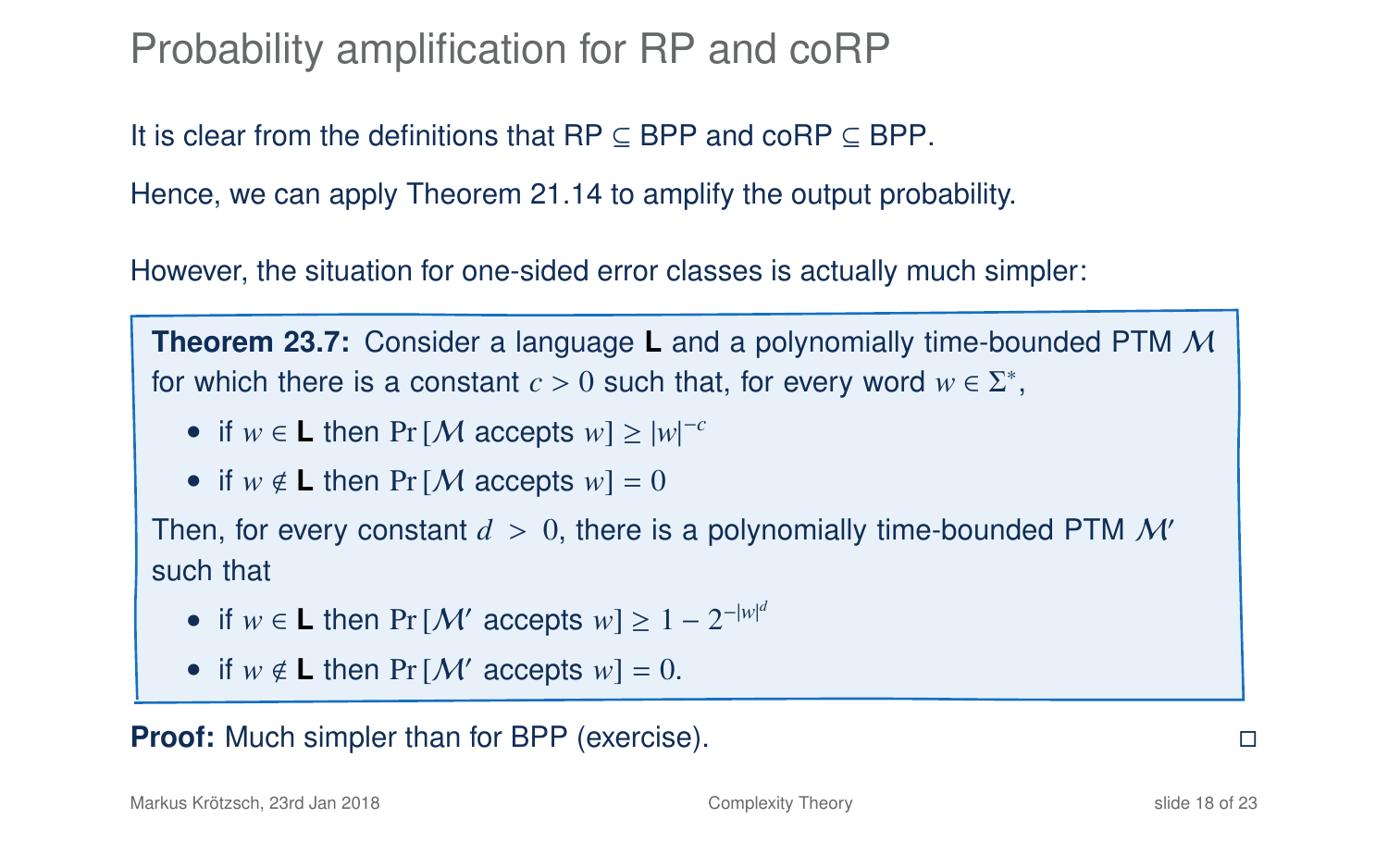The asymmetric acceptance conditions of RP reminds us of NP, since already "some" accepting runs are enough to prove acceptance.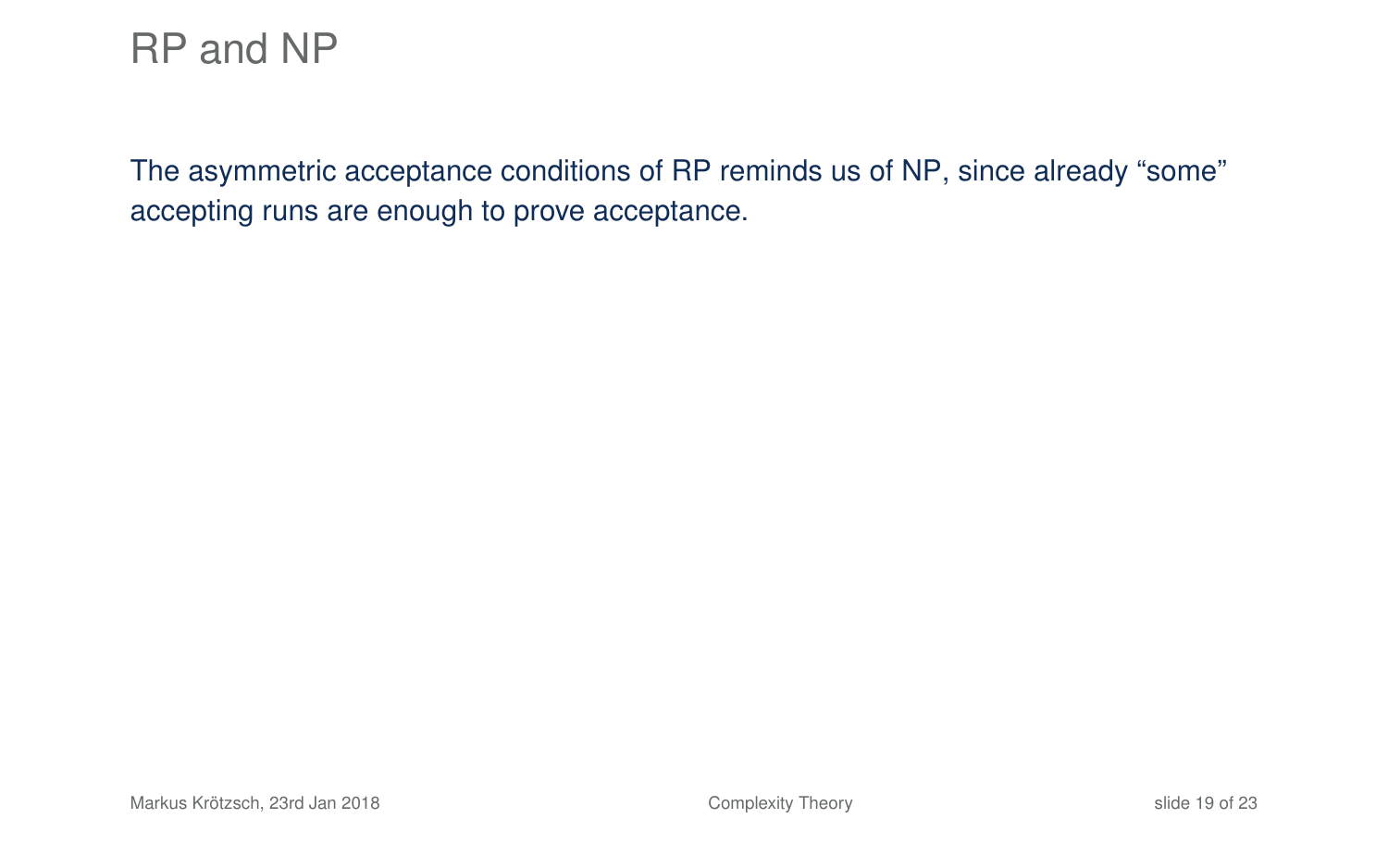The asymmetric acceptance conditions of RP reminds us of NP, since already "some" accepting runs are enough to prove acceptance.

Indeed, we get:

**Theorem 23.8:** RP ⊆ NP

**Proof:** If M satisfies the RP acceptance conditions for **L**, then M can be considered as an NTM that accepts **L** with respect to the usual non-deterministic acceptance conditions. Indeed, M has an accepting run on input  $|w|$  if and only if  $w \in L$ .

Similarly, we find  $coRP \subseteq coNP$ .

**Recall:** While  $RP \subseteq BPP$ , we do not know whether  $BPP \subseteq NP$ .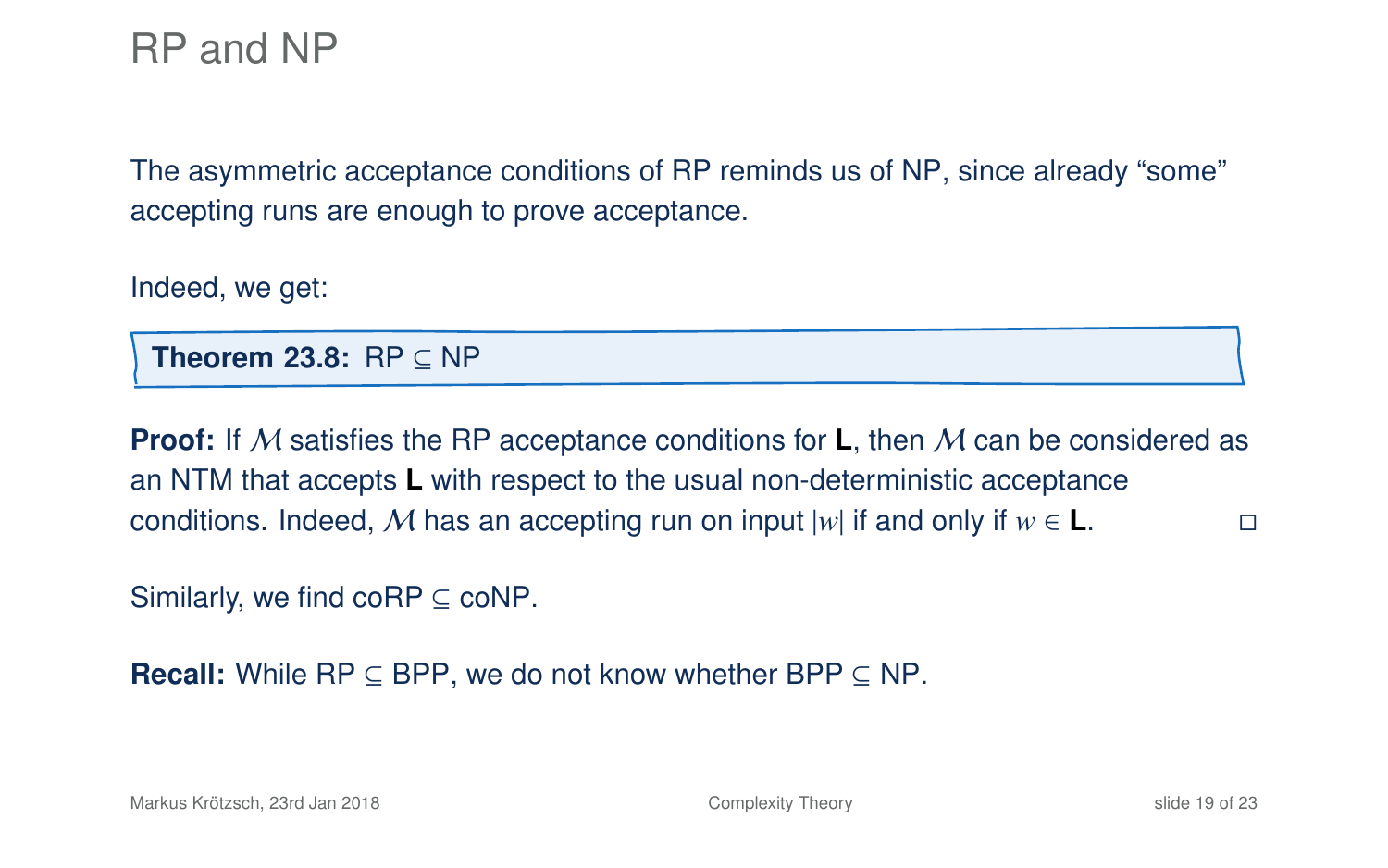### Zero-sided error

Instead of admitting a possibly false answer (positive or negative), one can also require the correct answer while making some concessions on runtime:

**Definition 23.9:** A PTM M has expected runtime  $f : \mathbb{N} \to \mathbb{R}$  if, for any input w, the expectation  $E[T_w]$  of the number  $T_w$  of steps taken by M on input w is  $T_w$  < *f*(|*w*|).

ZPP is the class of all languages for which there is a PTM M that

- returns the correct answer whenever it halts,
- has expected runtime *f* for some polynomial function *f* .

ZPP is for zero-error probabilistic polynomial time.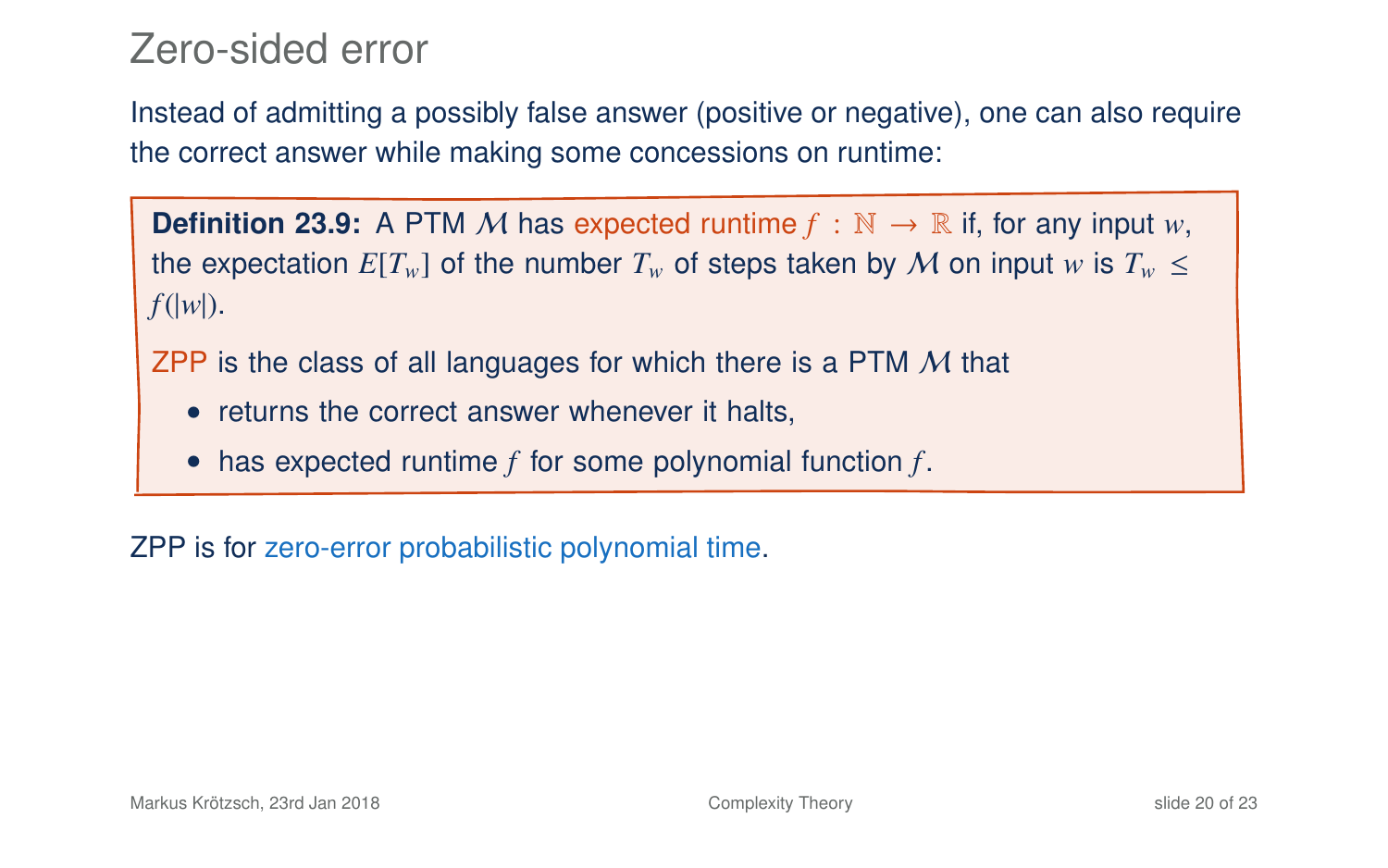### Zero-sided error

Instead of admitting a possibly false answer (positive or negative), one can also require the correct answer while making some concessions on runtime:

**Definition 23.9:** A PTM M has expected runtime  $f : \mathbb{N} \to \mathbb{R}$  if, for any input w, the expectation  $E[T_w]$  of the number  $T_w$  of steps taken by M on input *w* is  $T_w \leq$ *f*(|*w*|).

ZPP is the class of all languages for which there is a PTM M that

- returns the correct answer whenever it halts,
- has expected runtime *f* for some polynomial function *f* .

#### ZPP is for zero-error probabilistic polynomial time.

**Note:** In general, algorithms that produce correct results while giving only probabilistic guarantees on resource usage are called Las Vegas algorithms, as opposed to Monte Carlo algorithms, which have guaranteed resource bounds but probabilistic correctness (as in the case of BPP).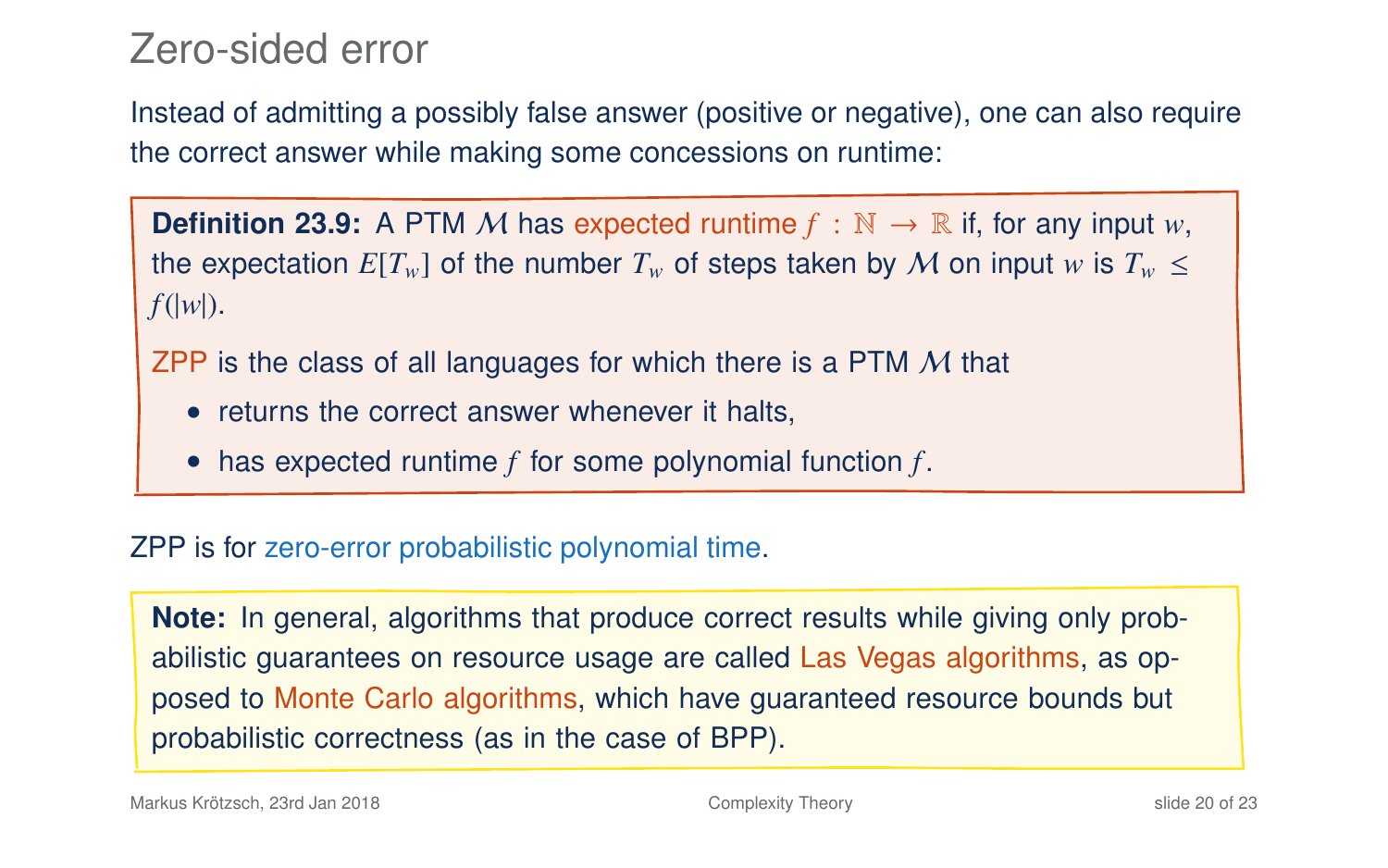In spite of the different approaches of expected error vs. expected runtime, we find a close relation between ZPP, RP, and coRP:

<span id="page-50-0"></span>**Theorem 23.10:**  $ZPP = RP \cap coRP$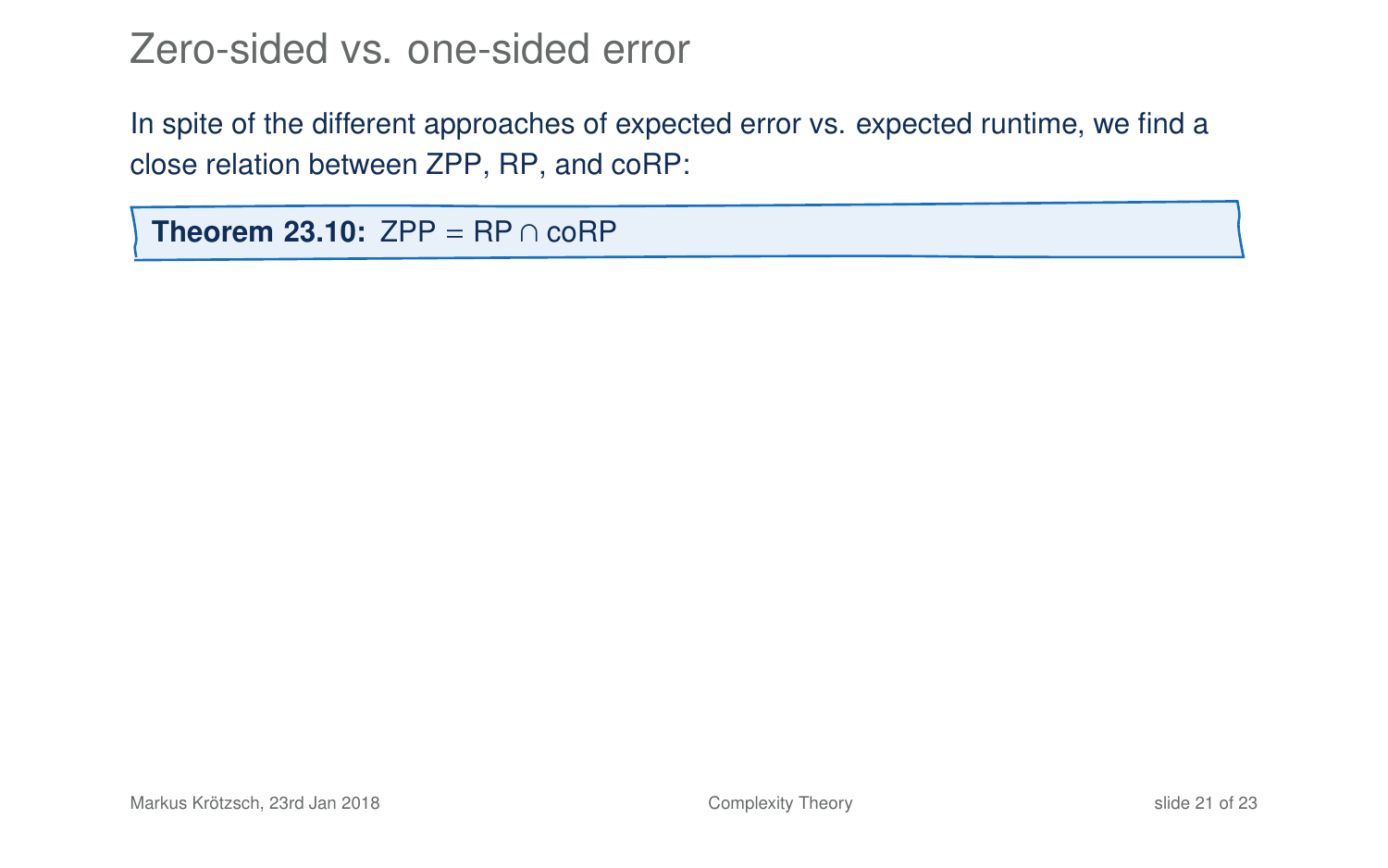In spite of the different approaches of expected error vs. expected runtime, we find a close relation between ZPP, RP, and coRP:

**Theorem 23.10:**  $ZPP = RP \cap coRP$ 

**Proof:** ZPP ⊆ RP: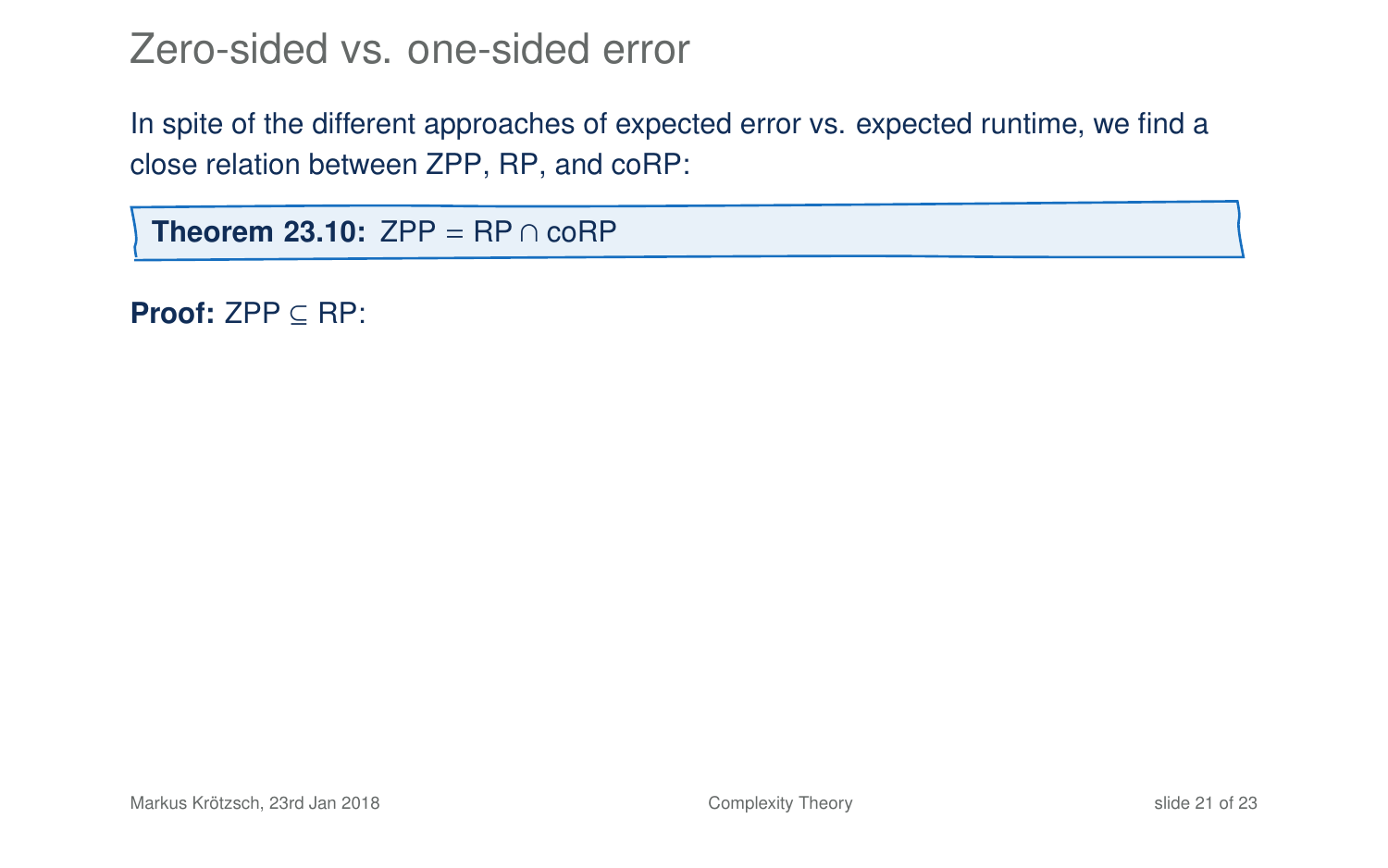In spite of the different approaches of expected error vs. expected runtime, we find a close relation between ZPP, RP, and coRP:

**Theorem 23.10:**  $ZPP = RP \cap coRP$ 

**Proof:** ZPP  $\subseteq$  RP: Given a ZPP algorithm M, construct an RP algorithm by running M for three times the expected (polynomial) runtime *t*. If it stops, return the same answer; if it times out, reject.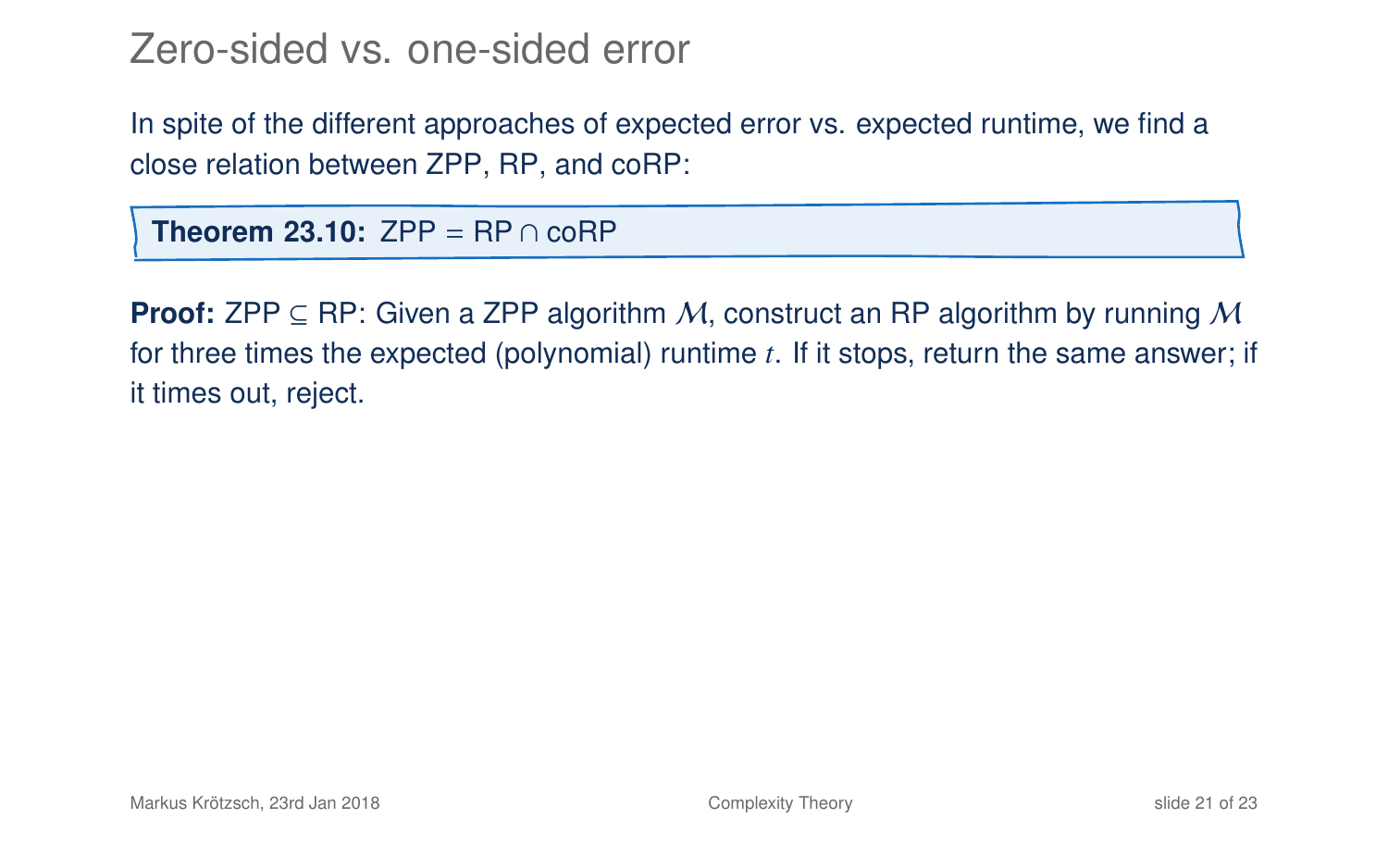In spite of the different approaches of expected error vs. expected runtime, we find a close relation between ZPP, RP, and coRP:

**Theorem 23.10:**  $ZPP = RP \cap coRP$ 

**Proof:** ZPP  $\subseteq$  RP: Given a ZPP algorithm M, construct an RP algorithm by running M for three times the expected (polynomial) runtime *t*. If it stops, return the same answer; if it times out, reject.

• For any random variable *X* and  $c > 0$ , Markov's inequality implies:  $Pr[X \ge cE[X]] \le \frac{E[X]}{cE[X]} = \frac{1}{c}$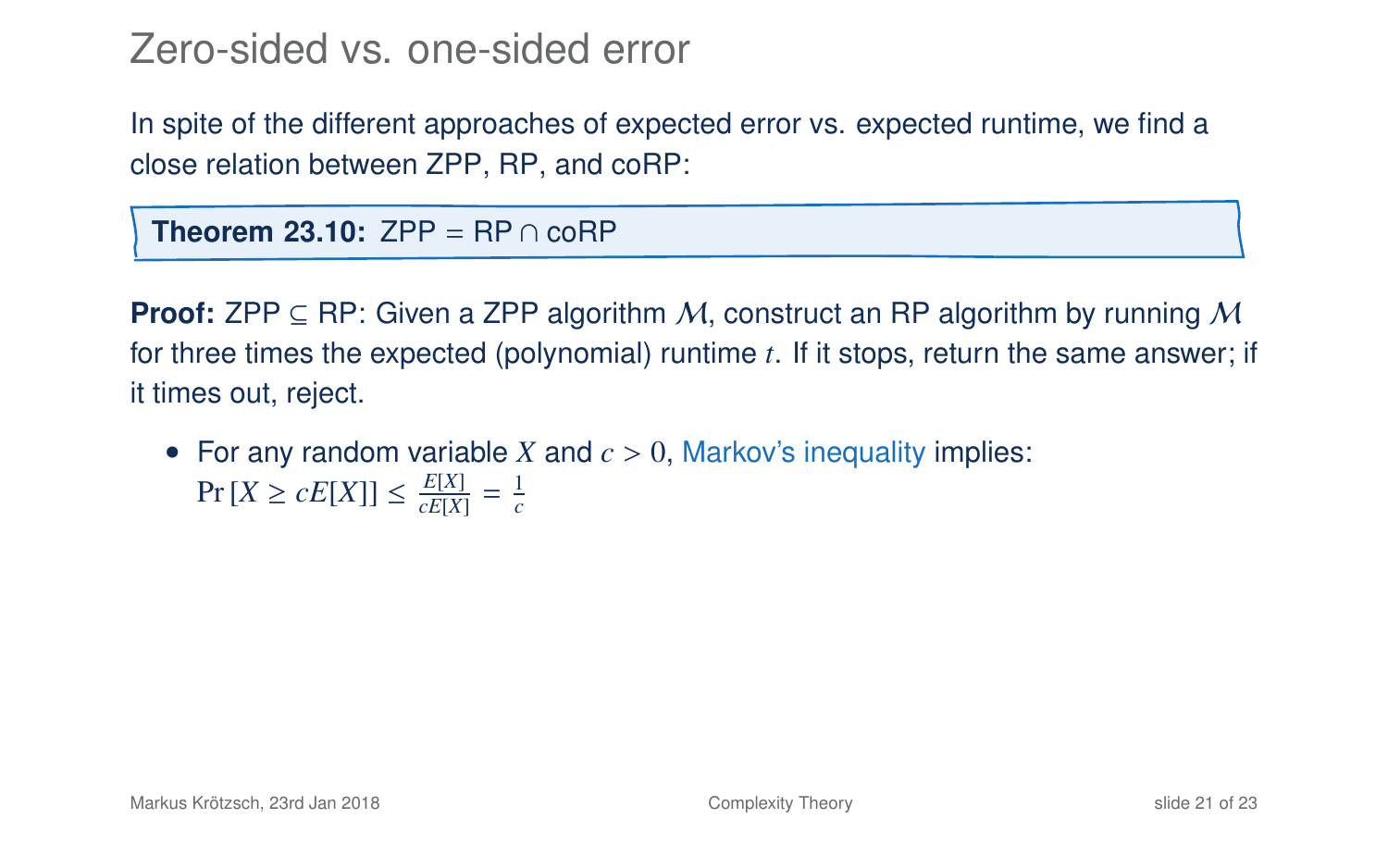In spite of the different approaches of expected error vs. expected runtime, we find a close relation between ZPP, RP, and coRP:

**Theorem 23.10:**  $ZPP = RP \cap coRP$ 

**Proof:** ZPP  $\subseteq$  RP: Given a ZPP algorithm M, construct an RP algorithm by running M for three times the expected (polynomial) runtime *t*. If it stops, return the same answer; if it times out, reject.

- For any random variable *X* and  $c > 0$ , Markov's inequality implies:  $Pr[X \ge cE[X]] \le \frac{E[X]}{cE[X]} = \frac{1}{c}$
- Hence the probability of M running for  $\geq 3t$  is  $\leq \frac{1}{3}$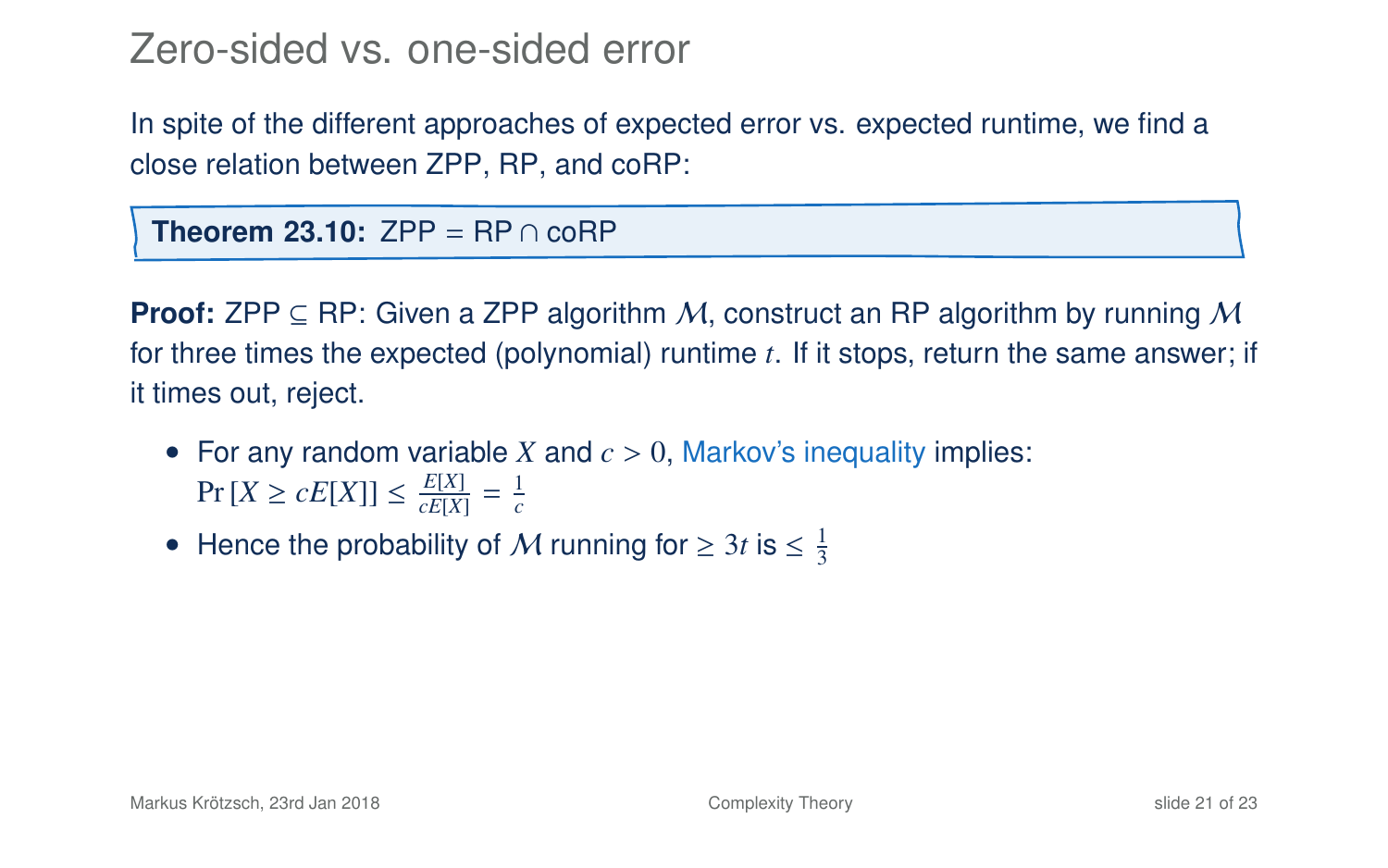In spite of the different approaches of expected error vs. expected runtime, we find a close relation between ZPP, RP, and coRP:

**Theorem 23.10:**  $ZPP = RP \cap coRP$ 

**Proof:** ZPP  $\subseteq$  RP: Given a ZPP algorithm M, construct an RP algorithm by running M for three times the expected (polynomial) runtime *t*. If it stops, return the same answer; if it times out, reject.

- For any random variable *X* and  $c > 0$ , Markov's inequality implies:  $Pr[X \ge cE[X]] \le \frac{E[X]}{cE[X]} = \frac{1}{c}$
- Hence the probability of M running for  $\geq 3t$  is  $\leq \frac{1}{3}$
- Therefore, the probability of a false negative (due to a timeout) is  $\leq \frac{1}{3}$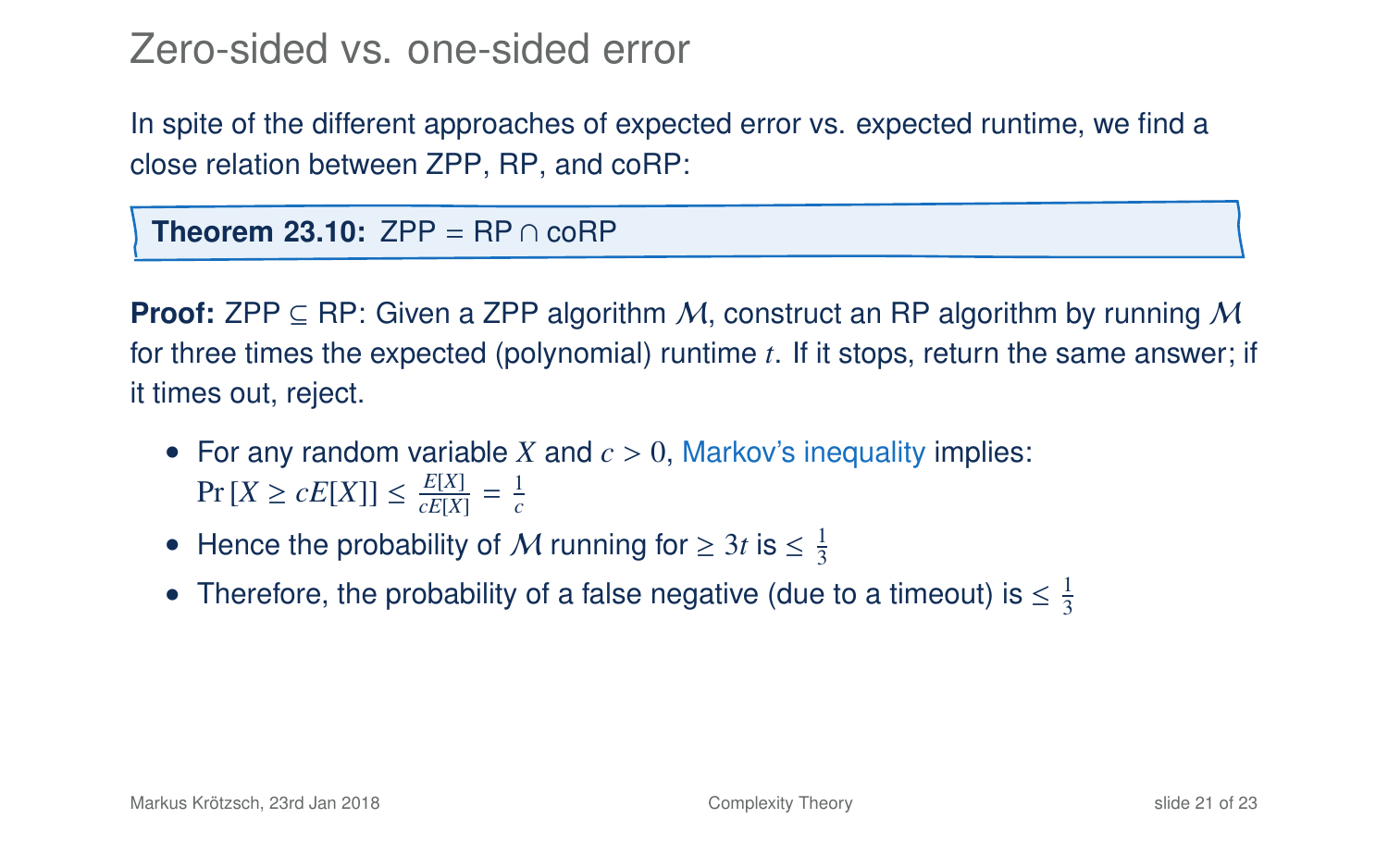In spite of the different approaches of expected error vs. expected runtime, we find a close relation between ZPP, RP, and coRP:

**Theorem 23.10:**  $ZPP = RP \cap coRP$ 

**Proof:** ZPP  $\subseteq$  RP: Given a ZPP algorithm M, construct an RP algorithm by running M for three times the expected (polynomial) runtime *t*. If it stops, return the same answer; if it times out, reject.

- For any random variable *X* and  $c > 0$ , Markov's inequality implies:  $Pr[X \ge cE[X]] \le \frac{E[X]}{cE[X]} = \frac{1}{c}$
- Hence the probability of M running for  $\geq 3t$  is  $\leq \frac{1}{3}$
- Therefore, the probability of a false negative (due to a timeout) is  $\leq \frac{1}{3}$

 $ZPP \subseteq \text{coRP}$  is dual; we just have to accept after timeout.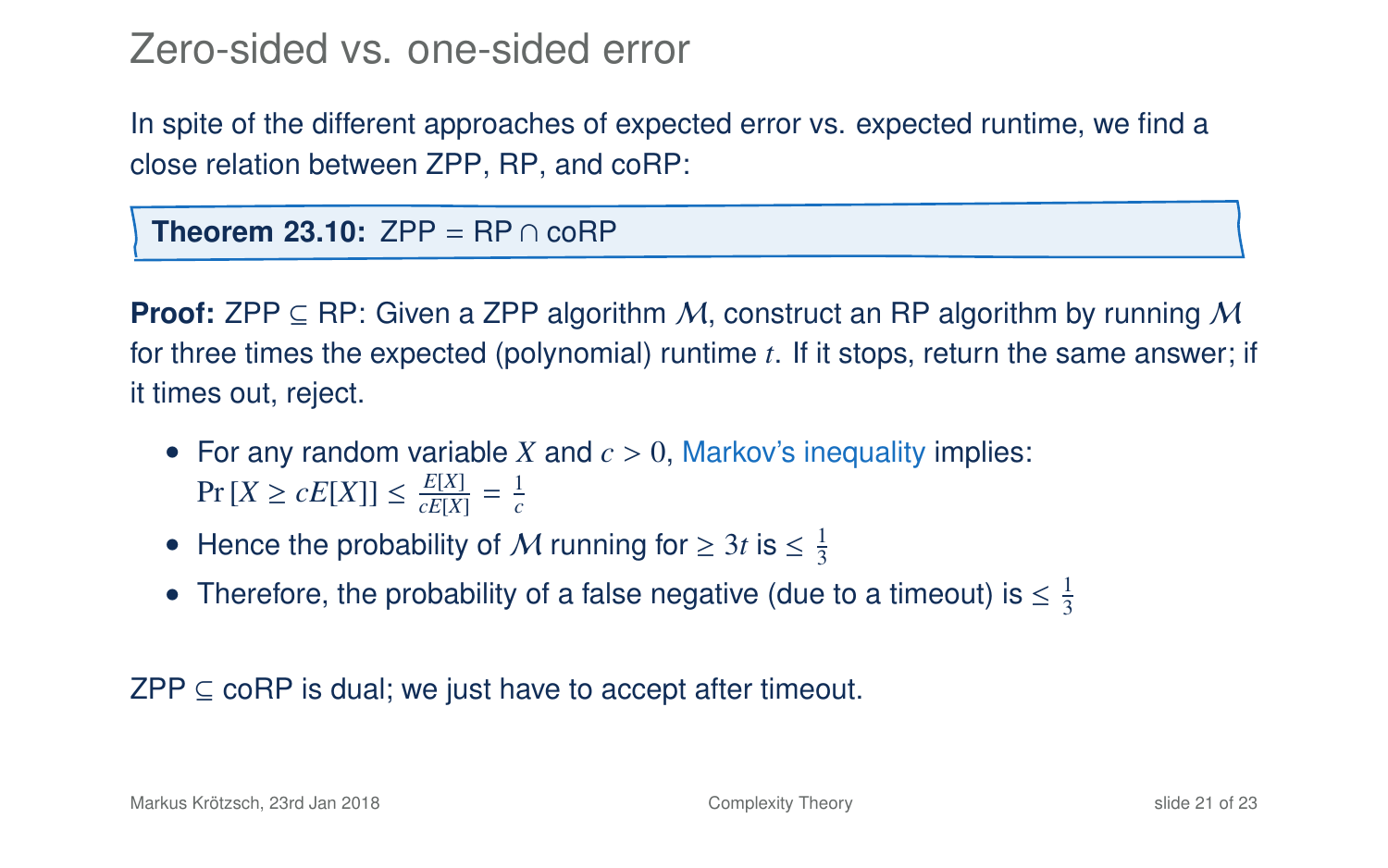In spite of the different approaches of expected error vs. expected runtime, we find a close relation between ZPP, RP, and coRP:

**Theorem 23[.10:](#page-50-0)**  $ZPP = RP \cap coRP$ 

**Proof:** ZPP ⊇ RP ∩ coRP: Assume we have an RP algorithm A and a coRP algorithm B for the same language **L**.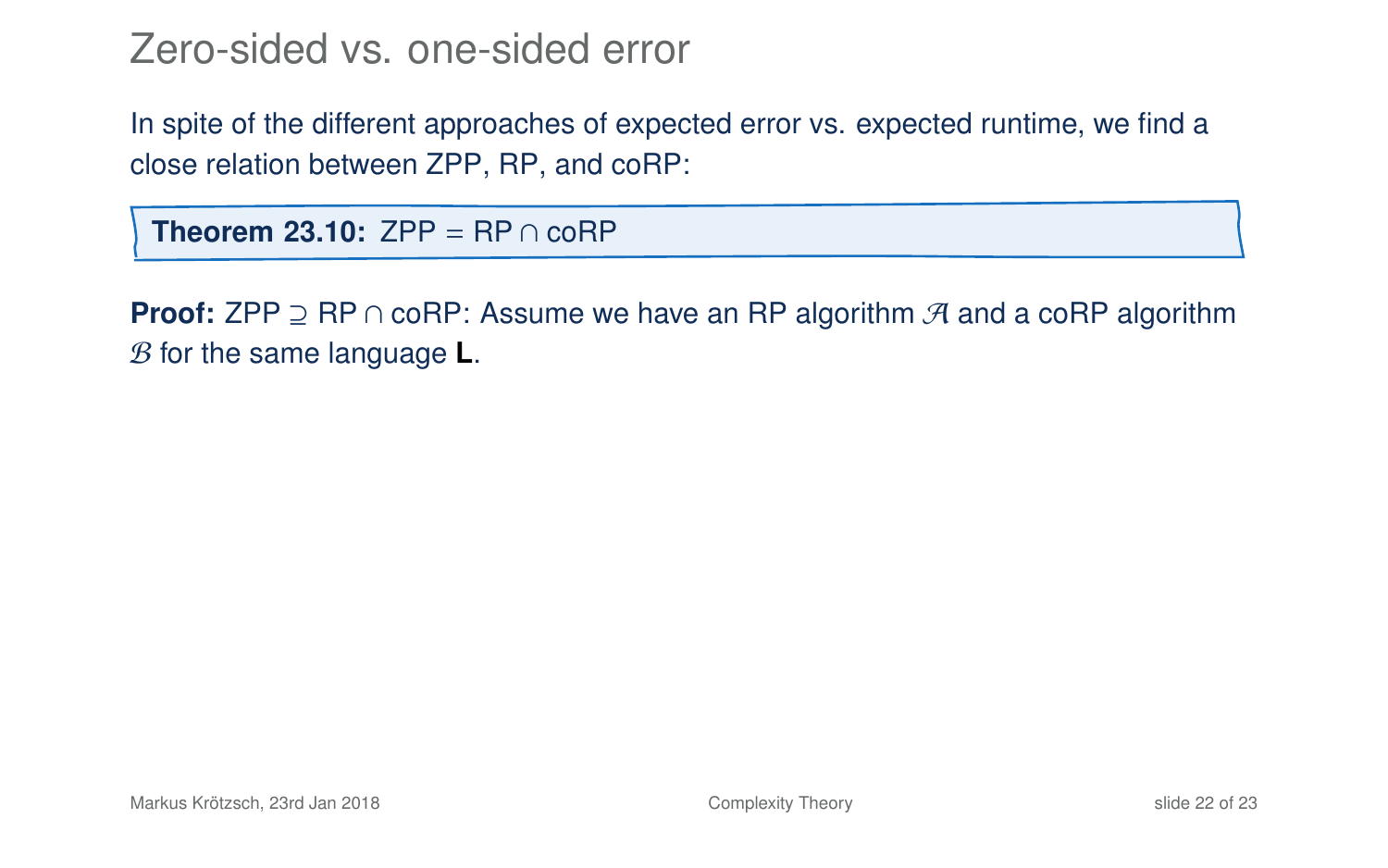In spite of the different approaches of expected error vs. expected runtime, we find a close relation between ZPP, RP, and coRP:

**Theorem 23[.10:](#page-50-0)**  $ZPP = RP \cap coRP$ 

**Proof:** ZPP ⊇ RP ∩ coRP: Assume we have an RP algorithm A and a coRP algorithm B for the same language **L**. To obtain a ZPP algorithm, we run  $\mathcal{A}$  and  $\mathcal{B}$  on input  $w$ :

- If  $A$  accepts, accept
- If  $B$  rejects, reject
- If  $\mathcal A$  rejects and  $\mathcal B$  accepts, repeat the experiment.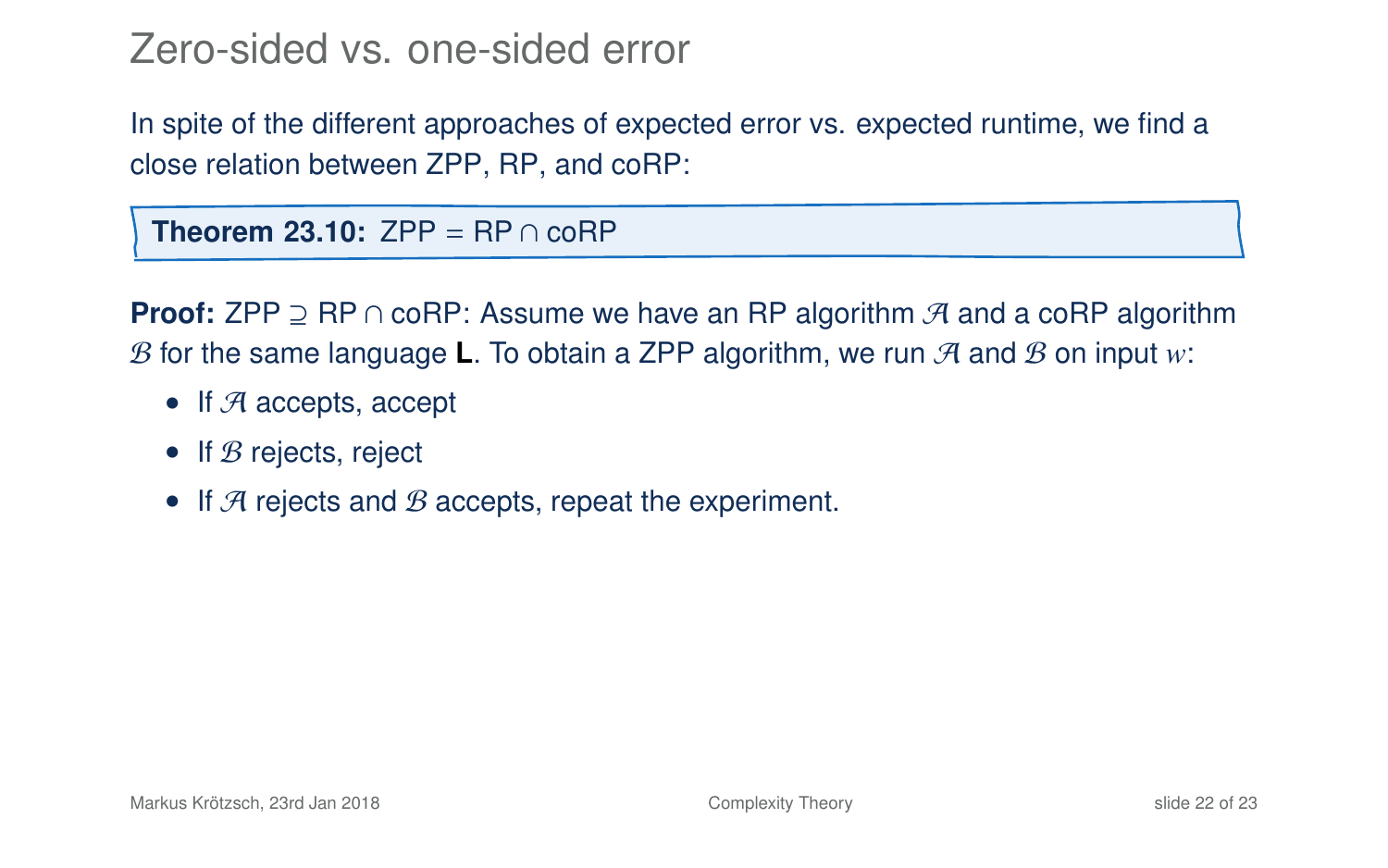In spite of the different approaches of expected error vs. expected runtime, we find a close relation between ZPP, RP, and coRP:

**Theorem 23[.10:](#page-50-0)** ZPP = RP ∩ coRP

**Proof:** ZPP ⊇ RP ∩ coRP: Assume we have an RP algorithm A and a coRP algorithm B for the same language **L**. To obtain a ZPP algorithm, we run  $\mathcal{A}$  and  $\mathcal{B}$  on input  $w$ :

- If  $A$  accepts, accept
- If  $B$  rejects, reject
- If  $A$  rejects and  $B$  accepts, repeat the experiment.

Since RP has no false positives and coRP has no false negatives, this can only return the correct answer.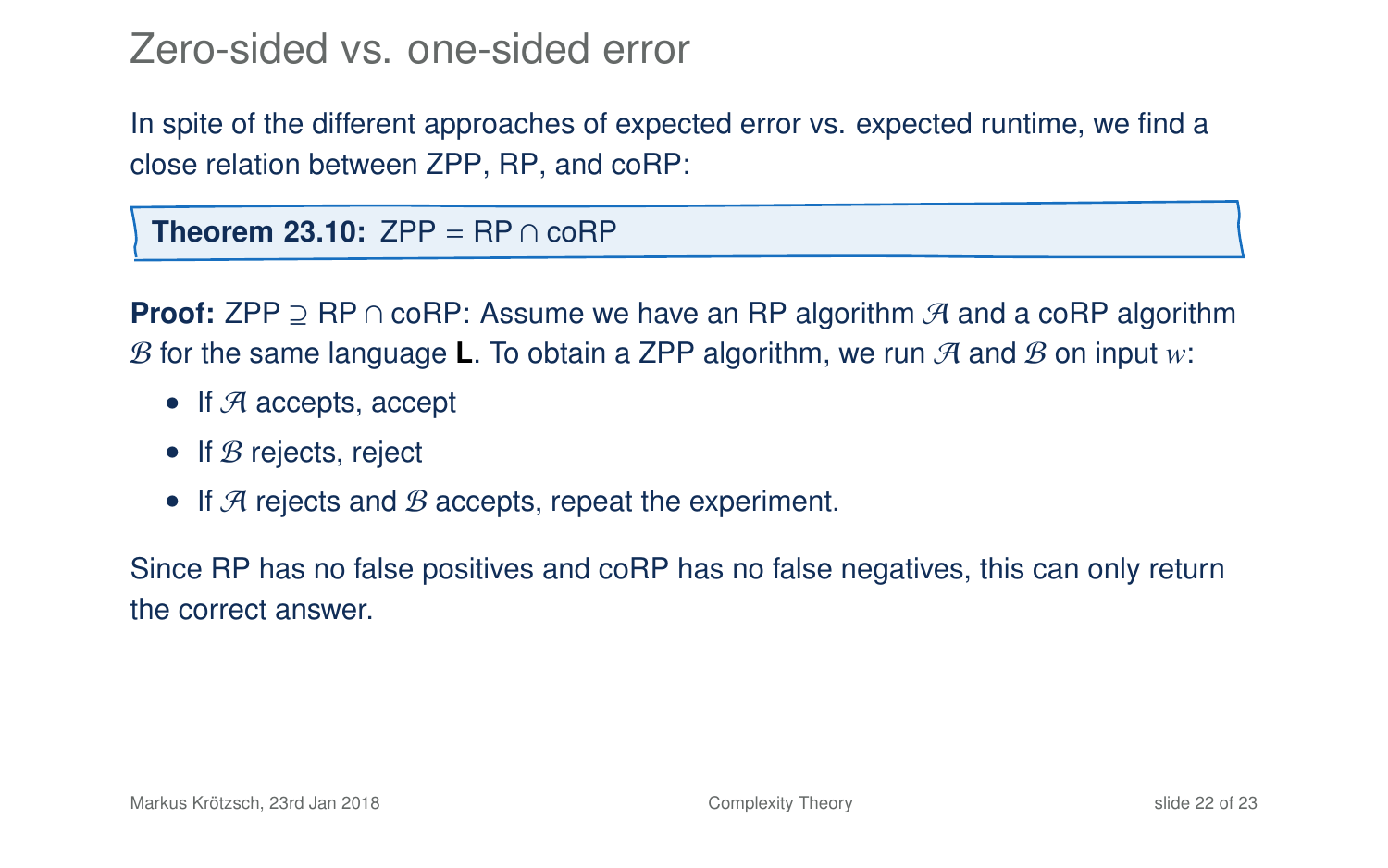In spite of the different approaches of expected error vs. expected runtime, we find a close relation between ZPP, RP, and coRP:

**Theorem 23[.10:](#page-50-0)**  $ZPP = RP \cap coRP$ 

**Proof:** ZPP ⊇ RP ∩ coRP: Assume we have an RP algorithm A and a coRP algorithm B for the same language **L**. To obtain a ZPP algorithm, we run  $\mathcal{A}$  and  $\mathcal{B}$  on input  $w$ :

- If  $A$  accepts, accept
- If  $B$  rejects, reject
- If  $A$  rejects and  $B$  accepts, repeat the experiment.

Since RP has no false positives and coRP has no false negatives, this can only return the correct answer.

The probability of repetition is  $\leq \frac{1}{3}$ , since it requires one of the algorithms to be in error.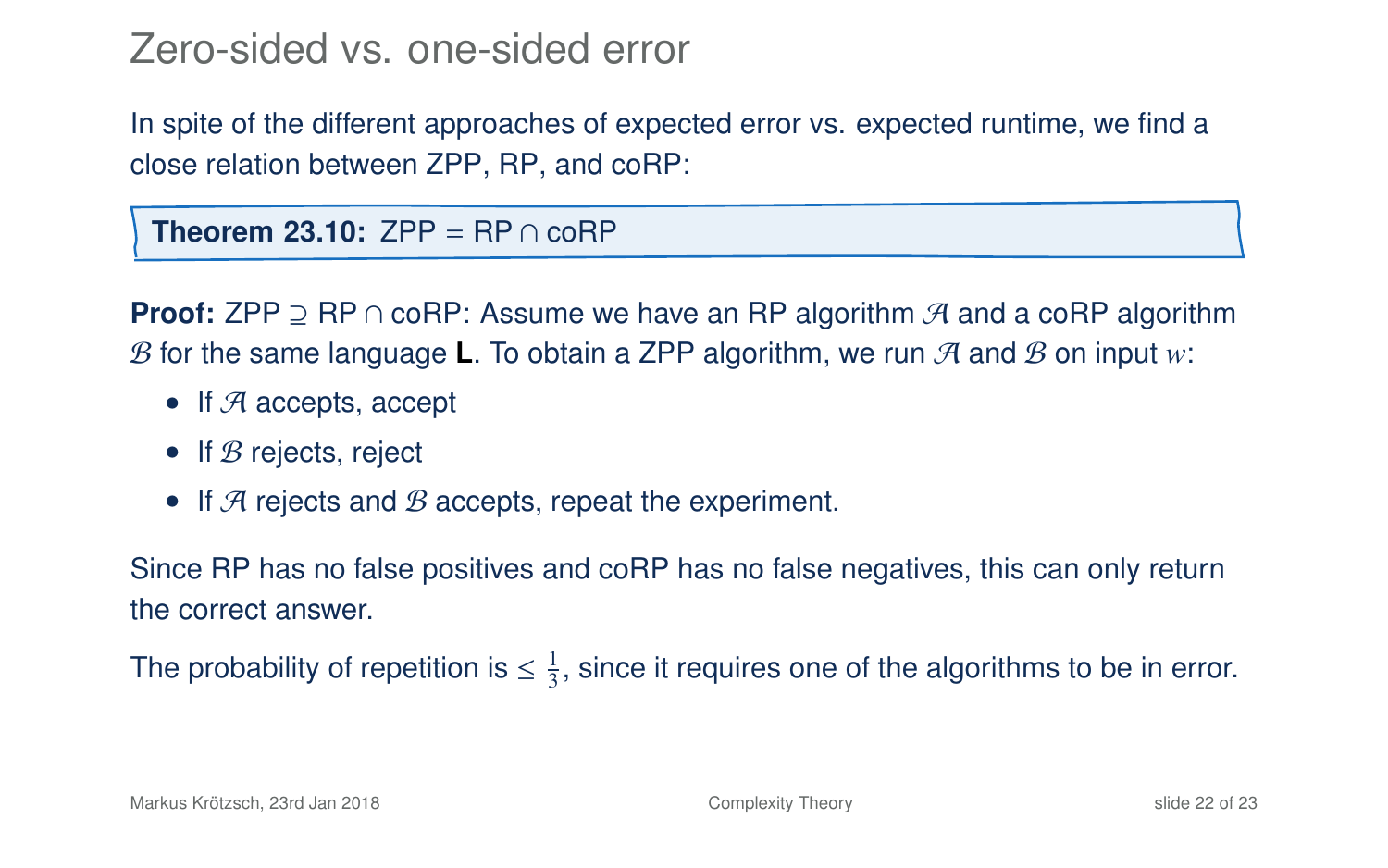In spite of the different approaches of expected error vs. expected runtime, we find a close relation between ZPP, RP, and coRP:

**Theorem 23[.10:](#page-50-0)**  $ZPP = RP \cap coRP$ 

**Proof:** ZPP ⊇ RP ∩ coRP: Assume we have an RP algorithm A and a coRP algorithm B for the same language **L**. To obtain a ZPP algorithm, we run  $\mathcal{A}$  and  $\mathcal{B}$  on input  $w$ :

- If  $A$  accepts, accept
- If  $B$  rejects, reject
- If  $\mathcal A$  rejects and  $\mathcal B$  accepts, repeat the experiment.

Since RP has no false positives and coRP has no false negatives, this can only return the correct answer.

The probability of repetition is  $\leq \frac{1}{3}$ , since it requires one of the algorithms to be in error.

Hence the probability of *k* repetitions is  $\leq 3^{-k}$ , for an expected runtime of  $\leq \sum_{k\geq 0} \frac{(k+1)p}{3^k}$  $\frac{f(1)p}{3^k},$ where *p* is the combined (polynomial) runtime of  $\mathcal A$  and  $\mathcal B$ . This is polynomial.

Markus Krötzsch, 23rd Jan 2018 [Complexity Theory](#page-0-0) slide 22 of 23